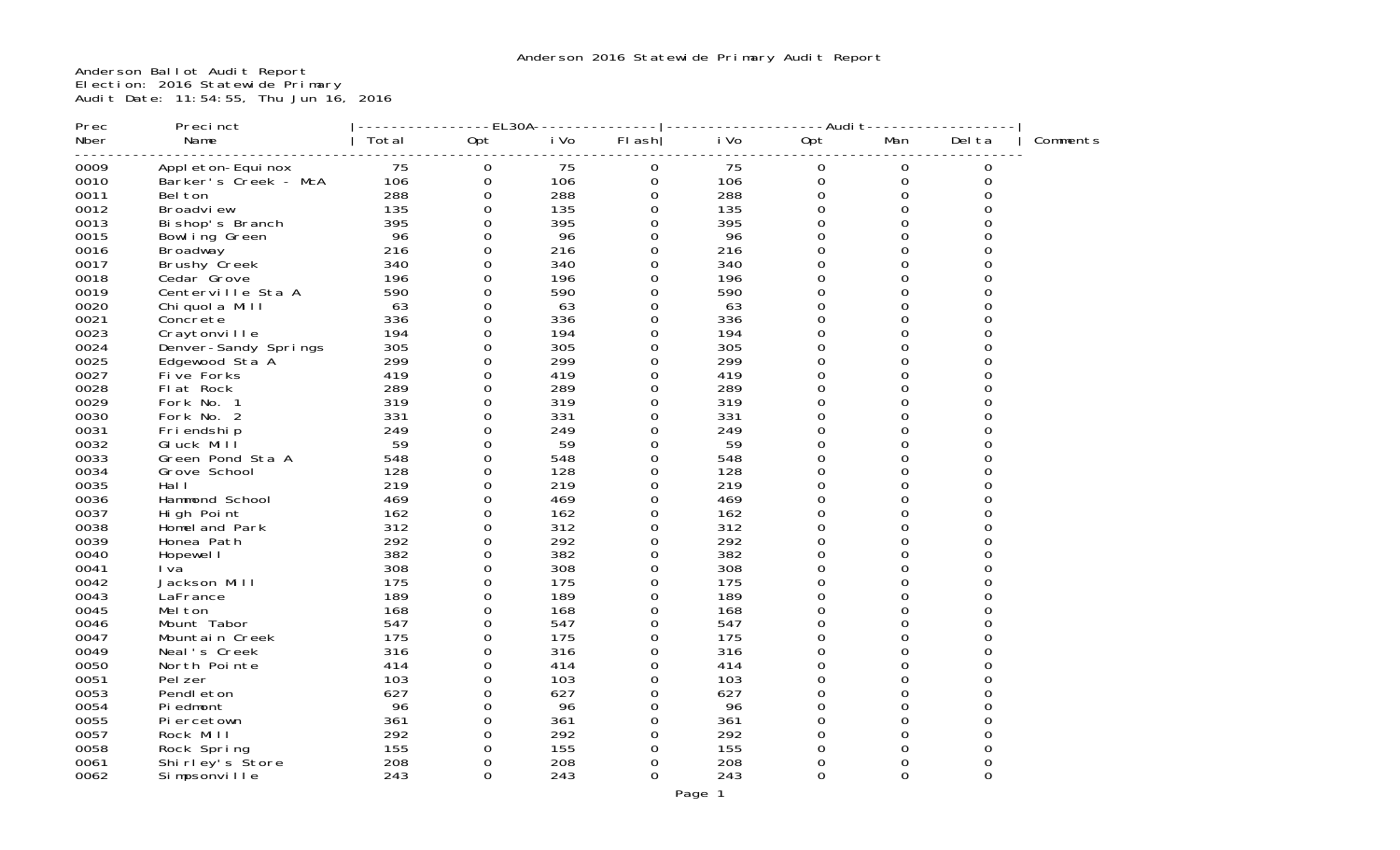|                  |                          |       |          |       | Anderson 2016 Statewide Primary Audit Report |       |          |          |   |
|------------------|--------------------------|-------|----------|-------|----------------------------------------------|-------|----------|----------|---|
| 0063             | Starr                    | 206   | 0        | 206   | 0                                            | 206   |          | 0        | 0 |
| 0064             | Three and Twenty         | 279   | 0        | 279   | 0                                            | 279   | 0        | 0        | 0 |
| 0065             | Toney Creek              | 97    | 0        | 97    | 0                                            | 97    | 0        | 0        | 0 |
| 0066             | Townville                | 195   | 0        | 195   | 0                                            | 195   | 0        | 0        | 0 |
| 0067             | Town Creek               | 350   | 0        | 350   | 0                                            | 350   | 0        | 0        | 0 |
| 0068             | West Pelzer              | 215   | 0        | 215   | 0                                            | 215   | 0        | 0        | 0 |
| 0069             | West Savannah            | 77    | $\Omega$ | 77    | 0                                            | 77    | $\Omega$ | 0        | 0 |
| 0070             | White Plains             | 448   | 0        | 448   | 0                                            | 448   | 0        | 0        | 0 |
| 0071             | Williamston              | 325   | $\Omega$ | 325   | 0                                            | 325   | 0        | 0        | 0 |
| 0072             | Williamston Mill         | 356   | 0        | 356   | 0                                            | 356   | 0        | 0        | 0 |
| 0073             | Wright's School          | 170   | 0        | 170   | 0                                            | 170   | $\Omega$ | 0        | 0 |
| 0074             | Anderson 1/1             | 229   | 0        | 229   | 0                                            | 229   | 0        | 0        | 0 |
| 0075             | Anderson 1/2             | 390   | 0        | 390   | 0                                            | 390   | 0        | 0        | 0 |
| 0076             | Anderson 2/1             | 316   | 0        | 316   | 0                                            | 316   | 0        | 0        | 0 |
| 0077             | Anderson 2/2             | 531   | $\Omega$ | 531   | 0                                            | 531   | 0        | 0        | 0 |
| 0078             | Anderson 3/1             | 92    | 0        | 92    | 0                                            | 92    | 0        | 0        | 0 |
| 0079             | Anderson 3/2             | 307   | 0        | 307   | 0                                            | 307   | 0        | 0        | 0 |
| 0080             | Anderson 4/1             | 62    | 0        | 62    | 0                                            | 62    | 0        | 0        | 0 |
| 0081             | Anderson 4/2             | 46    | 0        | 46    | 0                                            | 46    | 0        | 0        | 0 |
| 0082             | Anderson 5/A             | 52    | 0        | 52    | 0                                            | 52    | 0        | 0        | 0 |
| 0083             | Anderson 5/B             | 97    | $\Omega$ | 97    | 0                                            | 97    | 0        | 0        | 0 |
| 0084             | Anderson 6/1             | 358   | 0        | 358   | 0                                            | 358   | 0        | 0        | 0 |
| 0085             | Anderson 6/2             | 39    | $\Omega$ | 39    | 0                                            | 39    | $\Omega$ | 0        | 0 |
| 0086             | Varennes                 | 175   | 0        | 175   | 0                                            | 175   | 0        | 0        | 0 |
| 0087             | Lakesi de                | 443   | $\Omega$ | 443   | 0                                            | 443   | 0        | 0        | 0 |
| 0091             | Centerville Sta B        | 567   | 0        | 567   | 0                                            | 567   | 0        | 0        | 0 |
| 0092             | Edgewood Sta B           | 531   | $\Omega$ | 531   | 0                                            | 531   | 0        | 0        | 0 |
| 0093             | Cox's Creek              | 213   | 0        | 213   | 0                                            | 213   | 0        | 0        | 0 |
| 0094             | Mt. Airy                 | 283   | 0        | 283   | 0                                            | 283   | 0        | 0        | 0 |
| 0111             | Bel ton Annex            | 367   | 0        | 367   | 0                                            | 367   | 0        | 0        | 0 |
| 0121             | Powdersville             | 302   | $\Omega$ | 302   | 0                                            | 302   | 0        | 0        | 0 |
| 0132             | GI envi ew               | 398   | 0        | 398   | 0                                            | 398   | 0        | 0        | 0 |
| 0136             | Hammond Annex            | 443   | $\Omega$ | 443   | 0                                            | 443   | 0        | 0        | 0 |
| 0157             | Center Rock              | 581   | 0        | 581   | 0                                            | 581   | 0        | 0        | 0 |
| 0164             | Hunt Meadows             | 379   | $\Omega$ | 379   | 0                                            | 379   | 0        | 0        | 0 |
| Precincts Total: |                          | 22108 | 0        | 22108 | 0                                            | 22108 | 0        | $\Omega$ | 0 |
|                  |                          |       |          |       |                                              |       |          |          |   |
| 0750             | Absentee                 | 1830  | 415      | 1415  | 0                                            | 1415  | 415      | 0        | 0 |
| 0800             | Emergency                | 0     | 0        | 0     | 0                                            | 0     | 0        | O        | 0 |
| 0850             | Failsafe                 | 61    | 0        | 61    | 0                                            | 61    | 0        | 0        | 0 |
| 0900             | Provi si onal            | 9     | 9        | 0     | 0                                            | 0     | 9        | 0        | 0 |
| 0950             | Failsafe / Provision     | 39    | 39       | 0     | 0                                            | 0     | 39       | 0        | 0 |
|                  | Virtual Precincts Total: | 1939  | 463      | 1476  | O                                            | 1476  | 463      | $\Omega$ | 0 |
|                  |                          |       |          |       |                                              |       |          |          |   |
| Grand Total:     |                          | 24047 | 463      | 23584 | 0                                            | 23584 | 463      | $\Omega$ | 0 |

NOTE: Any manual entries shown on this report are supported by the Manual Entry log (EL68).

Auditor's Comments: Total number of iVotronic ballots cast containg no votes: 20 The following precincts have no ballots cast in them: Emergency This audit is complete and has no exceptions.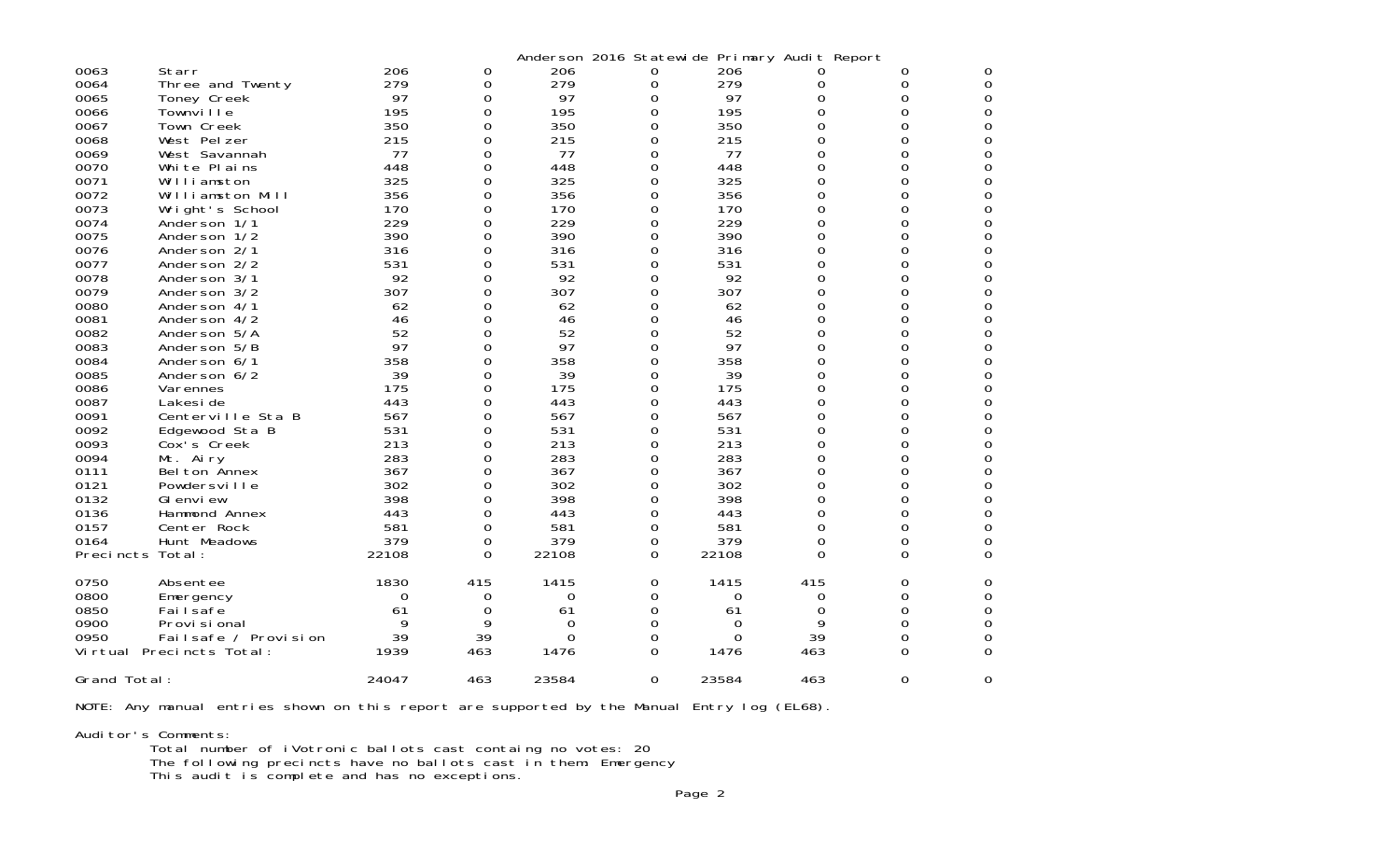EL30A iVo to EL155 to EL152 Cross Check and Cancelled Ballots.

| EL30A Ivo Ballots         | EL155 Ballots   EL152 Ballots                                                                                          |                                 |                                                                                               |
|---------------------------|------------------------------------------------------------------------------------------------------------------------|---------------------------------|-----------------------------------------------------------------------------------------------|
| 23584<br>Delta from EL30A | 23584<br>Delta from EL155                                                                                              | 23584                           |                                                                                               |
|                           | Cast By Voter<br>Cast By Poll Wkr<br>Blank Cast by PW                                                                  | 23572<br>12<br>0                |                                                                                               |
|                           | Cancelled Ballots                                                                                                      | 272                             |                                                                                               |
|                           | Wrong Ballot<br>Voter Left AB<br>Voter Left BB<br>Voter Request<br>Printer Problem<br>Terminal Problem<br>Other Reason | 28<br>4<br>6<br>29<br>62<br>136 | (AB = After ballot selected by poll worker.)<br>(BB = Before ballot selected by poll worker.) |

Number of audio (ADA) events in this election: 0

Note: The following machines(s) have audit records but no ballots were cast on them: 5117979, 5121953, 5122499, 5123702, 5124110, 5124750, 5127795, 5131782, 5133169, 5133451, 5139209, 5139879

Because they do not have ballots cast, they cannot be matched to a precinct. This is not

an issue as long as the EL30A Ivo Ballots, the EL155 Ballots and the EL152 Ballots match

in the table immdiately above.

How to read this report.

This is the ballot level report. It compares the number of ballots cast in the tabulation report, the EL30A with the number of ballots cast in the audit data.

The values read from the EL30A report are reported in four categories; Total, Optical (Opt), iVotronic (iVo) and Flash. None of these values on each line are calculated but parsed from the actual report. The total lines are the calculated sums of the individual precince line values.

The Opt totals are the total number of ballots cast on paper ballots that were scanned into the optical scanner and transferred to the tabulation computer via memory stick or ZipDisk (depending on the type of device, M100 or M650 used to scan the ballots.) Optical totals should exist only in some but not all of the Virtual Precincts at the bottom of the table.

The iVo totals are the results gathered from the PEBs (Personal Electronic Ballot) which are used to open and close an iVotronic voting machine and, after the polls have closed, gather the ballots cast for transmission to the tabulation system.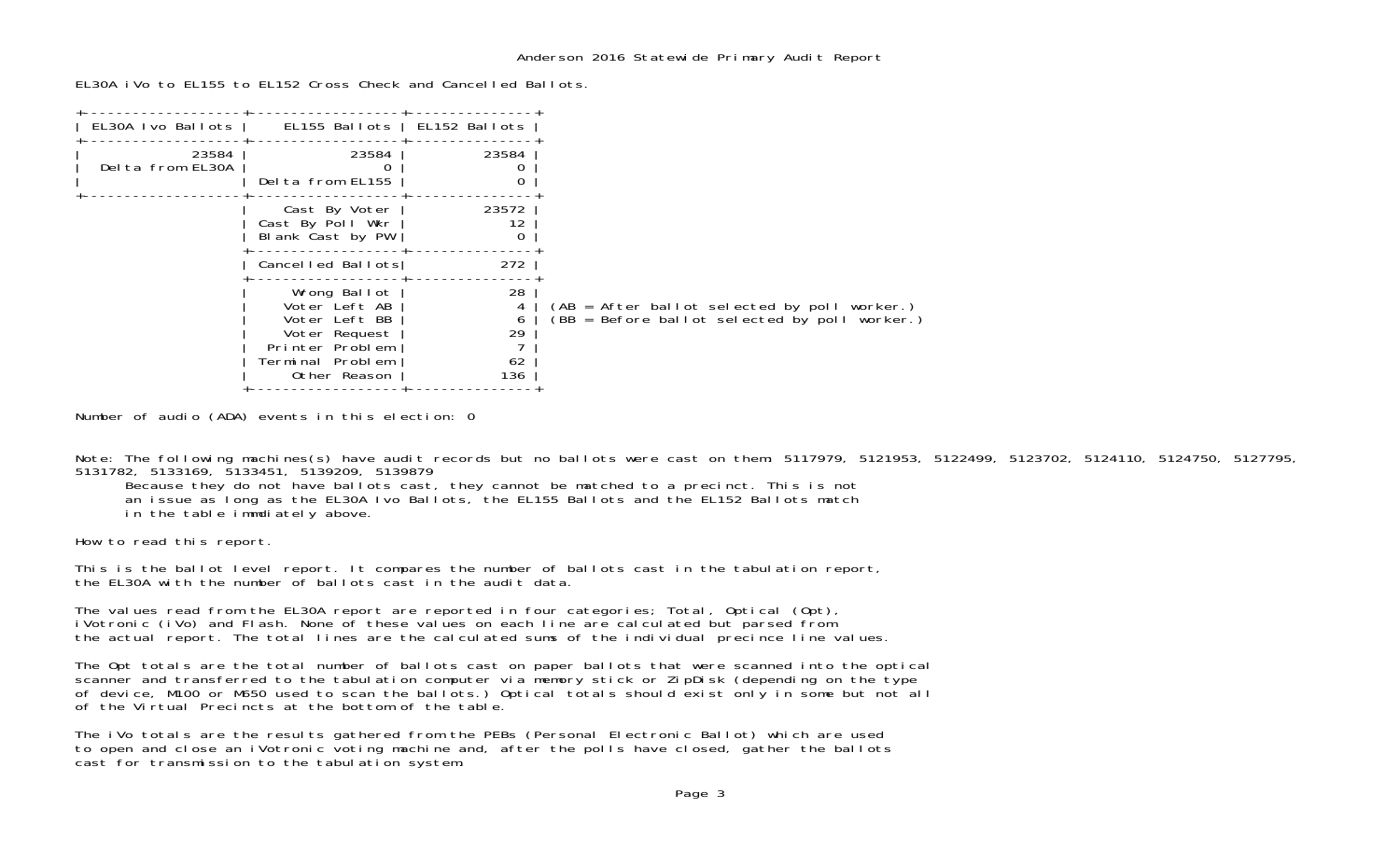Anderson 2016 Statewide Primary Audit Report The Flash totals are the totals that are read from the flash cards in the rare event that the ballotscannot be copied from the machine to the PEB or from the PEB to the tabulating machine.

The values on the Audit side come from the iVotronic audit data that is read from the flash cards as part of the audit process. That process combines the individual machine data into two master audit files, the EL155 Vote image log and the EL152 iVotronic event log. The EL155 contains a record of all the votes cast on a ballot. The vote images indicate the machine 0counting the number of asterisks in a precint we get the number of ballots cast in that precinct. That number should always match the number in the iVo column on the EL30A side of the report.

Optical ballots do not have electonically readable audit files. So if the audit data iVotronic total does not match the EL30A Total value, the auditor is prompted to read the paper report from the optical scanner and enter the total ballots cast into the auditing program.

If the sum of the audit iVotronic and Optical ballots cast still do not match the EL30A total value, then the audit software reads the EL68 Manual Entry log for any changes made in that precinct to either the iVo or Opt totals by the CEC staff. It displays any manual entries to the auditor for inclusion into the totals. If accepted by the auditor these entries are automatically added to the Man column from the Manual Entry log.

Finally, the audit software calculates the Delta value which should be zero unless the sum of the iVo, the Opt and the Man do not match the EL30A Total column. If the Delta is greater than zero then audit data is missing. A comment will be placed on that line in the report indicating missing audit data. If the Delta value is less than zero then there are more ballots in the audit data than there are in the tabulated data and a comment will be placed on that line in the report.

Wherever possible, the audit system will attempt to indicate where the difference is by displaying the iVotronic machine numbers and the number of ballots cast on that machine that exist in the audit data. In the case of missing tabulated data, it might be possible to identify a machine that has the same number of ballots cast as the delta value and that number and ballot count will be highlited with a  $\overline{\cdot}$  sign. If there is a non zero Delta value there will be an entry by the auditor explaining the variance.

Finally, there is a EL30A iVo to EL155 to EL152 Cross Check and Cancelled Ballots table in the report This table should indicate that the nubmer ballots cast in the EL30A match the numbers in the EL155 and the EL152 report. Then there are some statistics pulled from the EL152 repor that indicate how many ballots were cast by the voter and the number cast by the poll worker. Lastly the number of ballots that were cancelled and the reason they were cancelled. It should be noted that the reason cancelled is chosen from a pull down menu presented to the poll worker when a ballot is cancelled, there is no way to validate the poll worker's choice.

| Anderson Vote Level Audit Report<br>Election: 2016 Statewide Primary<br>Audit Date: 11:43:59, Thu Jun 16, 2016 |                |       |        |       |          |      |                                  |                                   |              |          |
|----------------------------------------------------------------------------------------------------------------|----------------|-------|--------|-------|----------|------|----------------------------------|-----------------------------------|--------------|----------|
| Precinct Number / Name<br>0ffi ce                                                                              | Candi date     | Party |        | Total | Optical  | i Vo | -EL30A----------------<br>FI ash | <u> -----Audit-------</u><br>i Vo | Del tal      | Comments |
| 0009   Appleton-Equinox<br>DEM - County Council DISTRICT 2                                                     | Gracie S Floyd |       | Page 4 |       | $\Omega$ | 4    |                                  |                                   | $\mathbf{0}$ |          |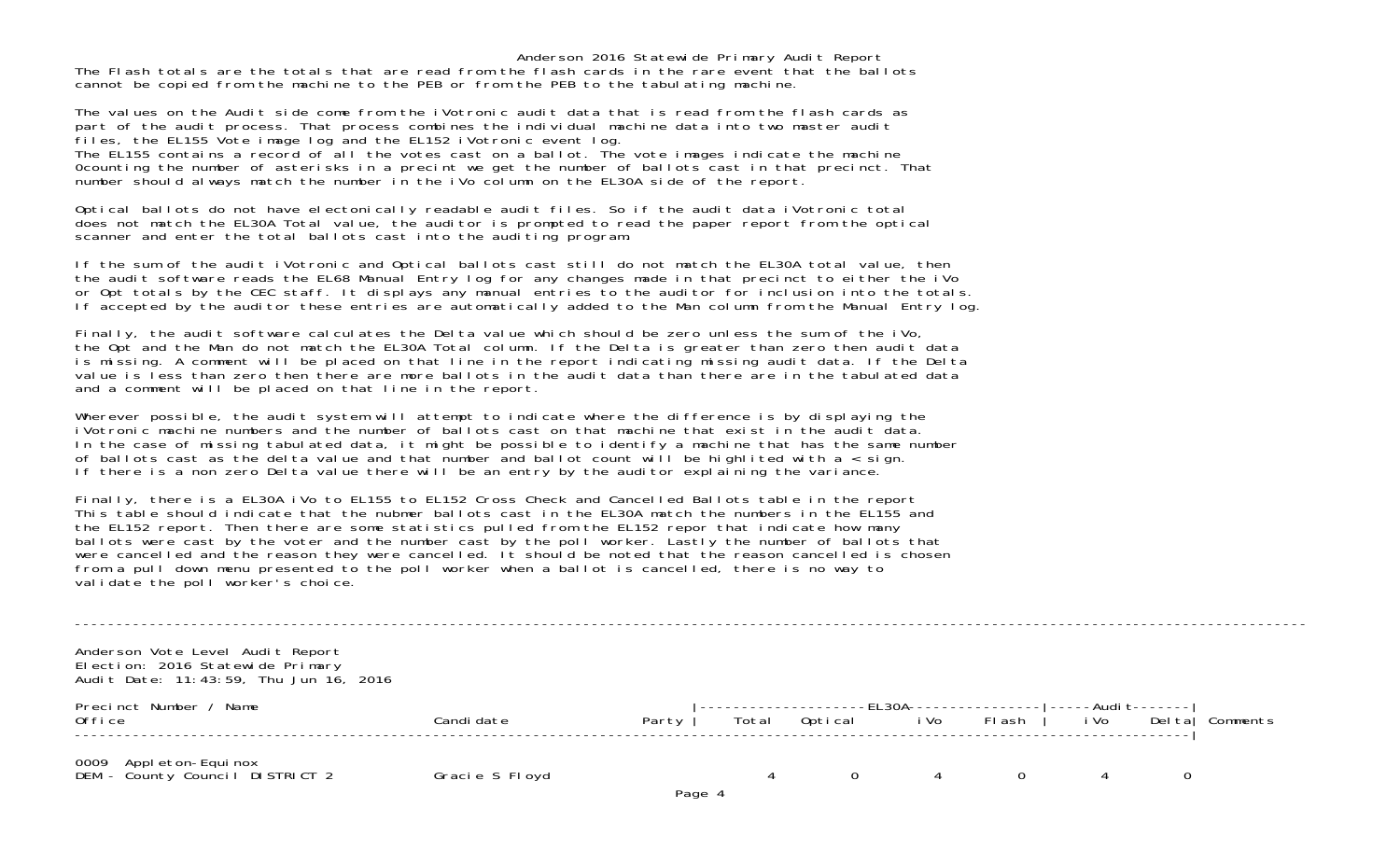|      |                                                                                                                                      | Anderson 2016 Statewide Primary Audit Report    |                   |          |                          |               |                                              |                 |                            |               |                 |              |                                 |               |                                                                        |
|------|--------------------------------------------------------------------------------------------------------------------------------------|-------------------------------------------------|-------------------|----------|--------------------------|---------------|----------------------------------------------|-----------------|----------------------------|---------------|-----------------|--------------|---------------------------------|---------------|------------------------------------------------------------------------|
|      | DEM - County Council DISTRICT 2<br>DEM - County Council DISTRICT 2<br>REP - State Senate DISTRICT 3                                  | Maurice Martin<br>Frank Pressly<br>Kevin Bryant | O<br>38           |          | 0<br>$\boldsymbol{0}$    |               | 0<br>0<br>38                                 |                 | 0<br>0                     |               | 38              |              |                                 |               | 0 * No Audit Data expected or found<br>No Audit Data expected or found |
|      | REP - State Senate DISTRICT 3<br>REP - Solicitor Circuit 10                                                                          | Carol Burdette<br>W Wilson Burr                 | 31<br>20          |          | 0<br>0                   |               | 31<br>20                                     |                 | 0<br>0                     |               | 31<br>20        |              | 0<br>0                          |               |                                                                        |
|      | REP - Solicitor Circuit 10<br>REP - Solicitor Circuit 10                                                                             | Rame Campbell<br>David Wagner                   | 18<br>33          |          | 0<br>0                   |               | 18<br>33                                     |                 | $\mathsf{O}\xspace$<br>0   |               | 18<br>33        |              | $\mathbf 0$<br>0                |               |                                                                        |
|      | REP - Sheriff<br>REP - Sheriff                                                                                                       | Chad McBride<br>Jeremy Pickens                  | 37<br>16          |          | $\mathbf 0$<br>0         |               | 37<br>16                                     |                 | $\mathbf 0$<br>$\mathbf 0$ |               | 37<br>16        |              | $\mathbf 0$<br>$\mathbf 0$      |               |                                                                        |
|      | REP - Sheriff                                                                                                                        | John Skipper                                    | 17                |          | $\Omega$                 |               | 17                                           |                 | $\Omega$                   |               | 17              |              | $\Omega$                        |               |                                                                        |
| 0010 | Barker's Creek - McAdams<br>REP - State Senate DISTRICT 4                                                                            | Rockey Burgess                                  | 20                |          | 0                        |               | 20                                           |                 | $\mathbf 0$                |               | 20              |              | $\mathbf 0$                     |               |                                                                        |
|      | REP - State Senate DISTRICT 4<br>REP - State House of Representatives DISTRICT 7Dennis Ted Grindstaff                                | Michael W Gambrell                              | 86                | 13       | $\mathbf{O}$             | 0             | 86                                           | 13              | $\mathbf 0$                | 0             | 86              | 13           | $\mathbf 0$                     | 0             |                                                                        |
|      | REP - State House of Representatives DISTRICT 7BI ake Parker<br>REP - State House of Representatives DISTRICT 7Jay West              |                                                 |                   | 64<br>28 |                          | 0<br>$\Omega$ |                                              | 64<br>28        |                            | 0<br>$\Omega$ |                 | 64<br>28     |                                 | 0<br>$\Omega$ |                                                                        |
|      | REP - Solicitor Circuit 10<br>REP - Solicitor Circuit 10                                                                             | W Wilson Burr<br>Rame Campbell                  | 28<br>40          |          | 0<br>0                   |               | 28<br>40                                     |                 | 0<br>0                     |               | 28<br>40        |              | 0<br>0                          |               |                                                                        |
|      | REP - Solicitor Circuit 10<br>REP - Sheriff                                                                                          | David Wagner<br>Chad McBride                    | 33<br>58          |          | 0<br>$\mathbf 0$         |               | 33<br>58                                     |                 | 0<br>$\mathbf 0$           |               | 33<br>58        |              | $\mathbf 0$<br>$\Omega$         |               |                                                                        |
|      | REP - Sheriff<br>REP - Sheriff                                                                                                       | Jeremy Pickens<br>John Skipper                  | 19<br>29          |          | 0<br>$\mathsf{O}\xspace$ |               | 19<br>29                                     |                 | 0<br>$\mathbf 0$           |               | 19<br>29        |              | $\overline{0}$<br>$\mathbf 0$   |               |                                                                        |
|      | REP - County Council DISTRICT 3<br>REP - County Council DISTRICT 3                                                                   | J Mitchell Cole<br>Ray Graham                   | 35<br>17          |          | 0<br>0                   |               | 35<br>17                                     |                 | 0<br>0                     |               | 35<br>17        |              | $\mathbf 0$<br>$\mathbf 0$      |               |                                                                        |
|      | REP - County Council DISTRICT 3                                                                                                      | Eddie Moore                                     | 52                |          | $\Omega$                 |               | 52                                           |                 | $\mathbf 0$                |               | 52              |              | 0                               |               |                                                                        |
| 0011 | Bel ton<br>REP - State Senate DISTRICT 4<br>REP - State Senate DISTRICT 4                                                            | Rockey Burgess<br>Michael W Gambrell            | 80<br>202         |          | $\mathbf 0$<br>0         |               | 80<br>202                                    |                 | $\mathbf 0$<br>$\mathbf 0$ |               | 80<br>202       |              | $\mathbf 0$<br>$\mathbf 0$      |               |                                                                        |
|      | REP - State House of Representatives DISTRICT 7Dennis Ted Grindstaff<br>REP - State House of Representatives DISTRICT 7BI ake Parker |                                                 |                   | 21<br>76 |                          | 0<br>0        |                                              | 21<br>76        |                            | 0<br>0        |                 | 21<br>76     |                                 | 0<br>0        |                                                                        |
|      | REP - State House of Representatives DISTRICT 7Jay West<br>REP - Solicitor Circuit 10                                                | W Wilson Burr                                   | 80                | 179      | 0                        | $\Omega$      | 80                                           | 179             | 0                          | $\Omega$      | 80              | 179          | 0                               | $\Omega$      |                                                                        |
|      | REP - Solicitor Circuit 10<br>REP - Solicitor Circuit 10                                                                             | Rame Campbell<br>David Wagner                   | 90<br>109         |          | 0<br>0                   |               | 90<br>109                                    |                 | 0<br>0                     |               | 90<br>109       |              | 0<br>0                          |               |                                                                        |
|      | REP - Sheriff<br>REP - Sheriff                                                                                                       | Chad McBride<br>Jeremy Pickens                  | 164<br>32         |          | 0<br>0                   |               | 164<br>32                                    |                 | 0<br>0                     |               | 164<br>32       |              | $\mathbf 0$<br>$\boldsymbol{0}$ |               |                                                                        |
|      | REP - Sheriff<br>REP - County Council DISTRICT 3                                                                                     | John Skipper<br>J Mitchell Cole                 | 86<br>103         |          | 0<br>$\Omega$            |               | 86<br>103                                    |                 | 0<br>$\Omega$              |               | 86<br>103       |              | $\mathbf 0$<br>$\mathbf 0$      |               |                                                                        |
|      | REP - County Council DISTRICT 3<br>REP - County Council DISTRICT 3                                                                   | Ray Graham<br>Eddie Moore                       | 86<br>92          |          | 0<br>$\Omega$            |               | 86<br>92                                     |                 | 0<br>$\Omega$              |               | 86<br>92        |              | $\mathsf{O}\xspace$<br>0        |               |                                                                        |
|      | 0012 Broadview                                                                                                                       |                                                 |                   |          |                          |               |                                              |                 |                            |               |                 |              |                                 |               |                                                                        |
|      | DEM - County Council DISTRICT 2<br>DEM - County Council DISTRICT 2                                                                   | Gracie S Floyd<br>Maurice Martin                | 61<br>∩           |          | 0<br>0                   |               | 61<br>$\Omega$                               |                 | $\Omega$<br>0              |               | 61              |              | $\mathbf 0$                     |               | No Audit Data expected or found                                        |
|      | DEM - County Council DISTRICT 2<br>REP - State Senate DISTRICT 4                                                                     | Frank Pressly<br>Rockey Burgess                 | ∩<br>$^{22}_{47}$ |          | 0<br>0                   |               | 0<br>$\begin{array}{c} 22 \\ 47 \end{array}$ |                 | 0<br>0                     |               | $\frac{22}{47}$ |              |                                 |               | No Audit Data expected or found                                        |
|      | REP - State Senate DISTRICT 4<br>REP - State House of Representatives DISTRICT 7Dennis Ted Grindstaff                                | Michael W Gambrell                              |                   |          | $\Omega$                 |               |                                              |                 | $\Omega$                   | 0             |                 |              | $\Omega$                        |               |                                                                        |
|      | REP - State House of Representatives DISTRICT 7BI ake Parker<br>REP - State House of Representatives DISTRICT 7Jay West              |                                                 |                   | 26<br>30 |                          | O<br>0        |                                              | $\frac{26}{30}$ |                            | 0             |                 | 26<br>$30\,$ |                                 | 0             |                                                                        |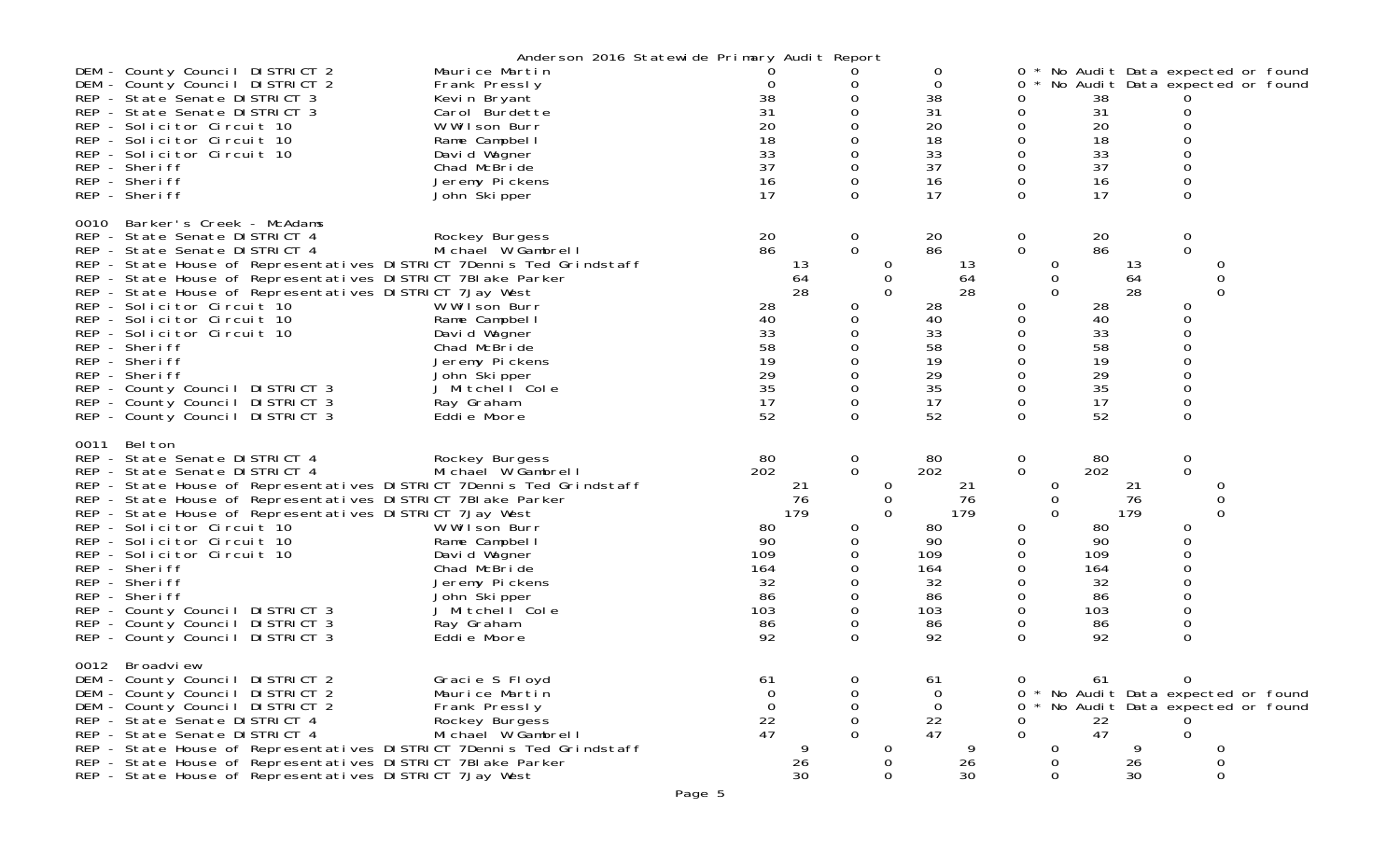|      |                                                                                                                                                                                                                                                                                                                                                                                                                                                                                                                                     | Anderson 2016 Statewide Primary Audit Report                                                                                                                                                   |                                                          |                       |                                                                             |                              |                                                          |                |                                                                                       |                    |                                                          |                |                                                                            |        |
|------|-------------------------------------------------------------------------------------------------------------------------------------------------------------------------------------------------------------------------------------------------------------------------------------------------------------------------------------------------------------------------------------------------------------------------------------------------------------------------------------------------------------------------------------|------------------------------------------------------------------------------------------------------------------------------------------------------------------------------------------------|----------------------------------------------------------|-----------------------|-----------------------------------------------------------------------------|------------------------------|----------------------------------------------------------|----------------|---------------------------------------------------------------------------------------|--------------------|----------------------------------------------------------|----------------|----------------------------------------------------------------------------|--------|
|      | REP - Solicitor Circuit 10<br>REP - Solicitor Circuit 10<br>REP - Solicitor Circuit 10<br>REP - Sheriff<br>REP - Sheriff<br>REP - Sheriff                                                                                                                                                                                                                                                                                                                                                                                           | W Wilson Burr<br>Rame Campbel I<br>David Wagner<br>Chad McBride<br>Jeremy Pickens<br>John Skipper                                                                                              | 21<br>20<br>28<br>31<br>30<br>12                         |                       | 0<br>0<br>0<br>0<br>0                                                       |                              | 21<br>20<br>28<br>31<br>30<br>12                         |                | 0<br>0<br>0<br>0<br>0<br>$\Omega$                                                     |                    | 21<br>20<br>28<br>31<br>30<br>12                         |                | 0<br>$\Omega$<br>0<br>0<br>0<br>$\Omega$                                   |        |
| 0013 | Bi shop's Branch<br>REP - State Senate DISTRICT 3<br>REP - State Senate DISTRICT 3<br>REP - Solicitor Circuit 10<br>REP - Solicitor Circuit 10<br>REP - Solicitor Circuit 10<br>REP - Sheriff<br>REP - Sheriff<br>REP - Sheriff                                                                                                                                                                                                                                                                                                     | Kevin Bryant<br>Carol Burdette<br>W Wilson Burr<br>Rame Campbel I<br>David Wagner<br>Chad McBride<br>Jeremy Pickens<br>John Skipper                                                            | 154<br>239<br>53<br>149<br>183<br>260<br>48<br>85        |                       | 0<br>0<br>0<br>0<br>0<br>0<br>0<br>$\Omega$                                 |                              | 154<br>239<br>53<br>149<br>183<br>260<br>48<br>85        |                | 0<br>0<br>0<br>0<br>0<br>0<br>0<br>$\Omega$                                           |                    | 154<br>239<br>53<br>149<br>183<br>260<br>48<br>85        |                | 0<br>0<br>$\Omega$<br>0<br>0<br>0<br>0<br>$\Omega$                         |        |
| 0015 | Bowling Green<br>REP - State Senate DISTRICT 3<br>REP - State Senate DISTRICT 3<br>REP - State House of Representatives DISTRICT 7Dennis Ted Grindstaff<br>REP - State House of Representatives DISTRICT 7BI ake Parker<br>REP - State House of Representatives DISTRICT 7Jay West<br>REP - Solicitor Circuit 10<br>REP - Solicitor Circuit 10<br>REP - Solicitor Circuit 10<br>REP - Sheriff<br>REP - Sheriff<br>REP - Sheriff                                                                                                     | Kevin Bryant<br>Carol Burdette<br>W Wilson Burr<br>Rame Campbel I<br>David Wagner<br>Chad McBride<br>Jeremy Pickens<br>John Ški pper                                                           | 51<br>42<br>15<br>33<br>47<br>52<br>16<br>28             | 6<br>8<br>9           | 0<br>$\mathbf{O}$<br>0<br>0<br>0<br>0<br>0<br>$\Omega$                      | 0<br>0<br>$\Omega$           | 51<br>42<br>15<br>33<br>47<br>52<br>16<br>28             | 6<br>8<br>9    | $\overline{0}$<br>$\mathbf 0$<br>0<br>0<br>0<br>0<br>0<br>$\Omega$                    | 0<br>0<br>$\Omega$ | $\frac{51}{42}$<br>15<br>33<br>47<br>52<br>16<br>28      | 6<br>8<br>9    | 0<br>$\Omega$<br>0<br>0<br>0<br>$\mathbf 0$<br>0<br>$\Omega$               | 0<br>0 |
| 0016 | Broadway<br>DEM - County Council DISTRICT 2<br>DEM - County Council DISTRICT 2<br>DEM - County Council DISTRICT 2<br>REP - State Senate DISTRICT 4<br>REP - State Senate DISTRICT 4<br>REP - State House of Representatives DISTRICT 7Dennis Ted Grindstaff<br>REP - State House of Representatives DISTRICT 7BI ake Parker<br>REP - State House of Representatives DISTRICT 7Jay West<br>REP - Solicitor Circuit 10<br>REP - Solicitor Circuit 10<br>REP - Solicitor Circuit 10<br>REP - Sheriff<br>REP - Sheriff<br>REP - Sheriff | Gracie S Floyd<br>Maurice Martin<br>Frank Pressly<br>Rockey Burgess<br>Michael W Gambrell<br>W Wilson Burr<br>Rame Campbel I<br>David Wagner<br>Chad McBride<br>Jeremy Pickens<br>John Škipper | 38<br>4<br>64<br>100<br>48<br>52<br>67<br>95<br>40<br>38 | $\frac{25}{47}$<br>85 | 0<br>0<br>0<br>$\mathbf 0$<br>$\Omega$<br>0<br>0<br>0<br>0<br>$\Omega$<br>0 | 0<br>$\mathbf 0$<br>$\Omega$ | 38<br>4<br>64<br>100<br>48<br>52<br>67<br>95<br>40<br>38 | 25<br>47<br>85 | 0<br>0<br>0<br>$\mathbf 0$<br>$\Omega$<br>0<br>0<br>0<br>0<br>$\Omega$<br>$\mathbf 0$ | 0<br>0<br>0        | 38<br>4<br>64<br>100<br>48<br>52<br>67<br>95<br>40<br>38 | 25<br>47<br>85 | 0<br>0<br>$\Omega$<br>0<br>$\Omega$<br>0<br>0<br>$\Omega$<br>$\Omega$<br>0 | 0      |
|      | 0017 Brushy Creek<br>REP - State Senate DISTRICT 3<br>REP - State Senate DISTRICT 3<br>REP - Solicitor Circuit 10<br>REP - Solicitor Circuit 10<br>REP - Solicitor Circuit 10                                                                                                                                                                                                                                                                                                                                                       | Kevin Bryant<br>Carol Burdette<br>W Wilson Burr<br>Rame Campbel I<br>David Wagner                                                                                                              | 192<br>142<br>34<br>74<br>218                            |                       | 0<br>0<br>$\mathbf 0$<br>0<br>$\mathbf 0$                                   |                              | 192<br>142<br>34<br>74<br>218                            |                | 0<br>$\Omega$<br>0<br>0<br>$\mathbf 0$                                                |                    | 192<br>142<br>34<br>74<br>218                            |                | 0<br>0<br>$\mathbf 0$<br>$\mathsf{O}\xspace$<br>$\mathbf 0$                |        |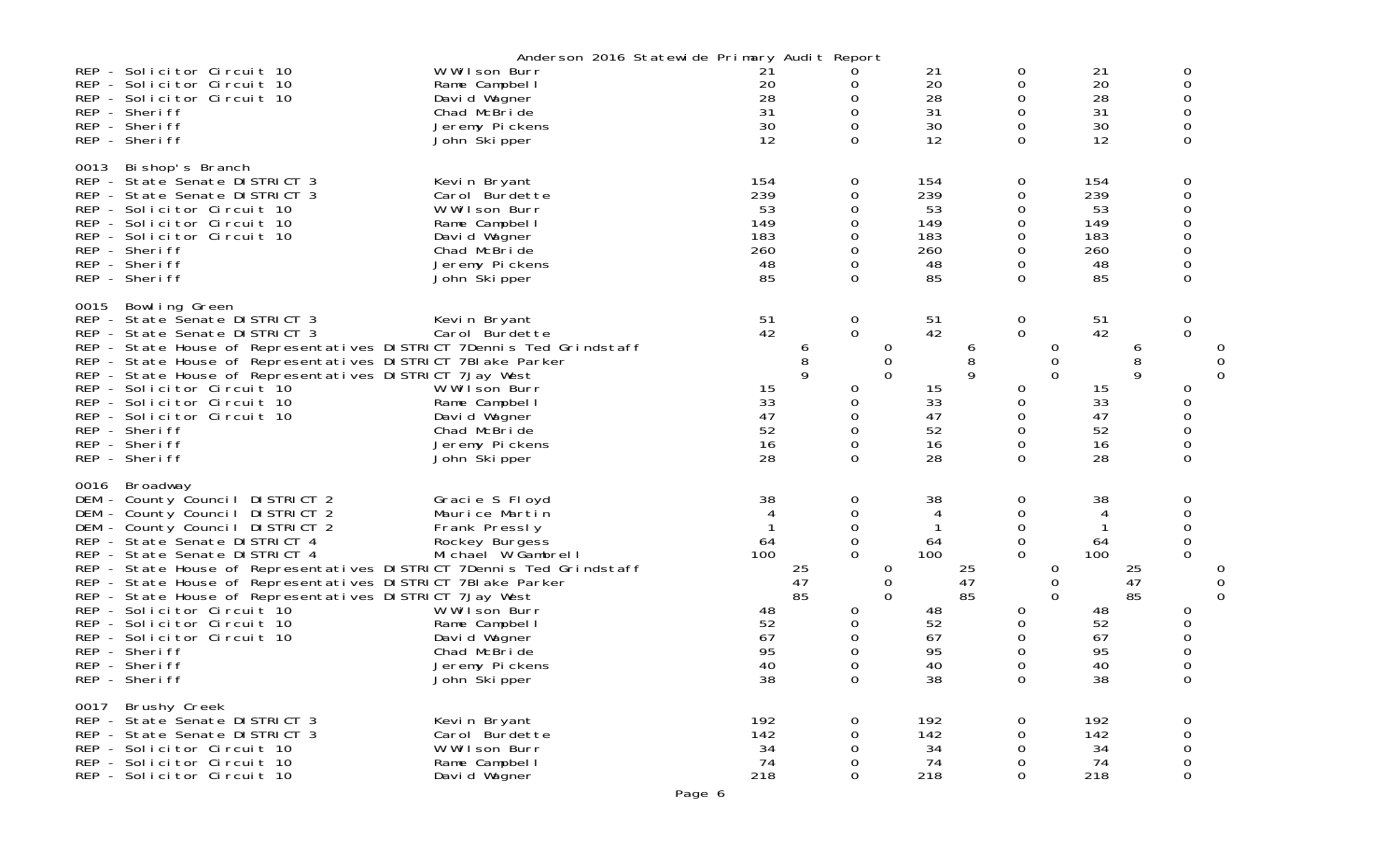|                    |                                                                                                                                                                                                                                                                                                                                                                                                                               | Anderson 2016 Statewide Primary Audit Report                                                                                              |                                                     |                  |                                                                                                               |                                                                         |                                                                                                               |                                                                         |                                                       |             |
|--------------------|-------------------------------------------------------------------------------------------------------------------------------------------------------------------------------------------------------------------------------------------------------------------------------------------------------------------------------------------------------------------------------------------------------------------------------|-------------------------------------------------------------------------------------------------------------------------------------------|-----------------------------------------------------|------------------|---------------------------------------------------------------------------------------------------------------|-------------------------------------------------------------------------|---------------------------------------------------------------------------------------------------------------|-------------------------------------------------------------------------|-------------------------------------------------------|-------------|
|                    | REP - Sheriff<br>REP - Sheriff<br>REP - Sheriff                                                                                                                                                                                                                                                                                                                                                                               | Chad McBride<br>Jeremy Pickens<br>John Skipper                                                                                            | 266<br>17<br>57                                     |                  | 0<br>0<br>$\Omega$                                                                                            | 266<br>17<br>57                                                         | 0<br>0<br>$\Omega$                                                                                            | 266<br>17<br>57                                                         | 0<br>0<br>$\Omega$                                    |             |
| 0018               | Cedar Grove<br>REP - State Senate DISTRICT 4<br>REP - State Senate DISTRICT 4<br>REP - State House of Representatives DISTRICT 7Dennis Ted Grindstaff<br>REP - State House of Representatives DISTRICT 7BI ake Parker<br>REP - State House of Representatives DISTRICT 7Jay West<br>REP - Solicitor Circuit 10<br>REP - Solicitor Circuit 10<br>REP - Solicitor Circuit 10<br>REP - Sheriff<br>REP - Sheriff<br>REP - Sheriff | Rockey Burgess<br>Michael W Gambrell<br>W Wilson Burr<br>Rame Campbel I<br>David Wagner<br>Chad McBride<br>Jeremy Pickens<br>John Skipper | 119<br>74<br>35<br>90<br>68<br>137<br>14<br>45      | 15<br>55<br>49   | $\overline{0}$<br>$\Omega$<br>0<br>0<br>$\Omega$<br>0<br>$\mathbf 0$<br>0<br>$\Omega$<br>0<br>$\Omega$        | 119<br>74<br>15<br>55<br>49<br>35<br>90<br>68<br>137<br>14<br>45        | $\mathbf 0$<br>$\mathbf{O}$<br>0<br>0<br>$\Omega$<br>0<br>0<br>0<br>$\Omega$<br>0<br>0                        | 119<br>74<br>15<br>55<br>49<br>35<br>90<br>68<br>137<br>14<br>45        | 0<br>$\Omega$<br>0<br>0<br>0<br>0<br>0<br>0           | 0           |
| 0019               | Centerville Sta A<br>REP - State Senate DISTRICT 3<br>REP - State Senate DISTRICT 3<br>REP - State House of Representatives DISTRICT 8Don Bowen<br>REP - State House of Representatives DISTRICT 8Jonathon Hill<br>REP - State House of Representatives DISTRICT 8AI bert Howard<br>REP - Solicitor Circuit 10<br>REP - Solicitor Circuit 10<br>REP - Solicitor Circuit 10<br>REP - Sheriff<br>REP - Sheriff<br>REP - Sheriff | Kevin Bryant<br>Carol Burdette<br>W Wilson Burr<br>Rame Campbell<br>David Wagner<br>Chad McBride<br>Jeremy Pickens<br>John Skipper        | 292<br>279<br>88<br>218<br>256<br>283<br>125<br>180 | 272<br>261<br>33 | $\mathbf 0$<br>$\Omega$<br>0<br>0<br>$\Omega$<br>0<br>0<br>$\Omega$<br>0<br>0<br>$\Omega$                     | 292<br>279<br>272<br>261<br>33<br>88<br>218<br>256<br>283<br>125<br>180 | $\begin{matrix} 0 \\ 0 \end{matrix}$<br>$\sigma$<br>0<br>$\Omega$<br>0<br>0<br>$\Omega$<br>0<br>0<br>$\Omega$ | 292<br>279<br>272<br>261<br>33<br>88<br>218<br>256<br>283<br>125<br>180 | 0<br>$\overline{0}$<br>0<br>0<br>0<br>0<br>0<br>0     | 0<br>0<br>0 |
| 0020<br><b>REP</b> | Chiquola Mill<br>REP - State Senate DISTRICT 4<br>REP - State Senate DISTRICT 4<br>REP - State House of Representatives DISTRICT 7Dennis Ted Grindstaff<br>REP - State House of Representatives DISTRICT 7BI ake Parker<br>REP - State House of Representatives DISTRICT 7Jay West<br>REP - Solicitor Circuit 10<br>REP - Solicitor Circuit 10<br>- Solicitor Circuit 10<br>REP - Sheriff<br>REP - Sheriff<br>REP - Sheriff   | Rockey Burgess<br>Michael W Gambrell<br>W Wilson Burr<br>Rame Campbell<br>David Wagner<br>Chad McBride<br>Jeremy Pickens<br>John Skipper  | 18<br>45<br>18<br>19<br>26<br>26<br>27<br>10        | 9<br>39<br>14    | 0<br>$\mathbf{0}$<br>0<br>$\mathbf 0$<br>$\Omega$<br>$\overline{O}$<br>0<br>$\mathbf 0$<br>0<br>0<br>$\Omega$ | 18<br>45<br>9<br>39<br>14<br>18<br>19<br>26<br>26<br>27<br>10           | 0<br>$\overline{0}$<br>$\sigma$<br>0<br>$\mathbf 0$<br>0<br>0<br>0<br>0<br>0<br>$\Omega$                      | 18<br>45<br>9<br>39<br>14<br>18<br>19<br>26<br>26<br>27<br>10           | 0<br>$\mathbf 0$<br>0<br>0<br>0<br>0<br>0<br>$\Omega$ | 0<br>0<br>0 |
| 0021               | Concrete<br>REP - State Senate DISTRICT 3<br>REP - State Senate DISTRICT 3<br>REP - Solicitor Circuit 10<br>REP - Solicitor Circuit 10<br>REP - Solicitor Circuit 10<br>REP - Sheriff<br>REP - Sheriff<br>REP - Sheriff                                                                                                                                                                                                       | Kevin Bryant<br>Carol Burdette<br>W Wilson Burr<br>Rame Campbel I<br>David Wagner<br>Chad McBride<br>Jeremy Pickens<br>John Škipper       | 188<br>144<br>37<br>76<br>201<br>231<br>17<br>85    |                  | $\Omega$<br>0<br>0<br>$\Omega$<br>0<br>0<br>0<br>$\Omega$                                                     | 188<br>144<br>37<br>76<br>201<br>231<br>17<br>85                        | 0<br>0<br>0<br>0                                                                                              | 188<br>144<br>37<br>76<br>201<br>231<br>17<br>85                        | 0<br>0<br>$\Omega$<br>0<br>0<br>$\mathbf 0$           |             |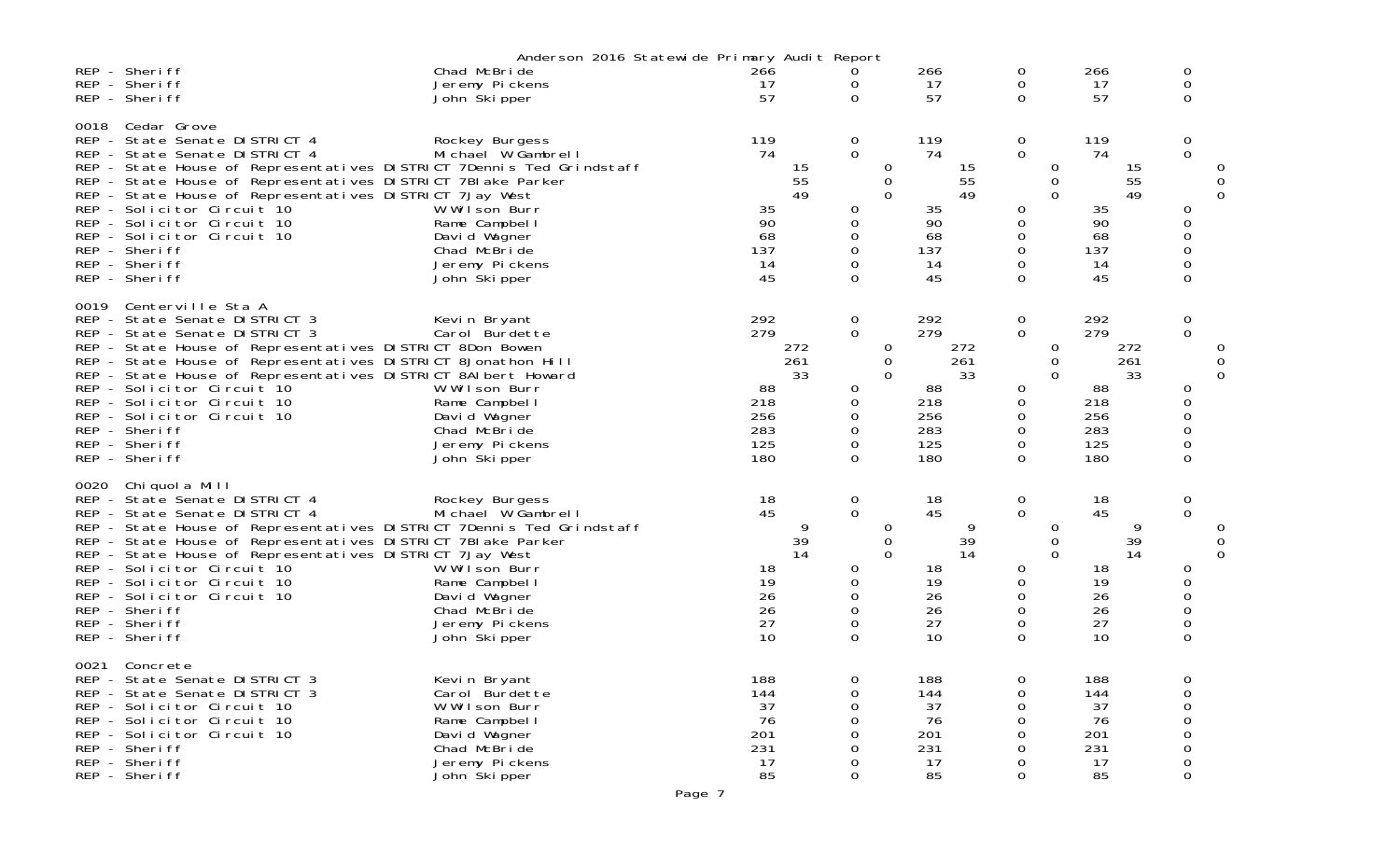| 0023 | Craytonville<br>REP - State Senate DISTRICT 4<br>REP - State Senate DISTRICT 4<br>REP - State House of Representatives DISTRICT 7Dennis Ted Grindstaff<br>REP - State House of Representatives DISTRICT 7BI ake Parker<br>REP - State House of Representatives DISTRICT 7Jay West<br>REP - Solicitor Circuit 10<br>REP - Solicitor Circuit 10<br>REP - Solicitor Circuit 10<br>REP - Sheriff<br>REP - Sheriff<br>REP - Sheriff<br>REP - County Council DISTRICT 3<br>REP - County Council DISTRICT 3<br>REP - County Council DISTRICT 3 | Rockey Burgess<br>Michael W Gambrell<br>W Wilson Burr<br>Rame Campbel I<br>David Wagner<br>Chad McBride<br>Jeremy Pickens<br>John Skipper<br>J Mitchell Cole<br>Ray Graham<br>Eddie Moore | 58<br>135<br>10<br>101<br>81<br>70<br>52<br>69<br>112<br>21<br>60<br>66<br>38<br>83 | 0<br>$\overline{0}$<br>0<br>0<br>$\Omega$<br>0<br>$\Omega$<br>$\mathbf 0$<br>0<br>0<br>$\Omega$ | 58<br>135<br>10<br>0<br>$\mathbf 0$<br>101<br>$\Omega$<br>81<br>70<br>52<br>69<br>112<br>21<br>60<br>66<br>38<br>83 | 0<br>$\overline{0}$<br>$\Omega$<br>0<br>$\Omega$<br>0<br>0<br>0<br>0<br>0<br>0<br>0<br>0<br>$\Omega$ | 58<br>135<br>10<br>101<br>81<br>70<br>52<br>69<br>112<br>21<br>60<br>66<br>38<br>83 | 0<br>0<br>O<br>0<br>0<br>0<br>0<br>$\Omega$<br>0<br>$\overline{0}$<br>$\mathsf{O}\xspace$<br>$\Omega$<br>0<br>$\Omega$ |
|------|-----------------------------------------------------------------------------------------------------------------------------------------------------------------------------------------------------------------------------------------------------------------------------------------------------------------------------------------------------------------------------------------------------------------------------------------------------------------------------------------------------------------------------------------|-------------------------------------------------------------------------------------------------------------------------------------------------------------------------------------------|-------------------------------------------------------------------------------------|-------------------------------------------------------------------------------------------------|---------------------------------------------------------------------------------------------------------------------|------------------------------------------------------------------------------------------------------|-------------------------------------------------------------------------------------|------------------------------------------------------------------------------------------------------------------------|
| 0024 | Denver-Sandy Springs<br>REP - State Senate DISTRICT 3<br>REP - State Senate DISTRICT 3<br>REP - State House of Representatives DISTRICT 8Don Bowen<br>REP - State House of Representatives DISTRICT 8Jonathon Hill<br>REP - State House of Representatives DISTRICT 8AI bert Howard<br>REP - Solicitor Circuit 10<br>REP - Solicitor Circuit 10<br>REP - Solicitor Circuit 10<br>REP - Sheriff<br>REP - Sheriff<br>REP - Sheriff                                                                                                        | Kevin Bryant<br>Carol Burdette<br>W Wilson Burr<br>Rame Campbel I<br>David Wagner<br>Chad McBride<br>Jeremy Pickens<br>John Ški pper                                                      | 125<br>178<br>129<br>143<br>22<br>49<br>129<br>113<br>188<br>37<br>77               | $\mathbf 0$<br>$\Omega$<br>0<br>0<br>0<br>0<br>0<br>$\Omega$                                    | 125<br>178<br>0<br>129<br>143<br>0<br>0<br>22<br>49<br>129<br>113<br>188<br>37<br>77                                | 0<br>$\Omega$<br>0<br>0<br>$\Omega$<br>0<br>0<br>0<br>0<br>$\mathbf 0$<br>$\Omega$                   | 125<br>178<br>129<br>143<br>22<br>49<br>129<br>113<br>188<br>37<br>77               | 0<br>$\mathbf 0$<br>O<br>0<br>$\Omega$<br>0<br>0<br>0<br>$\Omega$<br>0<br>$\Omega$                                     |
| 0025 | Edgewood Sta A<br>REP - State Senate DISTRICT 3<br>REP - State Senate DISTRICT 3<br>REP - State House of Representatives DISTRICT 8Don Bowen<br>REP - State House of Representatives DISTRICT 8Jonathon Hill<br>REP - State House of Representatives DISTRICT 8AI bert Howard<br>REP - Solicitor Circuit 10<br>REP - Solicitor Circuit 10<br>REP - Solicitor Circuit 10<br>REP - Sheriff<br>REP - Sheriff<br>REP - Sheriff                                                                                                              | Kevin Bryant<br>Carol Burdette<br>W Wilson Burr<br>Rame Campbel I<br>David Wagner<br>Chad McBride<br>Jeremy Pickens<br>John Ški pper                                                      | 148<br>145<br>61<br>74<br>15<br>40<br>123<br>122<br>148<br>57<br>93                 | $\overline{0}$<br>$\overline{0}$<br>0<br>0<br>0<br>0<br>0<br>$\Omega$                           | 148<br>145<br>0<br>61<br>$\mathbf 0$<br>74<br>$\Omega$<br>15<br>40<br>123<br>122<br>148<br>57<br>93                 | 0<br>$\overline{0}$<br>$\Omega$<br>0<br>$\mathbf{O}$<br>0<br>0<br>0<br>0<br>$\mathbf 0$<br>0         | 148<br>145<br>61<br>74<br>15<br>40<br>123<br>122<br>148<br>57<br>93                 | 0<br>0<br>0<br><sup>0</sup><br>0<br>0<br>$\Omega$<br>0<br>0<br>0<br>0                                                  |
| 0027 | Five Forks<br>REP - State Senate DISTRICT 3<br>REP - State Senate DISTRICT 3<br>REP - Solicitor Circuit 10<br>REP - Solicitor Circuit 10<br>REP - Solicitor Circuit 10<br>REP - Sheriff<br>REP - Sheriff<br>REP - Sheriff                                                                                                                                                                                                                                                                                                               | Kevin Bryant<br>Carol Burdette<br>W Wilson Burr<br>Rame Campbell<br>David Wagner<br>Chad McBride<br>Jeremy Pickens<br>John Skipper                                                        | 213<br>203<br>53<br>156<br>186<br>267<br>65<br>87                                   | 0<br>0<br>0<br>0<br>0<br>0<br>0<br>$\Omega$                                                     | 213<br>203<br>53<br>156<br>186<br>267<br>65<br>87                                                                   | 0<br>0<br>0<br>0<br>0<br>0<br>0<br>$\Omega$                                                          | 213<br>203<br>53<br>156<br>186<br>267<br>65<br>87                                   | 0<br>$\overline{O}$<br>$\overline{0}$<br>$\Omega$<br>$\Omega$<br>$\Omega$<br>0<br>0                                    |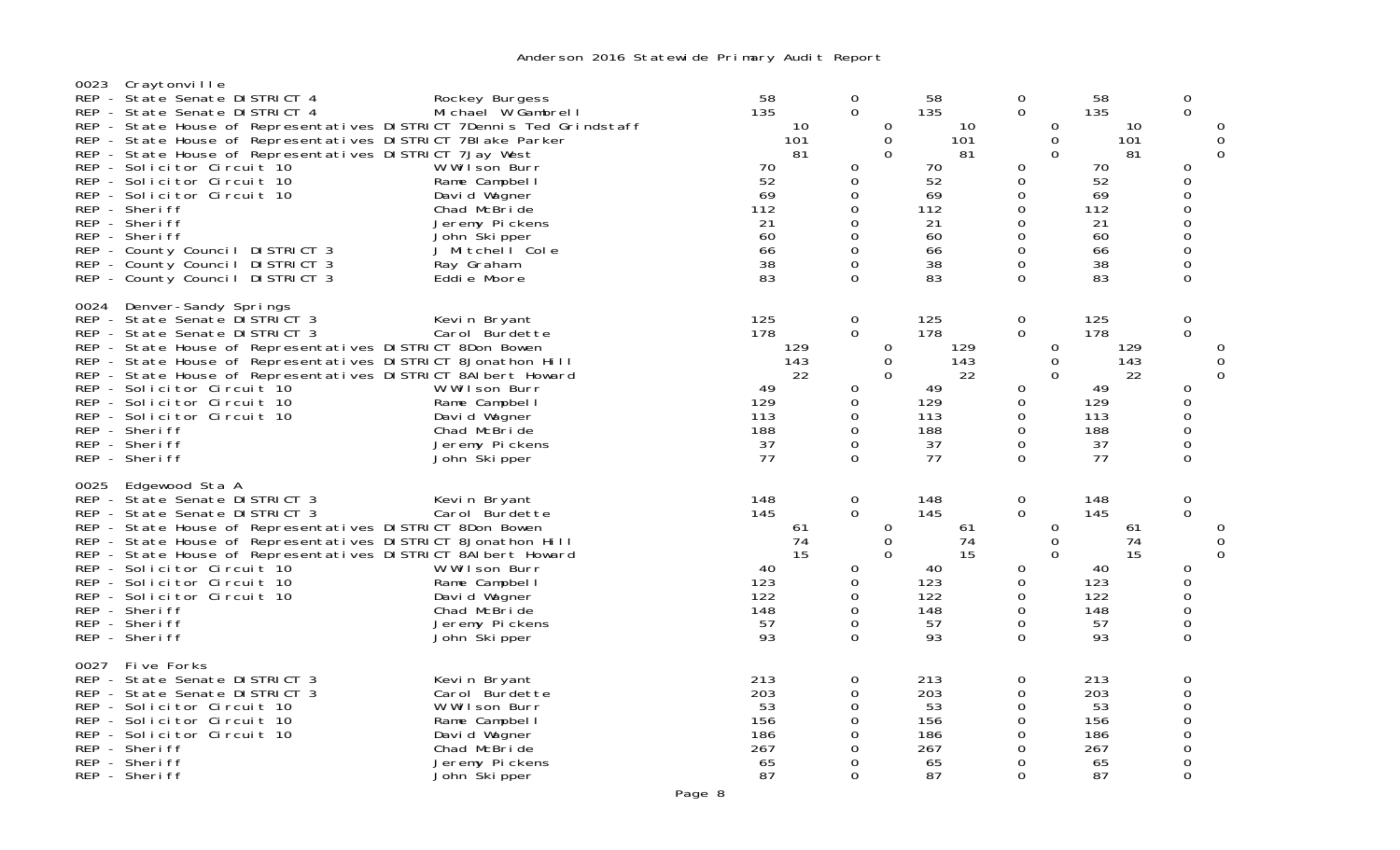| 0028 | Flat Rock<br>REP - State Senate DISTRICT 4<br>REP - State Senate DISTRICT 4<br>REP - State House of Representatives DISTRICT 7Dennis Ted Grindstaff<br>REP - State House of Representatives DISTRICT 7BI ake Parker<br>REP - State House of Representatives DISTRICT 7Jay West<br>REP - Solicitor Circuit 10<br>REP - Solicitor Circuit 10<br>REP - Solicitor Circuit 10<br>REP - Sheriff<br>REP - Sheriff<br>REP - Sheriff<br>REP - County Council DISTRICT 3<br>REP - County Council DISTRICT 3<br>REP - County Council DISTRICT 3 | Rockey Burgess<br>Michael W Gambrell<br>W Wilson Burr<br>Rame Campbel I<br>David Wagner<br>Chad McBride<br>Jeremy Pickens<br>John Skipper<br>J Mitchell Cole<br>Ray Graham<br>Eddie Moore | 110<br>164<br>56<br>128<br>90<br>144<br>83<br>62<br>56<br>114<br>111 | $\frac{2}{5}$<br>8 | 0<br>$\mathbf 0$<br>0<br>0<br>0<br>0<br>$\Omega$<br>0<br>0<br>$\Omega$<br>$\Omega$ | 0<br>$\mbox{O}$<br>$\mathbf 0$      | 110<br>164<br>56<br>128<br>90<br>144<br>83<br>62<br>56<br>114<br>111 | $rac{2}{5}$<br>8 | 0<br>$\mathbf{O}$<br>0<br>0<br>0<br>$\Omega$<br>$\mathbf 0$<br>0<br>0<br>0<br>$\Omega$ | 0<br>$\mathbf 0$<br>$\Omega$ | 110<br>164<br>56<br>128<br>90<br>144<br>83<br>62<br>56<br>114<br>111 | $rac{2}{5}$<br>8 | 0<br>$\Omega$<br>0<br>0<br>$\Omega$<br>$\Omega$<br>0<br>0<br>$\Omega$<br>0<br>$\Omega$ | 0<br>0<br>0        |
|------|--------------------------------------------------------------------------------------------------------------------------------------------------------------------------------------------------------------------------------------------------------------------------------------------------------------------------------------------------------------------------------------------------------------------------------------------------------------------------------------------------------------------------------------|-------------------------------------------------------------------------------------------------------------------------------------------------------------------------------------------|----------------------------------------------------------------------|--------------------|------------------------------------------------------------------------------------|-------------------------------------|----------------------------------------------------------------------|------------------|----------------------------------------------------------------------------------------|------------------------------|----------------------------------------------------------------------|------------------|----------------------------------------------------------------------------------------|--------------------|
| 0029 | Fork No. 1<br>REP - State Senate DISTRICT 3<br>REP - State Senate DISTRICT 3<br>REP - State House of Representatives DISTRICT 8Don Bowen<br>REP - State House of Representatives DISTRICT 8Jonathon Hill<br>REP - State House of Representatives DISTRICT 8AI bert Howard<br>REP - Solicitor Circuit 10<br>REP - Solicitor Circuit 10<br>REP - Solicitor Circuit 10<br>REP - Sheriff<br>REP - Sheriff<br>REP - Sheriff                                                                                                               | Kevin Bryant<br>Carol Burdette<br>W Wilson Burr<br>Rame Campbel I<br>David Wagner<br>Chad McBride<br>Jeremy Pickens<br>John Škipper                                                       | 140<br>172<br>55<br>82<br>167<br>193<br>54<br>66                     | 134<br>163<br>14   | $\mathbf 0$<br>$\mathbf 0$<br>0<br>0<br>0<br>0<br>$\Omega$<br>$\Omega$             | $\mathbf 0$<br>$\Omega$<br>$\Omega$ | 140<br>172<br>55<br>82<br>167<br>193<br>54<br>66                     | 134<br>163<br>14 | 0<br>$\Omega$<br>0<br>$\mathbf 0$<br>$\mathbf 0$<br>0<br>0<br>$\Omega$                 | 0<br>0<br>$\Omega$           | 140<br>172<br>55<br>82<br>167<br>193<br>54<br>66                     | 134<br>163<br>14 | $\mathbf 0$<br>$\Omega$<br>0<br>$\Omega$<br>$\Omega$<br>$\Omega$<br>0<br>$\Omega$      | 0<br>$\Omega$      |
| 0030 | Fork No. 2<br>REP - State Senate DISTRICT 3<br>REP - State Senate DISTRICT 3<br>REP - State House of Representatives DISTRICT 8Don Bowen<br>REP - State House of Representatives DISTRICT 8Jonathon Hill<br>REP - State House of Representatives DISTRICT 8AI bert Howard<br>REP - Solicitor Circuit 10<br>REP - Solicitor Circuit 10<br>REP - Solicitor Circuit 10<br>REP - Sheriff<br>REP - Sheriff<br>REP - Sheriff                                                                                                               | Kevin Bryant<br>Carol Burdette<br>W Wilson Burr<br>Rame Campbel I<br>David Wagner<br>Chad McBride<br>Jeremy Pickens<br>John Skipper                                                       | 166<br>159<br>39<br>94<br>188<br>212<br>73<br>45                     | 100<br>209<br>14   | 0<br>$\overline{0}$<br>0<br>0<br>0<br>$\Omega$<br>$\Omega$<br>$\Omega$             | $\mathbf 0$<br>$\Omega$<br>$\Omega$ | 166<br>159<br>39<br>94<br>188<br>212<br>73<br>45                     | 100<br>209<br>14 | $\mathbf 0$<br>$\Omega$<br>0<br>$\mathbf 0$<br>0<br>0<br>0<br>$\Omega$                 | 0<br>$\Omega$<br>$\Omega$    | 166<br>159<br>39<br>94<br>188<br>212<br>73<br>45                     | 100<br>209<br>14 | $\mathbf 0$<br>$\Omega$<br>0<br>$\Omega$<br>0<br>0<br>0<br>$\Omega$                    | 0<br>0<br>$\Omega$ |
| 0031 | Friendship<br>REP - State Senate DISTRICT 4<br>REP - State Senate DISTRICT 4<br>REP - State House of Representatives DISTRICT 7Dennis Ted Grindstaff<br>REP - State House of Representatives DISTRICT 7BI ake Parker<br>REP - State House of Representatives DISTRICT 7Jay West<br>REP - Solicitor Circuit 10<br>REP - Solicitor Circuit 10<br>REP - Solicitor Circuit 10                                                                                                                                                            | Rockey Burgess<br>Michael W Gambrell<br>W Wilson Burr<br>Rame Campbel I<br>David Wagner                                                                                                   | 40<br>208<br>57<br>64<br>116                                         | 20<br>130<br>87    | 0<br>$\Omega$<br>0<br>0<br>$\Omega$                                                | 0<br>$\mathbf 0$<br>$\Omega$        | 40<br>208<br>57<br>64<br>116                                         | 20<br>130<br>87  | 0<br>$\Omega$<br>0<br>$\mathbf 0$<br>$\Omega$                                          | 0<br>0<br>$\Omega$           | 40<br>208<br>57<br>64<br>116                                         | 20<br>130<br>87  | 0<br>$\Omega$<br>0<br>0<br>0                                                           | 0<br>0<br>$\Omega$ |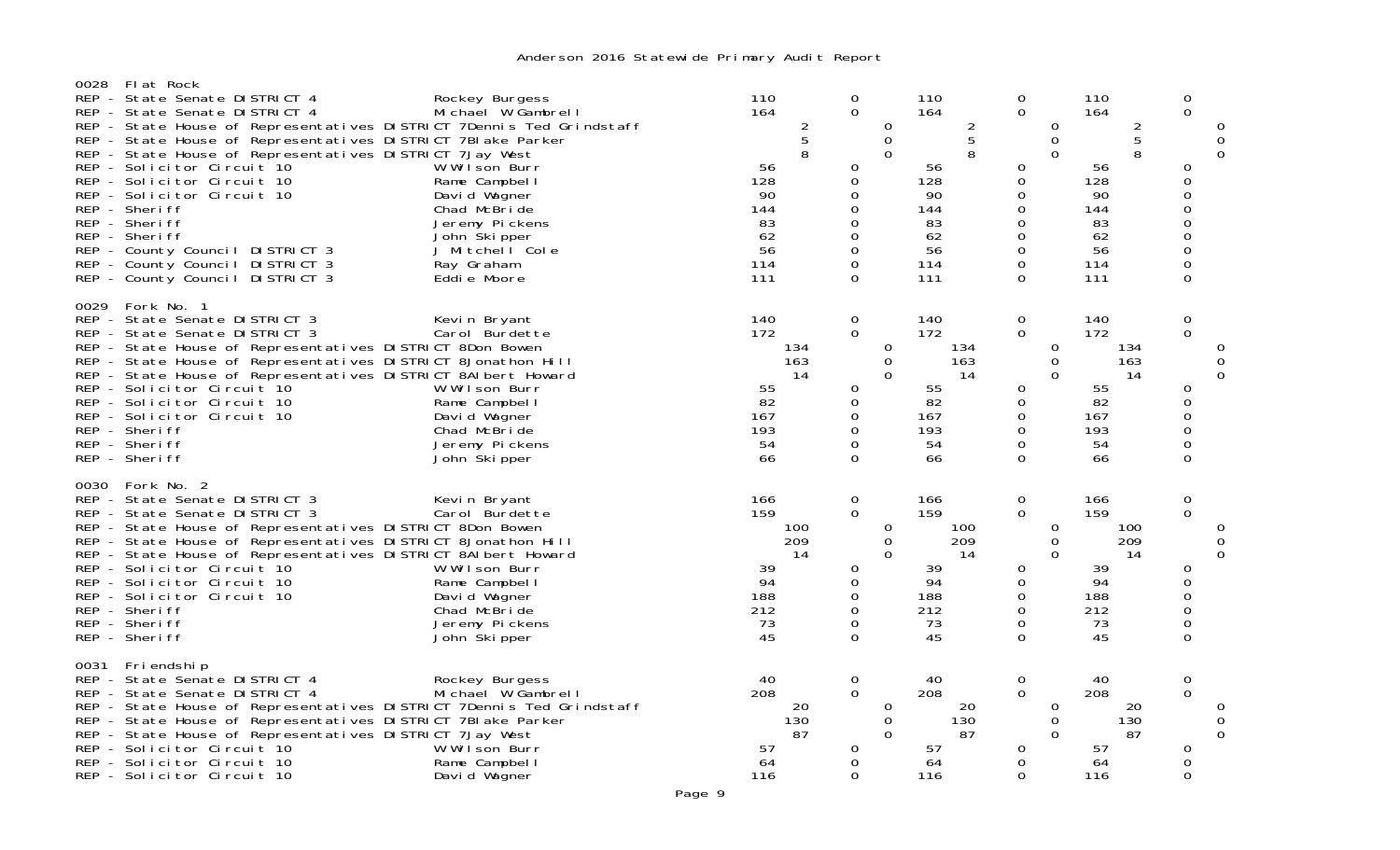|           |                                                                                                                                                                                                                                                                                                                                                                                                                              | Anderson 2016 Statewide Primary Audit Report                                                                                                                                                   |                                                                         |                                                              |                                                                         |                                                                      |                                                                         |                                                                                      |
|-----------|------------------------------------------------------------------------------------------------------------------------------------------------------------------------------------------------------------------------------------------------------------------------------------------------------------------------------------------------------------------------------------------------------------------------------|------------------------------------------------------------------------------------------------------------------------------------------------------------------------------------------------|-------------------------------------------------------------------------|--------------------------------------------------------------|-------------------------------------------------------------------------|----------------------------------------------------------------------|-------------------------------------------------------------------------|--------------------------------------------------------------------------------------|
|           | REP - Sheriff<br>REP - Sheriff<br>REP - Sheriff                                                                                                                                                                                                                                                                                                                                                                              | Chad McBride<br>Jeremy Pickens<br>John Ški pper                                                                                                                                                | 162<br>27<br>55                                                         | 0<br>0<br>0                                                  | 162<br>27<br>55                                                         | 0<br>0<br>0                                                          | 162<br>27<br>55                                                         | 0<br>0<br>0                                                                          |
| 0032      | Gluck Mill<br>DEM - County Council DISTRICT 2<br>DEM - County Council DISTRICT 2<br>DEM - County Council DISTRICT 2<br>REP - State Senate DISTRICT 4<br>REP - State Senate DISTRICT 4<br>REP - Solicitor Circuit 10<br>REP - Solicitor Circuit 10<br>REP - Solicitor Circuit 10<br>REP - Sheriff<br>REP - Sheriff<br>REP - Sheriff                                                                                           | Gracie S Floyd<br>Maurice Martin<br>Frank Pressly<br>Rockey Burgess<br>Michael W Gambrell<br>W Wilson Burr<br>Rame Campbel I<br>David Wagner<br>Chad McBride<br>Jeremy Pickens<br>John Skipper | 13<br>33<br>10<br>19<br>20<br>26<br>15<br>10                            | 0<br>0<br>$\Omega$                                           | 5<br>3<br>0<br>13<br>33<br>10<br>19<br>20<br>26<br>15<br>10             | 0<br>0<br>0<br>0<br>0<br>0<br>0<br>0<br>0<br>0<br>$\Omega$           | 5<br>13<br>33<br>10<br>19<br>20<br>26<br>15<br>10                       | 0<br>0<br>* No Audit Data expected or found<br>0<br>0<br>0<br>$\Omega$               |
| 0033      | Green Pond Sta A<br>REP - State Senate DISTRICT 3<br>REP - State Senate DISTRICT 3<br>REP - State House of Representatives DISTRICT 8Don Bowen<br>REP - State House of Representatives DISTRICT 8Jonathon Hill<br>REP - State House of Representatives DISTRICT 8AI bert Howard<br>REP - Solicitor Circuit 10<br>REP - Solicitor Circuit 10<br>REP - Solicitor Circuit 10<br>REP - Sheriff<br>REP - Sheriff<br>REP - Sheriff | Kevin Bryant<br>Carol Burdette<br>W Wilson Burr<br>Rame Campbel I<br>David Wagner<br>Chad McBride<br>Jeremy Pickens<br>John Skipper                                                            | 300<br>239<br>250<br>232<br>52<br>81<br>198<br>240<br>289<br>110<br>147 | 0<br>$\mathbf 0$<br>0<br>0<br>$\Omega$<br>0<br>0<br>$\Omega$ | 300<br>239<br>250<br>232<br>52<br>81<br>198<br>240<br>289<br>110<br>147 | 0<br>$\mathbf 0$<br>0<br>0<br>$\Omega$<br>0<br>0<br>0<br>0<br>0<br>0 | 300<br>239<br>250<br>232<br>52<br>81<br>198<br>240<br>289<br>110<br>147 | $\overline{0}$<br>$\overline{0}$<br>0<br>0<br>0<br>0<br>0<br>0<br>0<br>0<br>$\Omega$ |
| 0034      | Grove School<br>REP - State Senate DISTRICT 4<br>REP - State Senate DISTRICT 4<br>REP - Solicitor Circuit 10<br>REP - Solicitor Circuit 10<br>REP - Solicitor Circuit 10<br>REP - Sheriff<br>REP - Sheriff<br>REP - Sheriff<br>REP - County Council DISTRICT 3<br>REP - County Council DISTRICT 3<br>REP - County Council DISTRICT 3                                                                                         | Rockey Burgess<br>Michael W Gambrell<br>W Wilson Burr<br>Rame Campbel I<br>David Wagner<br>Chad McBride<br>Jeremy Pickens<br>John Skipper<br>J Mitchell Cole<br>Ray Graham<br>Eddie Moore      | 33<br>94<br>16<br>62<br>48<br>73<br>24<br>31<br>17<br>73<br>38          | 0<br>0<br>0<br>0<br>$\Omega$                                 | 33<br>94<br>16<br>62<br>48<br>73<br>24<br>31<br>17<br>73<br>38          | 0<br>0<br>0<br>0<br>0<br>0<br>0<br>0<br>0<br>0<br>$\Omega$           | 33<br>94<br>16<br>62<br>48<br>73<br>24<br>31<br>17<br>73<br>38          | 0<br>0<br>$\Omega$<br>0<br>0<br>0<br>0<br>0<br>0<br>0<br>0                           |
| 0035 Hall | REP - State Senate DISTRICT 4<br>REP - State Senate DISTRICT 4<br>REP - State House of Representatives DISTRICT 7Dennis Ted Grindstaff<br>REP - State House of Representatives DISTRICT 7BI ake Parker<br>REP - State House of Representatives DISTRICT 7Jay West<br>REP - Solicitor Circuit 10<br>REP - Solicitor Circuit 10<br>REP - Solicitor Circuit 10                                                                  | Rockey Burgess<br>Michael W Gambrell<br>W Wilson Burr<br>Rame Campbel I<br>David Wagner                                                                                                        | 91<br>116<br>54<br>73<br>76<br>46<br>110<br>52                          | 0<br>$\Omega$<br>0<br>0<br>$\Omega$<br>0<br>0<br>0           | 91<br>116<br>54<br>73<br>76<br>46<br>110<br>52                          | 0<br>$\mathbf 0$<br>0<br>0<br>$\Omega$<br>0<br>0<br>0                | 91<br>116<br>54<br>73<br>76<br>46<br>110<br>52                          | 0<br>$\Omega$<br>0<br>0<br>0<br>0<br>0<br>0                                          |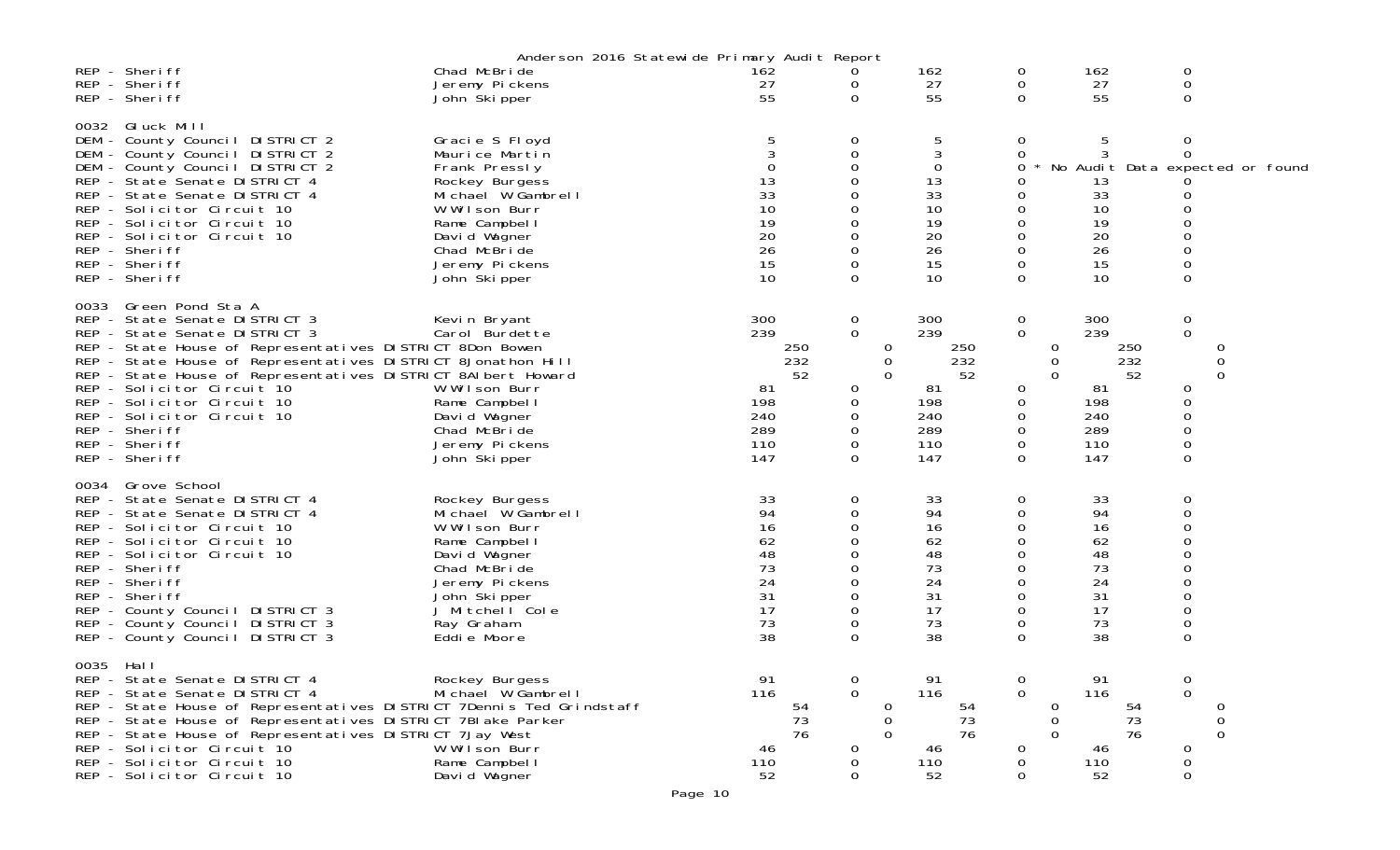|                                                                                                                                                                                                                                                                                                                                                                                                                                                                                                                                                                                                                                                                                                                                             | Anderson 2016 Statewide Primary Audit Report                                                                                                                                                   |                                                                   |                                  |                                                                                                 |                                                    |                                                                                |                                  |                                                                                                    |                                                           |                                                                   |                                  |                                                                          |                  |
|---------------------------------------------------------------------------------------------------------------------------------------------------------------------------------------------------------------------------------------------------------------------------------------------------------------------------------------------------------------------------------------------------------------------------------------------------------------------------------------------------------------------------------------------------------------------------------------------------------------------------------------------------------------------------------------------------------------------------------------------|------------------------------------------------------------------------------------------------------------------------------------------------------------------------------------------------|-------------------------------------------------------------------|----------------------------------|-------------------------------------------------------------------------------------------------|----------------------------------------------------|--------------------------------------------------------------------------------|----------------------------------|----------------------------------------------------------------------------------------------------|-----------------------------------------------------------|-------------------------------------------------------------------|----------------------------------|--------------------------------------------------------------------------|------------------|
| REP - Sheriff<br>REP - Sheriff<br>REP - Sheriff<br>REP - County Council DISTRICT 3<br>REP - County Council DISTRICT 3<br>REP - County Council DISTRICT 3                                                                                                                                                                                                                                                                                                                                                                                                                                                                                                                                                                                    | Chad McBride<br>Jeremy Pickens<br>John Skipper<br>J Mitchell Cole<br>Ray Graham<br>Eddie Moore                                                                                                 | 86<br>85<br>48<br>41<br>93<br>81                                  |                                  | 0<br>0<br>$\mathbf 0$<br>0<br>0<br>$\Omega$                                                     |                                                    | 86<br>85<br>48<br>41<br>93<br>81                                               |                                  | 0<br>0<br>$\mathbf 0$<br>0<br>0<br>$\Omega$                                                        |                                                           | 86<br>85<br>48<br>41<br>93<br>81                                  |                                  | 0<br>$\Omega$<br>0<br>$\Omega$<br>0<br>0                                 |                  |
| 0036 Hammond School<br>REP - State Senate DISTRICT 3<br>REP - State Senate DISTRICT 3<br>REP - Solicitor Circuit 10<br>REP - Solicitor Circuit 10<br>REP - Solicitor Circuit 10<br>REP - Sheriff<br>REP - Sheriff<br>REP - Sheriff                                                                                                                                                                                                                                                                                                                                                                                                                                                                                                          | Kevin Bryant<br>Carol Burdette<br>W Wilson Burr<br>Rame Campbel I<br>David Wagner<br>Chad McBride<br>Jeremy Pickens<br>John Skipper                                                            | 237<br>221<br>64<br>173<br>210<br>298<br>73<br>97                 |                                  | 0<br>$\mathbf 0$<br>0<br>0<br>$\mathbf 0$<br>$\mathbf 0$<br>0<br>$\Omega$                       |                                                    | 237<br>221<br>64<br>173<br>210<br>298<br>73<br>97                              |                                  | $\mathbf 0$<br>$\mathbf 0$<br>0<br>$\mathbf 0$<br>0<br>$\mathbf 0$<br>0<br>$\mathbf 0$             |                                                           | 237<br>221<br>64<br>173<br>210<br>298<br>73<br>97                 |                                  | 0<br>0<br>0<br>0<br>0<br>0<br>0<br>0                                     |                  |
| 0037 High Point<br>REP - State Senate DISTRICT 4<br>REP - State Senate DISTRICT 4<br>REP - State House of Representatives DISTRICT 7Dennis Ted Grindstaff<br>REP - State House of Representatives DISTRICT 7BI ake Parker<br>REP - State House of Representatives DISTRICT 7Jay West<br>REP - Solicitor Circuit 10<br>REP - Solicitor Circuit 10<br>REP - Solicitor Circuit 10<br>REP - Sheriff<br>REP - Sheriff<br>REP - Sheriff<br>REP - County Council DISTRICT 3<br>REP - County Council DISTRICT 3<br>REP - County Council DISTRICT 3                                                                                                                                                                                                  | Rockey Burgess<br>Michael W Gambrell<br>W Wilson Burr<br>Rame Campbel I<br>David Wagner<br>Chad McBride<br>Jeremy Pickens<br>John Škipper<br>J Mitchell Cole<br>Ray Graham<br>Eddie Moore      | 25<br>136<br>51<br>42<br>63<br>97<br>16<br>49<br>85<br>19<br>55   | 9<br>82<br>64                    | $\mathbf 0$<br>$\mathbf 0$<br>0<br>$\mathbf 0$<br>0<br>0<br>0<br>0<br>0<br>$\Omega$<br>$\Omega$ | 0<br>0<br>$\Omega$                                 | 25<br>136<br>51<br>42<br>63<br>97<br>16<br>49<br>85<br>19<br>55                | 9<br>82<br>64                    | $\mathbf 0$<br>$\mathbf 0$<br>0<br>0<br>0<br>0<br>$\mathbf 0$<br>$\mathbf 0$<br>0<br>0<br>$\Omega$ | 0<br>0<br>$\Omega$                                        | 25<br>136<br>51<br>42<br>63<br>97<br>16<br>49<br>85<br>19<br>55   | 9<br>82<br>64                    | 0<br>$\mathbf{O}$<br>0<br>0<br>0<br>0<br>0<br>$\Omega$<br>0<br>0<br>0    | O<br>$\Omega$    |
| 0038 Homel and Park<br>DEM - County Council DISTRICT 2<br>DEM - County Council DISTRICT 2<br>DEM - County Council DISTRICT 2<br>REP - State Senate DISTRICT 4<br>REP - State Senate DISTRICT 4<br>REP - State House of Representatives DISTRICT 7Dennis Ted Grindstaff<br>REP - State House of Representatives DISTRICT 7BI ake Parker<br>REP - State House of Representatives DISTRICT 7Jay West<br>REP - State House of Representatives DISTRICT 8Don Bowen<br>REP - State House of Representatives DISTRICT 8Jonathon Hill<br>REP - State House of Representatives DISTRICT 8AI bert Howard<br>REP - Solicitor Circuit 10<br>REP - Solicitor Circuit 10<br>REP - Solicitor Circuit 10<br>REP - Sheriff<br>REP - Sheriff<br>REP - Sheriff | Gracie S Floyd<br>Maurice Martin<br>Frank Pressly<br>Rockey Burgess<br>Michael W Gambrell<br>W Wilson Burr<br>Rame Campbel I<br>David Wagner<br>Chad McBride<br>Jeremy Pickens<br>John Skipper | 17<br>3<br>2<br>106<br>165<br>66<br>89<br>117<br>115<br>114<br>59 | 20<br>46<br>27<br>15<br>13<br>10 | 0<br>0<br>0<br>$\mathbf 0$<br>$\Omega$<br>0<br>0<br>$\Omega$<br>0<br>0<br>$\Omega$              | 0<br>0<br>0<br>$\Omega$<br>$\mathbf 0$<br>$\Omega$ | 17<br>3<br>$\overline{2}$<br>106<br>165<br>66<br>89<br>117<br>115<br>114<br>59 | 20<br>46<br>27<br>15<br>13<br>10 | 0<br>0<br>$\mathbf 0$<br>$\mathbf 0$<br>$\Omega$<br>0<br>0<br>0<br>0<br>0<br>$\Omega$              | 0<br>$\Omega$<br>0<br>$\Omega$<br>$\mathbf 0$<br>$\Omega$ | 17<br>3<br>2<br>106<br>165<br>66<br>89<br>117<br>115<br>114<br>59 | 20<br>46<br>27<br>15<br>13<br>10 | 0<br>$\Omega$<br>$\mathbf 0$<br>0<br>$\Omega$<br>0<br>0<br>0<br>$\Omega$ | 0<br>0<br>0<br>0 |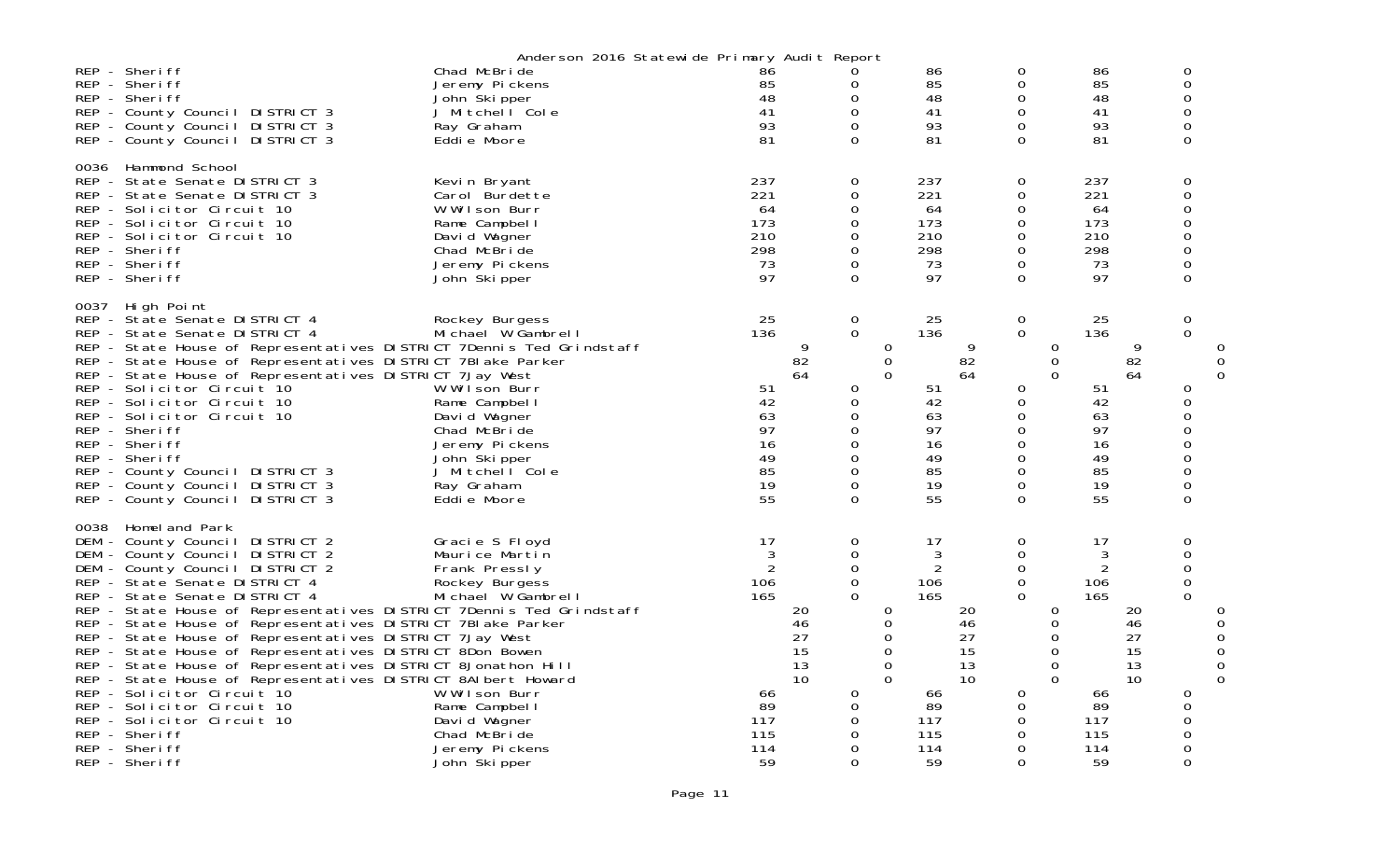| 0039 | Honea Path                                                                                                                                                                                                                                                                                                                                                                                                                                                                                                                      | rindor son Esto Statom do Titimary nadit nopor                                                                                                                                           |                                                                                        |                                                                                                                                                         |                                                                                        |                                                                                                                 |                                                                                        |                                                                                                                           |
|------|---------------------------------------------------------------------------------------------------------------------------------------------------------------------------------------------------------------------------------------------------------------------------------------------------------------------------------------------------------------------------------------------------------------------------------------------------------------------------------------------------------------------------------|------------------------------------------------------------------------------------------------------------------------------------------------------------------------------------------|----------------------------------------------------------------------------------------|---------------------------------------------------------------------------------------------------------------------------------------------------------|----------------------------------------------------------------------------------------|-----------------------------------------------------------------------------------------------------------------|----------------------------------------------------------------------------------------|---------------------------------------------------------------------------------------------------------------------------|
|      | REP - State Senate DISTRICT 4<br>REP - State Senate DISTRICT 4<br>REP - State House of Representatives DISTRICT 7Dennis Ted Grindstaff<br>REP - State House of Representatives DISTRICT 7BI ake Parker<br>REP - State House of Representatives DISTRICT 7Jay West<br>REP - Solicitor Circuit 10<br>REP - Solicitor Circuit 10<br>REP - Solicitor Circuit 10<br>REP - Sheriff<br>REP - Sheriff<br>REP - Sheriff                                                                                                                  | Rockey Burgess<br>Michael W Gambrell<br>W Wilson Burr<br>Rame Campbell<br>David Wagner<br>Chad McBride<br>Jeremy Pickens<br>John Skipper                                                 | 50<br>241<br>20<br>126<br>141<br>55<br>86<br>142<br>151<br>55<br>85                    | 0<br>$\mathbf 0$<br>0<br>$\mathbf 0$<br>$\Omega$<br>0<br>$\mathbf 0$<br>0<br>0<br>0<br>0                                                                | 50<br>241<br>20<br>126<br>141<br>55<br>86<br>142<br>151<br>55<br>85                    | 0<br>0<br>0<br>$\Omega$<br>$\Omega$<br>0<br>$\mathbf 0$<br>0<br>0<br>0<br>0                                     | 50<br>241<br>20<br>126<br>141<br>55<br>86<br>142<br>151<br>55<br>85                    | 0<br>$\Omega$<br>Ω<br>$\mathbf 0$<br>$\Omega$<br>$\Omega$<br>0<br>0<br>0<br>$\Omega$<br>$\Omega$                          |
| 0040 | Hopewel I<br>REP - State Senate DISTRICT 3<br>REP - State Senate DISTRICT 3<br>REP - Solicitor Circuit 10<br>REP - Solicitor Circuit 10<br>REP - Solicitor Circuit 10<br>REP - Sheriff<br>REP - Sheriff<br>REP - Sheriff                                                                                                                                                                                                                                                                                                        | Kevin Bryant<br>Carol Burdette<br>W Wilson Burr<br>Rame Campbell<br>David Wagner<br>Chad McBride<br>Jeremy Pickens<br>John Skipper                                                       | 219<br>154<br>57<br>129<br>173<br>249<br>37<br>93                                      | 0<br>$\Omega$<br>0<br>$\Omega$<br>0<br>$\mathbf 0$<br>$\mathbf 0$<br>$\Omega$                                                                           | 219<br>154<br>57<br>129<br>173<br>249<br>37<br>93                                      | 0<br>0<br>0<br>0<br>0<br>$\mathbf 0$<br>0<br>0                                                                  | 219<br>154<br>57<br>129<br>173<br>249<br>37<br>93                                      | 0<br>$\Omega$<br>0<br>$\Omega$<br>0<br>$\mathbf 0$<br>$\mathbf 0$<br>$\Omega$                                             |
| 0041 | I va<br>REP - State Senate DISTRICT 4<br>REP - State Senate DISTRICT 4<br>REP - State House of Representatives DISTRICT 7Dennis Ted Grindstaff<br>REP - State House of Representatives DISTRICT 7BI ake Parker<br>REP - State House of Representatives DISTRICT 7Jay West<br>REP - Solicitor Circuit 10<br>REP - Solicitor Circuit 10<br>REP - Solicitor Circuit 10<br>REP - Sheriff<br>REP - Sheriff<br>REP - Sheriff<br>REP - County Council DISTRICT 3<br>REP - County Council DISTRICT 3<br>REP - County Council DISTRICT 3 | Rockey Burgess<br>Michael W Gambrell<br>W Wilson Burr<br>Rame Campbell<br>David Wagner<br>Chad McBride<br>Jeremy Pickens<br>John Skipper<br>J Mitchell Cole<br>Ray Graham<br>Eddie Moore | 80<br>212<br>97<br>126<br>65<br>60<br>134<br>93<br>134<br>90<br>81<br>45<br>154<br>104 | 0<br>$\Omega$<br>0<br>$\mathbf 0$<br>$\overline{0}$<br>$\mathbf 0$<br>0<br>0<br>0<br>$\Omega$<br>0<br>0<br>0<br>0                                       | 80<br>212<br>97<br>126<br>65<br>60<br>134<br>93<br>134<br>90<br>81<br>45<br>154<br>104 | $\mathbf 0$<br>$\mathbf 0$<br>0<br>0<br>$\Omega$<br>0<br>0<br>0<br>0<br>$\Omega$<br>$\mathbf 0$<br>0<br>0<br>0  | 80<br>212<br>97<br>126<br>65<br>60<br>134<br>93<br>134<br>90<br>81<br>45<br>154<br>104 | 0<br>$\Omega$<br>0<br>$\Omega$<br>0<br>$\Omega$<br>$\Omega$<br>0<br>$\Omega$<br>$\mathbf{O}$<br>0<br>$\Omega$<br>$\Omega$ |
| 0042 | Jackson Mill<br>REP - State Senate DISTRICT 4<br>REP - State Senate DISTRICT 4<br>REP - State House of Representatives DISTRICT 7Dennis Ted Grindstaff<br>REP - State House of Representatives DISTRICT 7BI ake Parker<br>REP - State House of Representatives DISTRICT 7Jay West<br>REP - Solicitor Circuit 10<br>REP - Solicitor Circuit 10<br>REP - Solicitor Circuit 10<br>REP - Sheriff<br>REP - Sheriff<br>REP - Sheriff<br>REP - County Council DISTRICT 3                                                               | Rockey Burgess<br>Michael W Gambrell<br>W Wilson Burr<br>Rame Campbell<br>David Wagner<br>Chad McBride<br>Jeremy Pickens<br>John Skipper<br>J Mitchell Cole                              | 40<br>128<br>57<br>56<br>50<br>28<br>79<br>58<br>82<br>49<br>43<br>24                  | $\mathbf 0$<br>$\mathbf{0}$<br>0<br>$\mathbf 0$<br>$\overline{0}$<br>$\mathbf 0$<br>$\mathbf 0$<br>$\Omega$<br>0<br>$\Omega$<br>$\mathbf 0$<br>$\Omega$ | 40<br>128<br>57<br>56<br>50<br>28<br>79<br>58<br>82<br>49<br>43<br>24                  | $\mathbf 0$<br>$\mathbf{O}$<br>0<br>0<br>$\Omega$<br>0<br>0<br>0<br>$\mathbf 0$<br>$\mathbf 0$<br>0<br>$\Omega$ | 40<br>128<br>57<br>56<br>50<br>28<br>79<br>58<br>82<br>49<br>43<br>24                  | 0<br>$\Omega$<br>Ω<br>0<br>$\Omega$<br>0<br>0<br>$\Omega$<br>0<br>$\Omega$<br>$\Omega$<br>$\Omega$                        |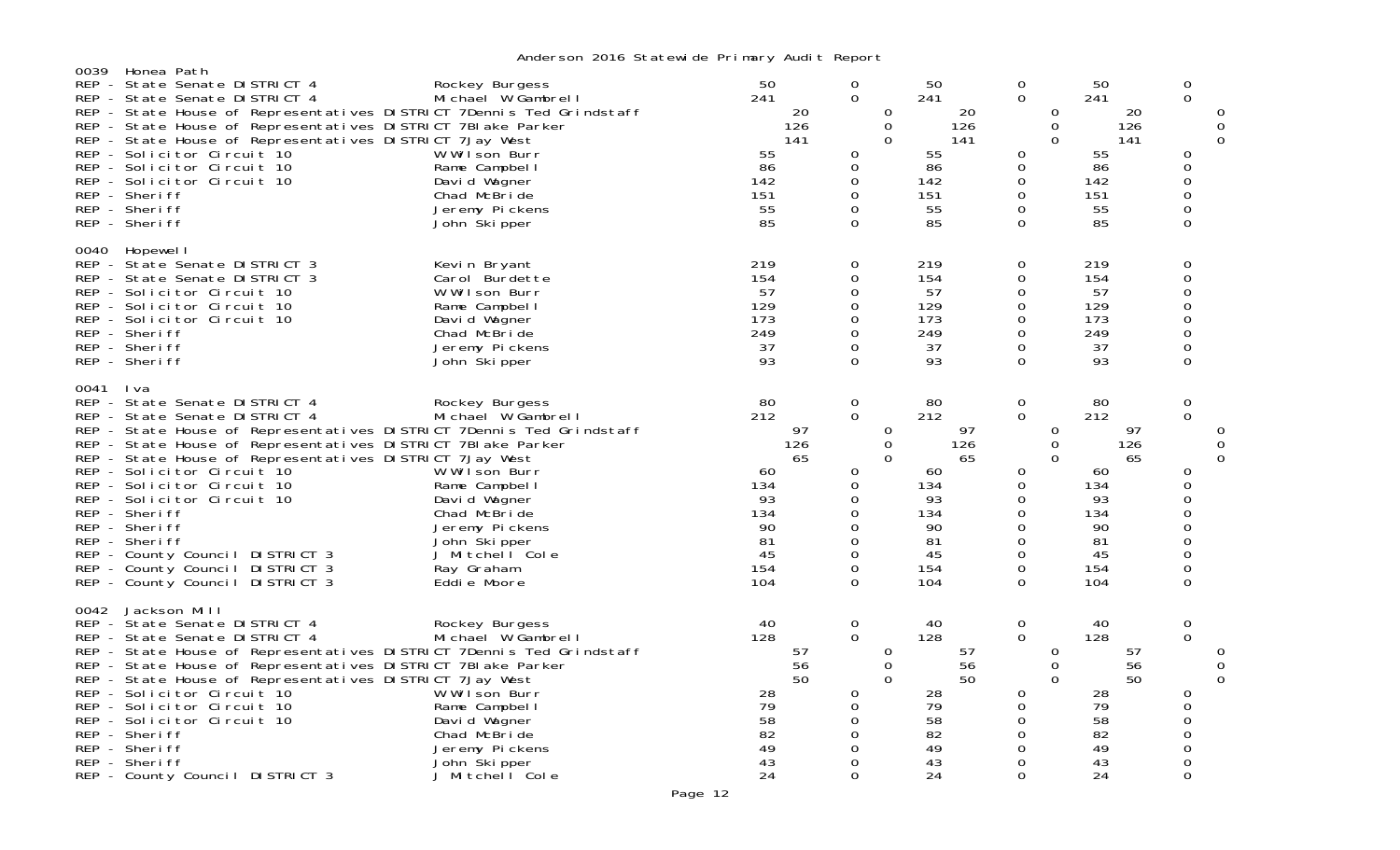|      |                                                                                                                                                                                                                                                                                                                                                                                                                         |                                                                                                                                                                                           | Anderson 2016 Statewide Primary Audit Report                   |                                                                                                  |                           |                                                                       |                                                                                                                                           |                                                                       |                                                    |          |
|------|-------------------------------------------------------------------------------------------------------------------------------------------------------------------------------------------------------------------------------------------------------------------------------------------------------------------------------------------------------------------------------------------------------------------------|-------------------------------------------------------------------------------------------------------------------------------------------------------------------------------------------|----------------------------------------------------------------|--------------------------------------------------------------------------------------------------|---------------------------|-----------------------------------------------------------------------|-------------------------------------------------------------------------------------------------------------------------------------------|-----------------------------------------------------------------------|----------------------------------------------------|----------|
|      | REP - County Council DISTRICT 3<br>REP - County Council DISTRICT 3                                                                                                                                                                                                                                                                                                                                                      | Ray Graham<br>Eddie Moore                                                                                                                                                                 | 111<br>38                                                      | 0<br>0                                                                                           |                           | 111<br>38                                                             | 0<br>0                                                                                                                                    | 111<br>38                                                             | 0<br>0                                             |          |
| 0043 | LaFrance<br>REP - State Senate DISTRICT 3<br>REP - State Senate DISTRICT 3<br>REP - State House of Representatives DISTRICT 8Don Bowen<br>REP - State House of Representatives DISTRICT 8Jonathon Hill                                                                                                                                                                                                                  | Kevin Bryant<br>Carol Burdette                                                                                                                                                            | 53<br>133                                                      | 0<br>$\mathbf 0$<br>12<br>15                                                                     | 0<br>0                    | 53<br>133<br>12<br>15                                                 | $\mathbf 0$<br>$\mathbf 0$<br>0<br>0                                                                                                      | 53<br>133<br>12<br>15                                                 | 0<br>$\Omega$                                      |          |
|      | REP - State House of Representatives DISTRICT 8AI bert Howard<br>REP - Solicitor Circuit 10<br>REP - Solicitor Circuit 10<br>REP - Solicitor Circuit 10<br>REP - Sheriff<br>REP - Sheriff<br>REP - Sheriff                                                                                                                                                                                                              | W Wilson Burr<br>Rame Campbell<br>David Wagner<br>Chad McBride<br>Jeremy Pickens<br>John Skipper                                                                                          | 23<br>61<br>93<br>130<br>27<br>31                              | 2<br>0<br>$\mathbf 0$<br>$\mathbf 0$<br>0<br>0<br>$\Omega$                                       | $\Omega$                  | 2<br>23<br>61<br>93<br>130<br>27<br>31                                | $\Omega$<br>0<br>$\mathbf 0$<br>$\mathbf 0$<br>0<br>0<br>$\Omega$                                                                         | $\overline{2}$<br>23<br>61<br>93<br>130<br>27<br>31                   | 0<br>0<br>0<br>0<br>0<br>$\Omega$                  | $\Omega$ |
| 0045 | Mel ton<br>REP - State Senate DISTRICT 3<br>REP - State Senate DISTRICT 3<br>REP - Solicitor Circuit 10<br>REP - Solicitor Circuit 10<br>REP - Solicitor Circuit 10<br>REP - Sheriff<br>REP - Sheriff<br>REP - Sheriff                                                                                                                                                                                                  | Kevin Bryant<br>Carol Burdette<br>W Wilson Burr<br>Rame Campbell<br>David Wagner<br>Chad McBride<br>Jeremy Pickens<br>John Skipper                                                        | 72<br>92<br>11<br>82<br>63<br>102<br>36<br>27                  | 0<br>0<br>$\mathbf 0$<br>0<br>$\mathbf 0$<br>$\mathbf 0$<br>0<br>$\Omega$                        |                           | 72<br>92<br>11<br>82<br>63<br>102<br>36<br>27                         | 0<br>0<br>0<br>0<br>0<br>$\boldsymbol{0}$<br>0<br>0                                                                                       | 72<br>92<br>11<br>82<br>63<br>102<br>36<br>27                         | 0<br>0<br>$\Omega$<br>0<br>0<br>0<br>0<br>0        |          |
| 0046 | Mount Tabor<br>REP - State Senate DISTRICT 3<br>REP - State Senate DISTRICT 3<br>REP - State House of Representatives DISTRICT 8Don Bowen<br>REP - State House of Representatives DISTRICT 8Jonathon Hill<br>REP - State House of Representatives DISTRICT 8AI bert Howard<br>REP - Solicitor Circuit 10<br>REP - Solicitor Circuit 10<br>REP - Solicitor Circuit 10<br>REP - Sheriff<br>REP - Sheriff<br>REP - Sheriff | Kevin Bryant<br>Carol Burdette<br>W Wilson Burr<br>Rame Campbell<br>David Wagner<br>Chad McBride<br>Jeremy Pickens<br>John Ški pper                                                       | 226<br>311<br>66<br>168<br>286<br>360<br>97<br>86              | 0<br>$\mathbf 0$<br>181<br>313<br>26<br>0<br>$\mathbf 0$<br>$\mathbf 0$<br>$\mathbf 0$<br>0<br>0 | 0<br>$\Omega$<br>$\Omega$ | 226<br>311<br>181<br>313<br>26<br>66<br>168<br>286<br>360<br>97<br>86 | 0<br>$\mathbf 0$<br>0<br>0<br>$\Omega$<br>0<br>0<br>$\mathbf 0$<br>$\mathbf 0$<br>0<br>$\Omega$                                           | 226<br>311<br>181<br>313<br>26<br>66<br>168<br>286<br>360<br>97<br>86 | 0<br>$\Omega$<br>0<br>0<br>0<br>0<br>0<br>$\Omega$ | 0<br>0   |
| 0047 | Mountain Creek<br>REP - State Senate DISTRICT 4<br>REP - State Senate DISTRICT 4<br>REP - Solicitor Circuit 10<br>REP - Solicitor Circuit 10<br>REP - Solicitor Circuit 10<br>REP - Sheriff<br>REP - Sheriff<br>REP - Sheriff<br>REP - County Council DISTRICT 3<br>REP - County Council DISTRICT 3<br>REP - County Council DISTRICT 3                                                                                  | Rockey Burgess<br>Michael W Gambrell<br>W Wilson Burr<br>Rame Campbel I<br>David Wagner<br>Chad McBride<br>Jeremy Pickens<br>John Skipper<br>J Mitchell Cole<br>Ray Graham<br>Eddie Moore | 71<br>97<br>43<br>57<br>64<br>75<br>57<br>43<br>28<br>86<br>57 | 0<br>0<br>0<br>$\mathbf 0$<br>0<br>$\mathbf 0$<br>0<br>0<br>0<br>0<br>$\Omega$                   |                           | 71<br>97<br>43<br>57<br>64<br>75<br>57<br>43<br>28<br>86<br>57        | 0<br>$\boldsymbol{0}$<br>0<br>$\boldsymbol{0}$<br>0<br>$\boldsymbol{0}$<br>$\mathbf 0$<br>$\mathbf 0$<br>0<br>$\mathbf 0$<br>$\mathbf{O}$ | 71<br>97<br>43<br>57<br>64<br>75<br>57<br>43<br>28<br>86<br>57        | 0<br>0<br>∩<br>0<br>ი<br>0<br>0<br>0<br>$\Omega$   |          |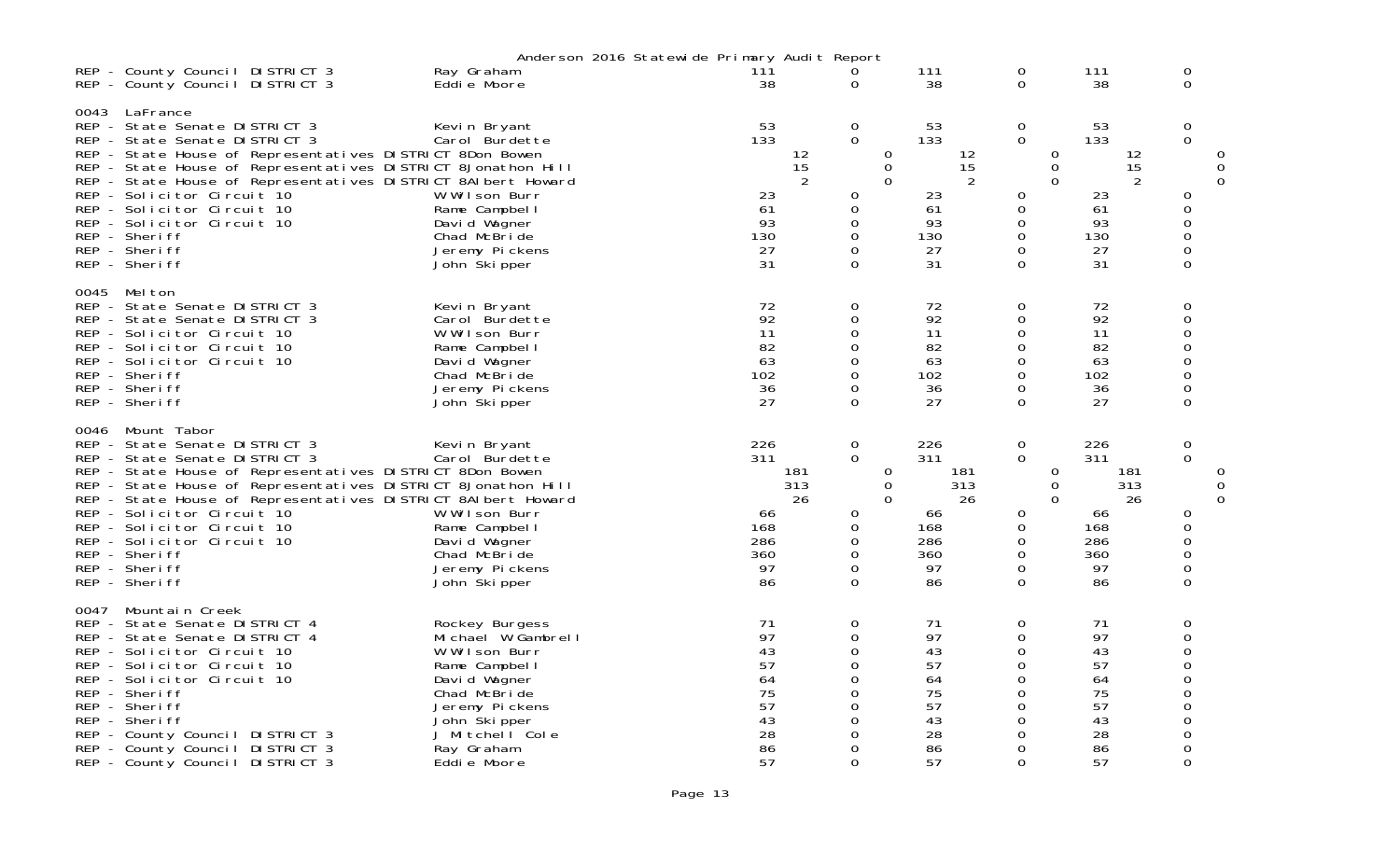| 0049                            | Neal's Creek                                                                                                                                                                                                                                                                                                                                                                                                                                                                                                                                                                                                     |                                                                                                                                                                                                                                                 |                                                                                                                               |                                                                                                                     |                                                                                                                               |                                                                                                                                                         |                                                                                                                               |                                                                                                                                                     |                    |
|---------------------------------|------------------------------------------------------------------------------------------------------------------------------------------------------------------------------------------------------------------------------------------------------------------------------------------------------------------------------------------------------------------------------------------------------------------------------------------------------------------------------------------------------------------------------------------------------------------------------------------------------------------|-------------------------------------------------------------------------------------------------------------------------------------------------------------------------------------------------------------------------------------------------|-------------------------------------------------------------------------------------------------------------------------------|---------------------------------------------------------------------------------------------------------------------|-------------------------------------------------------------------------------------------------------------------------------|---------------------------------------------------------------------------------------------------------------------------------------------------------|-------------------------------------------------------------------------------------------------------------------------------|-----------------------------------------------------------------------------------------------------------------------------------------------------|--------------------|
| DEM<br>DEM<br>DEM<br><b>REP</b> | - County Council DISTRICT 2<br>- County Council DISTRICT 2<br>- County Council DISTRICT 2<br>- State Senate DISTRICT 4<br>REP - State Senate DISTRICT 4<br>REP - State House of Representatives DISTRICT 7Dennis Ted Grindstaff<br>REP - State House of Representatives DISTRICT 7BI ake Parker<br>REP - State House of Representatives DISTRICT 7Jay West<br>REP - Solicitor Circuit 10<br>REP - Solicitor Circuit 10<br>REP - Solicitor Circuit 10<br>REP - Sheriff<br>REP - Sheriff<br>REP - Sheriff<br>REP - County Council DISTRICT 3<br>REP - County Council DISTRICT 3<br>REP - County Council DISTRICT 3 | Gracie S Floyd<br>Maurice Martin<br>Frank Pressly<br>Rockey Burgess<br>Michael W Gambrell<br>W Wilson Burr<br>Rame Campbel I<br>David Wagner<br>Chad McBride<br>Jeremy Pickens<br>John Ški pper<br>J Mitchell Cole<br>Ray Graham<br>Eddie Moore | 22<br>$\overline{2}$<br>$\mathbf{1}$<br>83<br>195<br>23<br>112<br>131<br>79<br>88<br>113<br>177<br>47<br>67<br>42<br>32<br>47 | 0<br>0<br>0<br>$\mathbf 0$<br>$\Omega$<br>0<br>$\mathbf 0$<br>$\Omega$<br>0<br>0<br>0<br>0<br>0<br>0<br>0<br>0<br>0 | 22<br>$\overline{2}$<br>$\mathbf{1}$<br>83<br>195<br>23<br>112<br>131<br>79<br>88<br>113<br>177<br>47<br>67<br>42<br>32<br>47 | 0<br>$\Omega$<br>0<br>$\Omega$<br>$\Omega$<br>0<br>$\mathbf 0$<br>$\Omega$<br>0<br>0<br>0<br>$\Omega$<br>0<br>$\Omega$<br>0<br>$\Omega$<br>$\mathbf{O}$ | 22<br>$\overline{2}$<br>$\mathbf{1}$<br>83<br>195<br>23<br>112<br>131<br>79<br>88<br>113<br>177<br>47<br>67<br>42<br>32<br>47 | 0<br>0<br>$\Omega$<br>0<br>$\Omega$<br>0<br>O<br>0<br>$\overline{0}$<br>$\mathbf 0$<br>$\overline{0}$<br>$\mathsf{O}\xspace$<br>$\overline{0}$<br>0 | 0<br>0<br>$\Omega$ |
| 0050                            | North Pointe<br>REP - State Senate DISTRICT 3<br>REP - State Senate DISTRICT 3<br>REP - Solicitor Circuit 10<br>REP - Solicitor Circuit 10<br>REP - Solicitor Circuit 10<br>REP - Sheriff<br>REP - Sheriff<br>REP - Sheriff                                                                                                                                                                                                                                                                                                                                                                                      | Kevin Bryant<br>Carol Burdette<br>W Wilson Burr<br>Rame Campbel I<br>David Wagner<br>Chad McBride<br>Jeremy Pickens<br>John Skipper                                                                                                             | 191<br>216<br>48<br>133<br>221<br>241<br>37<br>135                                                                            | 0<br>0<br>0<br>0<br>0<br>$\Omega$<br>0<br>0                                                                         | 191<br>216<br>48<br>133<br>221<br>241<br>37<br>135                                                                            | 0<br>0<br>0<br>$\Omega$<br>0<br>$\Omega$<br>0<br>$\mathbf 0$                                                                                            | 191<br>216<br>48<br>133<br>221<br>241<br>37<br>135                                                                            | 0<br>$\overline{0}$<br>0<br>0<br>0<br>0<br>0<br>$\Omega$                                                                                            |                    |
| 0051                            | Pel zer<br>REP - State Senate DISTRICT 4<br>REP - State Senate DISTRICT 4<br>REP - Solicitor Circuit 10<br>REP - Solicitor Circuit 10<br>REP - Solicitor Circuit 10<br>REP - Sheriff<br>REP - Sheriff<br>REP - Sheriff                                                                                                                                                                                                                                                                                                                                                                                           | Rockey Burgess<br>Michael W Gambrell<br>W Wilson Burr<br>Rame Campbel I<br>David Wagner<br>Chad McBride<br>Jeremy Pickens<br>John Skipper                                                                                                       | 71<br>30<br>11<br>33<br>52<br>89<br>$\mathbf{3}$<br>11                                                                        | 0<br>$\Omega$<br>0<br>0<br>0<br>0<br>0<br>$\Omega$                                                                  | 71<br>30<br>11<br>33<br>52<br>89<br>3<br>11                                                                                   | 0<br>$\Omega$<br>$\Omega$<br>$\mathbf 0$<br>0<br>$\mathsf{O}\xspace$<br>0<br>$\Omega$                                                                   | 71<br>30<br>11<br>33<br>52<br>89<br>3<br>11                                                                                   | 0<br>$\Omega$<br>0<br>$\overline{0}$<br>$\overline{0}$<br>0<br>0<br>0                                                                               |                    |
| 0053                            | Pendl eton<br>REP - State Senate DISTRICT 3<br>REP - State Senate DISTRICT 3<br>REP - State House of Representatives DISTRICT 8Don Bowen<br>REP - State House of Representatives DISTRICT 8Jonathon Hill<br>REP - State House of Representatives DISTRICT 8AI bert Howard<br>REP - Solicitor Circuit 10<br>REP - Solicitor Circuit 10<br>REP - Solicitor Circuit 10<br>REP - Sheriff<br>REP - Sheriff<br>REP - Sheriff                                                                                                                                                                                           | Kevin Bryant<br>Carol Burdette<br>W Wilson Burr<br>Rame Campbel I<br>David Wagner<br>Chad McBride<br>Jeremy Pickens<br>John Skipper                                                                                                             | 152<br>471<br>19<br>14<br>4<br>67<br>140<br>372<br>411<br>83<br>116                                                           | 0<br>$\mathbf 0$<br>0<br>$\overline{0}$<br>$\Omega$<br>0<br>0<br>$\Omega$<br>0<br>0<br>$\Omega$                     | 152<br>471<br>19<br>14<br>4<br>67<br>140<br>372<br>411<br>83<br>116                                                           | 0<br>$\mathbf 0$<br>0<br>0<br>$\Omega$<br>0<br>0<br>$\Omega$<br>0<br>0<br>$\Omega$                                                                      | 152<br>471<br>19<br>14<br>4<br>67<br>140<br>372<br>411<br>83<br>116                                                           | 0<br>0<br>0<br>O<br>$\Omega$<br>$\Omega$<br>$\Omega$<br>$\Omega$                                                                                    | 0<br>0<br>0        |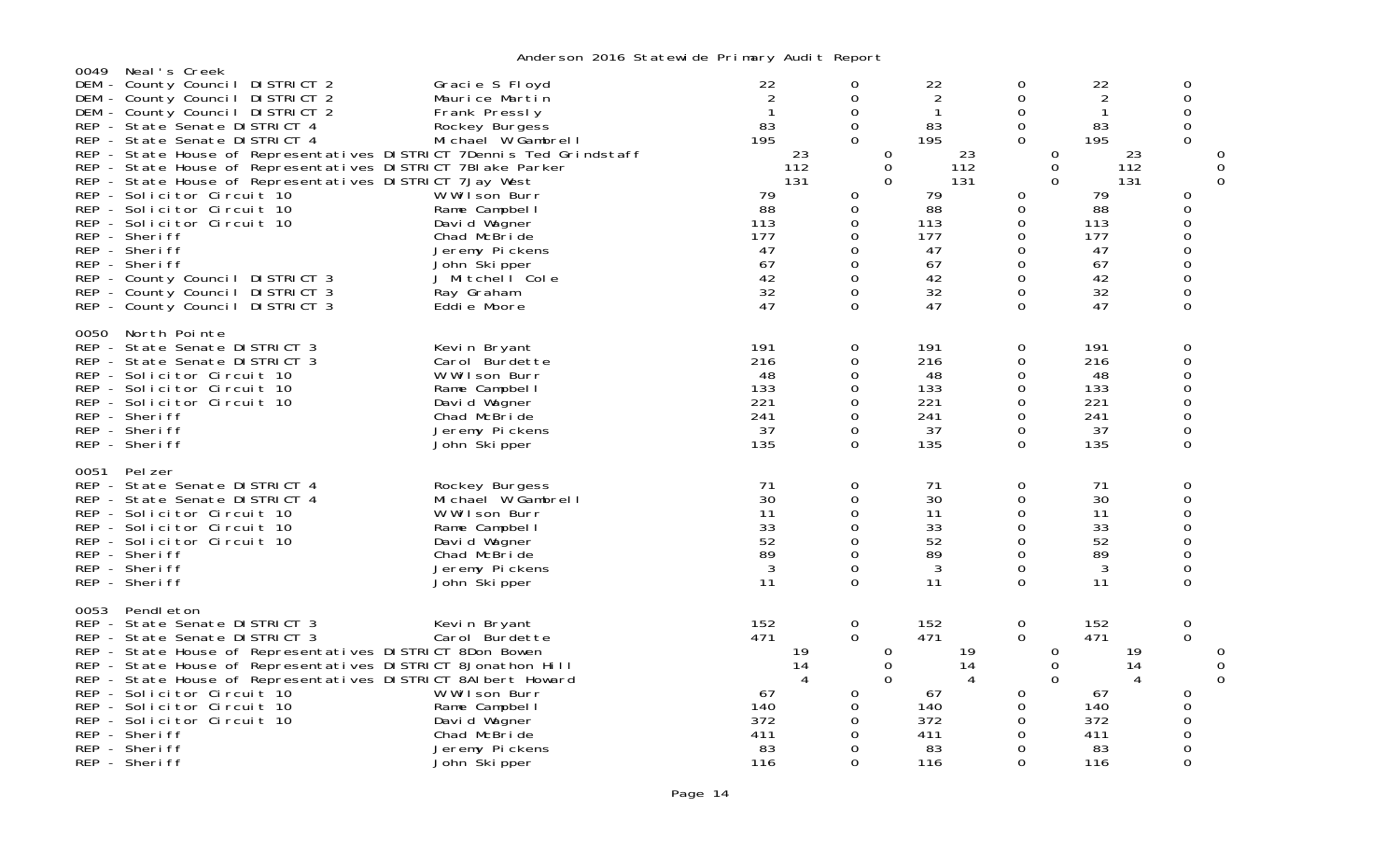|      |                                                                                                                                                                                                                                                                                                                                                                                                                                                                                                                                        | middle son zo to beat cwn do i'r mar y nadr t noport                                                                                                                                     |                                                                                    |                                                                                                                |                                                                                    |                                                                                                                                 |                                                                                    |                                                                                                                      |
|------|----------------------------------------------------------------------------------------------------------------------------------------------------------------------------------------------------------------------------------------------------------------------------------------------------------------------------------------------------------------------------------------------------------------------------------------------------------------------------------------------------------------------------------------|------------------------------------------------------------------------------------------------------------------------------------------------------------------------------------------|------------------------------------------------------------------------------------|----------------------------------------------------------------------------------------------------------------|------------------------------------------------------------------------------------|---------------------------------------------------------------------------------------------------------------------------------|------------------------------------------------------------------------------------|----------------------------------------------------------------------------------------------------------------------|
| 0054 | Piedmont<br>REP - State Senate DISTRICT 4<br>REP - State Senate DISTRICT 4<br>REP - Solicitor Circuit 10<br>REP - Solicitor Circuit 10<br>REP - Solicitor Circuit 10<br>REP - Sheriff<br>REP - Sheriff<br>REP - Sheriff                                                                                                                                                                                                                                                                                                                | Rockey Burgess<br>Michael W Gambrell<br>W Wilson Burr<br>Rame Campbell<br>David Wagner<br>Chad McBride<br>Jeremy Pickens<br>John Skipper                                                 | 60<br>35<br>17<br>35<br>39<br>68<br>8<br>20                                        | 0<br>0<br>$\Omega$<br>0<br>0<br>0<br>0<br>$\Omega$                                                             | 60<br>35<br>17<br>35<br>39<br>68<br>8<br>20                                        | 0<br>0<br>0<br>0<br>0<br>0<br>0<br>$\Omega$                                                                                     | 60<br>35<br>17<br>35<br>39<br>68<br>8<br>20                                        | 0<br>0<br>O<br>$\overline{0}$<br>0<br>$\overline{0}$<br>0<br>$\Omega$                                                |
| 0055 | Pi ercetown<br>REP - State Senate DISTRICT 3<br>REP - State Senate DISTRICT 3<br>REP - Solicitor Circuit 10<br>REP - Solicitor Circuit 10<br>REP - Solicitor Circuit 10<br>REP - Sheriff<br>REP - Sheriff<br>REP - Sheriff                                                                                                                                                                                                                                                                                                             | Kevin Bryant<br>Carol Burdette<br>W Wilson Burr<br>Rame Campbell<br>David Wagner<br>Chad McBride<br>Jeremy Pickens<br>John Skipper                                                       | 215<br>133<br>38<br>122<br>176<br>265<br>37<br>57                                  | 0<br>0<br>0<br>0<br>0<br>0<br>0<br>$\Omega$                                                                    | 215<br>133<br>38<br>122<br>176<br>265<br>37<br>57                                  | $\mathbf 0$<br>0<br>0<br>$\mathbf 0$<br>0<br>0<br>0<br>$\Omega$                                                                 | 215<br>133<br>38<br>122<br>176<br>265<br>37<br>57                                  | 0<br>0<br>0<br>$\mathbf 0$<br>$\overline{0}$<br>0<br>0<br>$\Omega$                                                   |
| 0057 | Rock Mill<br>REP - State Senate DISTRICT 3<br>REP - State Senate DISTRICT 3<br>REP - State House of Representatives DISTRICT 8Don Bowen<br>REP - State House of Representatives DISTRICT 8Jonathon Hill<br>REP - State House of Representatives DISTRICT 8AI bert Howard<br>REP - Solicitor Circuit 10<br>REP - Solicitor Circuit 10<br>REP - Solicitor Circuit 10<br>REP - Sheriff<br>REP - Sheriff<br>REP - Sheriff                                                                                                                  | Kevin Bryant<br>Carol Burdette<br>W Wilson Burr<br>Rame Campbell<br>David Wagner<br>Chad McBride<br>Jeremy Pickens<br>John Skipper                                                       | 159<br>131<br>117<br>141<br>20<br>38<br>128<br>111<br>157<br>43<br>91              | $\mathbf 0$<br>$\mathbf 0$<br>0<br>0<br>$\mathbf 0$<br>0<br>0<br>0<br>0<br>0<br>$\Omega$                       | 159<br>131<br>117<br>141<br>20<br>38<br>128<br>111<br>157<br>43<br>91              | $\mathbf 0$<br>0<br>$\mathbf 0$<br>$\Omega$<br>$\Omega$<br>0<br>0<br>0<br>0<br>0<br>$\Omega$                                    | 159<br>131<br>117<br>141<br>20<br>38<br>128<br>111<br>157<br>43<br>91              | $\boldsymbol{0}$<br>0<br>0<br>$\Omega$<br>$\Omega$<br>0<br>$\Omega$<br>O<br>$\Omega$<br>0<br>0                       |
| 0058 | Rock Spring<br>REP - State Senate DISTRICT 4<br>REP - State Senate DISTRICT 4<br>REP - State House of Representatives DISTRICT 7Dennis Ted Grindstaff<br>REP - State House of Representatives DISTRICT 7BI ake Parker<br>REP - State House of Representatives DISTRICT 7Jay West<br>REP - Solicitor Circuit 10<br>REP - Solicitor Circuit 10<br>REP - Solicitor Circuit 10<br>REP - Sheriff<br>REP - Sheriff<br>REP - Sheriff<br>REP - County Council DISTRICT 3<br>REP - County Council DISTRICT 3<br>REP - County Council DISTRICT 3 | Rockey Burgess<br>Michael W Gambrell<br>W Wilson Burr<br>Rame Campbell<br>David Wagner<br>Chad McBride<br>Jeremy Pickens<br>John Skipper<br>J Mitchell Cole<br>Ray Graham<br>Eddie Moore | 47<br>105<br>13<br>55<br>83<br>46<br>44<br>57<br>101<br>24<br>29<br>80<br>28<br>41 | 0<br>$\mathbf 0$<br>0<br>$\mathbf 0$<br>$\mathbf 0$<br>0<br>0<br>0<br>0<br>$\Omega$<br>0<br>0<br>0<br>$\Omega$ | 47<br>105<br>13<br>55<br>83<br>46<br>44<br>57<br>101<br>24<br>29<br>80<br>28<br>41 | $\mathbf 0$<br>$\mathbf 0$<br>0<br>0<br>$\Omega$<br>0<br>$\mathbf 0$<br>0<br>$\mathbf 0$<br>$\Omega$<br>0<br>0<br>0<br>$\Omega$ | 47<br>105<br>13<br>55<br>83<br>46<br>44<br>57<br>101<br>24<br>29<br>80<br>28<br>41 | 0<br>$\mathbf 0$<br>0<br>0<br>$\Omega$<br>0<br>0<br>$\Omega$<br>0<br>$\overline{0}$<br>$\overline{0}$<br>0<br>0<br>0 |
|      | 0061 Shirley's Store<br>REP - State Senate DISTRICT 4<br>REP - State Senate DISTRICT 4                                                                                                                                                                                                                                                                                                                                                                                                                                                 | Rockey Burgess<br>Michael W Gambrell                                                                                                                                                     | 71<br>130                                                                          | 0<br>0                                                                                                         | 71<br>130                                                                          | 0<br>0                                                                                                                          | 71<br>130                                                                          | 0<br>0                                                                                                               |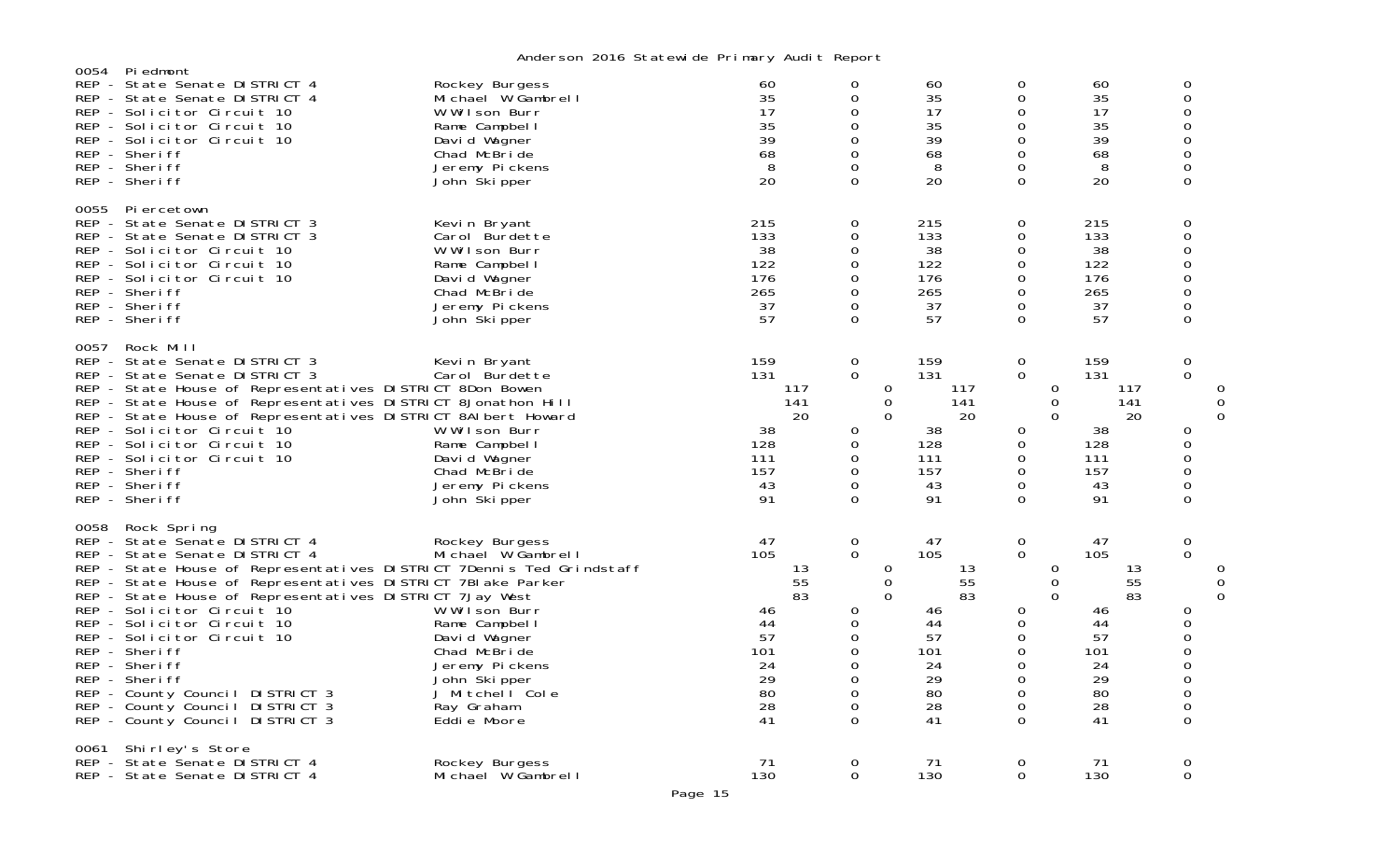|      |                                                                                                                                                                                                                                                                                                                                                                                                                                                                                                                                  | Anderson 2016 Statewide Primary Audit Report                                                                                                                                             |                                                                                    |                                                                                               |                                                                                    |                                                                                        |                                                                                    |                                                                                         |
|------|----------------------------------------------------------------------------------------------------------------------------------------------------------------------------------------------------------------------------------------------------------------------------------------------------------------------------------------------------------------------------------------------------------------------------------------------------------------------------------------------------------------------------------|------------------------------------------------------------------------------------------------------------------------------------------------------------------------------------------|------------------------------------------------------------------------------------|-----------------------------------------------------------------------------------------------|------------------------------------------------------------------------------------|----------------------------------------------------------------------------------------|------------------------------------------------------------------------------------|-----------------------------------------------------------------------------------------|
|      | REP - State House of Representatives DISTRICT 7Dennis Ted Grindstaff<br>REP - State House of Representatives DISTRICT 7BI ake Parker<br>REP - State House of Representatives DISTRICT 7Jay West<br>REP - Solicitor Circuit 10<br>REP - Solicitor Circuit 10<br>REP - Solicitor Circuit 10<br>REP - Sheriff<br>REP - Sheriff<br>REP - Sheriff<br>REP - County Council DISTRICT 3<br>REP - County Council DISTRICT 3<br>REP - County Council DISTRICT 3                                                                            | W Wilson Burr<br>Rame Campbel I<br>David Wagner<br>Chad McBride<br>Jeremy Pickens<br>John Skipper<br>J Mitchell Cole<br>Ray Graham<br>Eddie Moore                                        | 29<br>71<br>92<br>81<br>55<br>64<br>110<br>40<br>58<br>62<br>73<br>64              | O<br>0<br>$\mathbf 0$<br>0<br>0<br>0<br>0<br>0<br>0<br>0<br>0<br>$\Omega$                     | 29<br>71<br>92<br>81<br>55<br>64<br>110<br>40<br>58<br>62<br>73<br>64              | 0<br>0<br>$\Omega$<br>0<br>0<br>0<br>0<br>0<br>0<br>0<br>0<br>0                        | 29<br>71<br>92<br>81<br>55<br>64<br>110<br>40<br>58<br>62<br>73<br>64              | 0<br>0<br>$\Omega$<br>0<br>0<br>0<br>0<br>0<br>0<br>0<br>0<br>0                         |
| 0062 | Simpsonville<br>REP - State Senate DISTRICT 4<br>REP - State Senate DISTRICT 4<br>REP - Solicitor Circuit 10<br>REP - Solicitor Circuit 10<br>REP - Solicitor Circuit 10<br>REP - Sheriff<br>REP - Sheriff<br>REP - Sheriff                                                                                                                                                                                                                                                                                                      | Rockey Burgess<br>Michael W Gambrell<br>W Wilson Burr<br>Rame Campbel I<br>David Wagner<br>Chad McBride<br>Jeremy Pickens<br>John Skipper                                                | 122<br>109<br>18<br>68<br>141<br>185<br>13<br>45                                   | 0<br>0<br>0<br>0<br>0<br>0<br>0<br>$\Omega$                                                   | 122<br>109<br>18<br>68<br>141<br>185<br>13<br>45                                   | 0<br>0<br>0<br>0<br>0<br>0<br>0<br>$\Omega$                                            | 122<br>109<br>18<br>68<br>141<br>185<br>13<br>45                                   | 0<br>0<br>0<br>0<br>0<br>0<br>0<br>0                                                    |
| 0063 | Starr<br>REP - State Senate DISTRICT 4<br>REP - State Senate DISTRICT 4<br>REP - State House of Representatives DISTRICT 7Dennis Ted Grindstaff<br>REP - State House of Representatives DISTRICT 7BI ake Parker<br>REP - State House of Representatives DISTRICT 7Jay West<br>REP - Solicitor Circuit 10<br>REP - Solicitor Circuit 10<br>REP - Solicitor Circuit 10<br>REP - Sheriff<br>REP - Sheriff<br>REP - Sheriff<br>REP - County Council DISTRICT 3<br>REP - County Council DISTRICT 3<br>REP - County Council DISTRICT 3 | Rockey Burgess<br>Michael W Gambrell<br>W Wilson Burr<br>Rame Campbell<br>David Wagner<br>Chad McBride<br>Jeremy Pickens<br>John Skipper<br>J Mitchell Cole<br>Ray Graham<br>Eddie Moore | 63<br>133<br>3<br>8<br>11<br>25<br>107<br>64<br>100<br>73<br>33<br>32<br>111<br>60 | $\mathbf 0$<br>$\mathbf 0$<br>0<br>0<br>$\Omega$<br>0<br>0<br>0<br>0<br>0<br>0<br>0<br>0<br>0 | 63<br>133<br>3<br>8<br>11<br>25<br>107<br>64<br>100<br>73<br>33<br>32<br>111<br>60 | 0<br>$\overline{0}$<br>0<br>0<br>$\Omega$<br>0<br>0<br>0<br>0<br>0<br>0<br>0<br>0<br>0 | 63<br>133<br>3<br>8<br>11<br>25<br>107<br>64<br>100<br>73<br>33<br>32<br>111<br>60 | 0<br>$\Omega$<br>0<br>0<br>$\Omega$<br>0<br>0<br>0<br>0<br>$\Omega$<br>0<br>0<br>0<br>0 |
| 0064 | Three and Twenty<br>REP - State Senate DISTRICT 3<br>REP - State Senate DISTRICT 3<br>REP - Solicitor Circuit 10<br>REP - Solicitor Circuit 10<br>REP - Solicitor Circuit 10<br>REP - Sheriff<br>REP - Sheriff<br>REP - Sheriff                                                                                                                                                                                                                                                                                                  | Kevin Bryant<br>Carol Burdette<br>W Wilson Burr<br>Rame Campbel I<br>David Wagner<br>Chad McBride<br>Jeremy Pickens<br>John Skipper                                                      | 161<br>104<br>31<br>69<br>169<br>237<br>9<br>28                                    | 0<br>0<br>0<br>$\Omega$<br>0<br>0<br>0<br>$\Omega$                                            | 161<br>104<br>31<br>69<br>169<br>237<br>9<br>28                                    | 0<br>0<br>$\Omega$<br>$\Omega$<br>$\mathbf{0}$<br>0<br>0<br>0                          | 161<br>104<br>31<br>69<br>169<br>237<br>9<br>28                                    | 0<br>0<br>0<br>0<br>0<br>0<br>0<br>$\mathbf 0$                                          |
|      | 0065 Toney Creek<br>REP - State Senate DISTRICT 4<br>REP - State Senate DISTRICT 4                                                                                                                                                                                                                                                                                                                                                                                                                                               | Rockey Burgess<br>Michael W Gambrell                                                                                                                                                     | 35<br>60                                                                           | $\overline{0}$<br>$\mathbf 0$                                                                 | 35<br>60                                                                           | $\overline{0}$<br>$\mathbf 0$                                                          | 35<br>60                                                                           | 0<br>$\mathbf 0$                                                                        |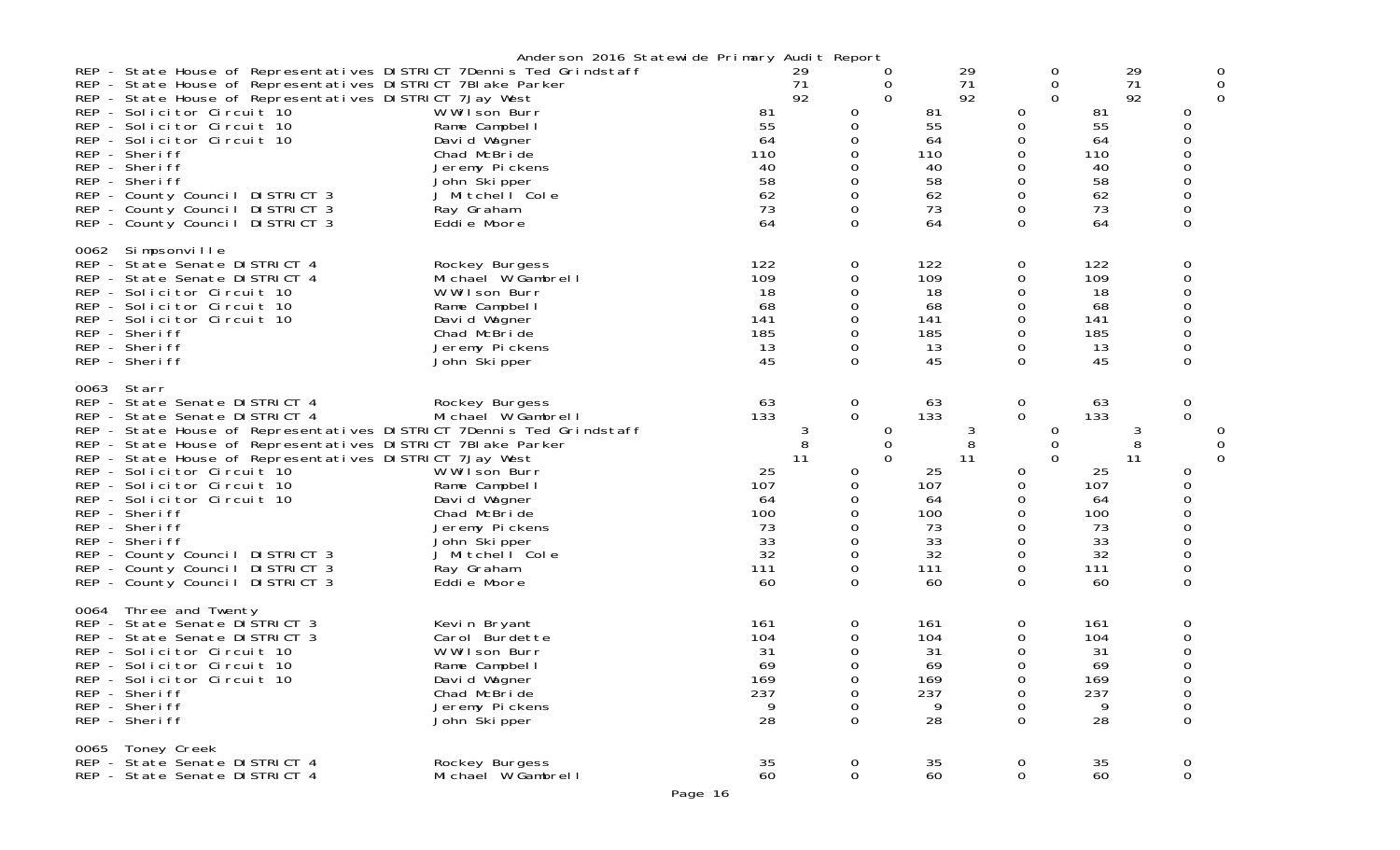|                 | REP - State House of Representatives DISTRICT 7Dennis Ted Grindstaff<br>REP - State House of Representatives DISTRICT 7BI ake Parker<br>REP - State House of Representatives DISTRICT 7Jay West<br>REP - Solicitor Circuit 10<br>REP - Solicitor Circuit 10<br>REP - Solicitor Circuit 10<br>REP - Sheriff<br>REP - Sheriff<br>REP - Sheriff                                                                    | Anderson 2016 Statewide Primary Audit Report<br>W Wilson Burr<br>Rame Campbell<br>David Wagner<br>Chad McBride<br>Jeremy Pickens<br>John Skipper | 21<br>23<br>43<br>60<br>10<br>25                   | 13<br>30<br>40  | O<br>0<br>$\Omega$<br>$\mathbf 0$<br>0<br>0<br>$\Omega$<br>$\Omega$<br>0                     | 13<br>30<br>40<br>21<br>23<br>43<br>60<br>10<br>25                 | 0<br>0<br>$\Omega$<br>0<br>0<br>$\mathbf 0$<br>0<br>0<br>0                      | 13<br>30<br>40<br>21<br>23<br>43<br>60<br>10<br>25                 | 0<br>$\mathbf 0$<br>$\overline{0}$<br>0<br>0<br>$\mathbf 0$<br>$\begin{smallmatrix}0\\0\end{smallmatrix}$<br>0                                                 |
|-----------------|-----------------------------------------------------------------------------------------------------------------------------------------------------------------------------------------------------------------------------------------------------------------------------------------------------------------------------------------------------------------------------------------------------------------|--------------------------------------------------------------------------------------------------------------------------------------------------|----------------------------------------------------|-----------------|----------------------------------------------------------------------------------------------|--------------------------------------------------------------------|---------------------------------------------------------------------------------|--------------------------------------------------------------------|----------------------------------------------------------------------------------------------------------------------------------------------------------------|
| 0066<br>$REP -$ | Townville<br>State Senate DISTRICT 3<br>REP - State Senate DISTRICT 3<br>REP - State House of Representatives DISTRICT 8Don Bowen<br>REP - State House of Representatives DISTRICT 8Jonathon Hill<br>REP - State House of Representatives DISTRICT 8AI bert Howard<br>REP - Solicitor Circuit 10<br>REP - Solicitor Circuit 10<br>REP - Solicitor Circuit 10<br>REP - Sheriff<br>REP - Sheriff<br>REP - Sheriff | Kevin Bryant<br>Carol Burdette<br>W Wilson Burr<br>Rame Campbel I<br>David Wagner<br>Chad McBride<br>Jeremy Pickens<br>John Ški pper             | 79<br>109<br>28<br>52<br>107<br>122<br>41<br>31    | 71<br>106<br>13 | $\mathbf 0$<br>$\mathbf 0$<br>0<br>0<br>$\Omega$<br>0<br>0<br>0<br>$\Omega$<br>0<br>$\Omega$ | 79<br>109<br>71<br>106<br>13<br>28<br>52<br>107<br>122<br>41<br>31 | 0<br>$\Omega$<br>0<br>0<br>$\Omega$<br>0<br>0<br>0<br>$\Omega$<br>$\Omega$<br>0 | 79<br>109<br>71<br>106<br>13<br>28<br>52<br>107<br>122<br>41<br>31 | $\mathbf 0$<br>$\mathbf 0$<br>0<br>$\overline{0}$<br>$\mathbf 0$<br>0<br>0<br>$\mathbf 0$<br>$\mathsf{O}\xspace$<br>$\mathsf{O}\xspace$<br>$\mathsf{O}\xspace$ |
| 0067            | Town Creek<br>REP - State Senate DISTRICT 3<br>REP - State Senate DISTRICT 3<br>REP - Solicitor Circuit 10<br>REP - Solicitor Circuit 10<br>REP - Solicitor Circuit 10<br>REP - Sheriff<br>REP - Sheriff<br>REP - Sheriff                                                                                                                                                                                       | Kevin Bryant<br>Carol Burdette<br>W Wilson Burr<br>Rame Campbel I<br>David Wagner<br>Chad McBride<br>Jeremy Pickens<br>John Skipper              | 172<br>175<br>31<br>121<br>183<br>185<br>41<br>123 |                 | 0<br>0<br>0<br>$\Omega$<br>$\Omega$<br>0<br>0<br>$\Omega$                                    | 172<br>175<br>31<br>121<br>183<br>185<br>41<br>123                 | 0<br>0<br>0<br>0<br>0<br>0<br>0<br>$\Omega$                                     | 172<br>175<br>31<br>121<br>183<br>185<br>41<br>123                 | 0<br>000000                                                                                                                                                    |
| 0068            | West Pelzer<br>REP - State Senate DISTRICT 4<br>REP - State Senate DISTRICT 4<br>REP - Solicitor Circuit 10<br>REP - Solicitor Circuit 10<br>REP - Solicitor Circuit 10<br>REP - Sheriff<br>REP - Sheriff<br>REP - Sheriff                                                                                                                                                                                      | Rockey Burgess<br>Michael W Gambrell<br>W Wilson Burr<br>Rame Campbell<br>David Wagner<br>Chad McBride<br>Jeremy Pickens<br>John Skipper         | 121<br>92<br>32<br>93<br>77<br>157<br>21<br>37     |                 | 0<br>0<br>0<br>$\Omega$<br>0<br>$\Omega$<br>$\mathbf 0$<br>0                                 | 121<br>92<br>32<br>93<br>77<br>157<br>21<br>37                     | 0<br>0<br>0<br>$\Omega$<br>0<br>0<br>0<br>$\Omega$                              | 121<br>92<br>32<br>93<br>77<br>157<br>21<br>37                     | 0<br>$\mathbf 0$<br>$\begin{smallmatrix}0\\0\end{smallmatrix}$<br>$\begin{matrix} 0 \\ 0 \\ 0 \end{matrix}$<br>$\mathbf 0$                                     |
| 0069            | West Savannah<br>REP - State Senate DISTRICT 4<br>REP - State Senate DISTRICT 4<br>REP - State House of Representatives DISTRICT 8Don Bowen<br>REP - State House of Representatives DISTRICT 8Jonathon Hill<br>REP - State House of Representatives DISTRICT 8AI bert Howard<br>REP - Solicitor Circuit 10<br>REP - Solicitor Circuit 10<br>REP - Solicitor Circuit 10                                          | Rockey Burgess<br>Michael W Gambrell<br>W Wilson Burr<br>Rame Campbel I<br>David Wagner                                                          | 23<br>40<br>5<br>35<br>25                          | 20              | 0<br>$\Omega$<br>O<br>0<br>$\Omega$<br>0<br>$\mathbf 0$<br>$\mathbf 0$                       | 23<br>40<br>20<br>$\overline{A}$<br>5<br>35<br>25                  | $\mathbf 0$<br>$\Omega$<br>O<br>0<br>$\Omega$<br>0<br>0<br>0                    | 23<br>40<br>20<br>5<br>35<br>25                                    | $\boldsymbol{0}$<br>$\Omega$<br>O<br>$\boldsymbol{0}$<br>$\Omega$<br>0<br>0<br>0                                                                               |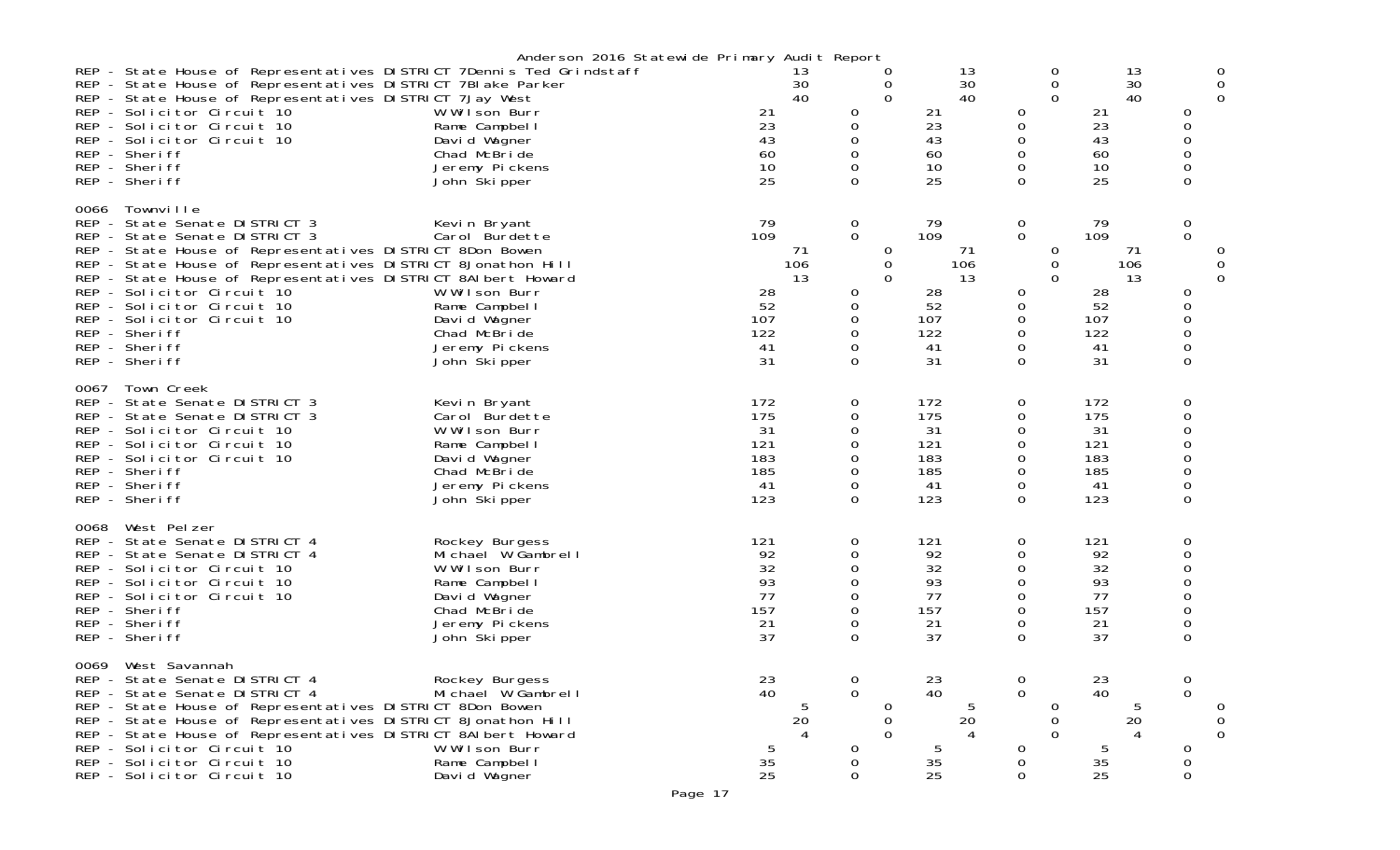|      |                                                                                                                                                                                                                                                                                                                                                                                                                                                                                                                                            | Anderson 2016 Statewide Primary Audit Report                                                                                                                                               |                                                                                   |                                                                                                  |                                                                                   |                                                                           |                                                                                   |                                             |        |
|------|--------------------------------------------------------------------------------------------------------------------------------------------------------------------------------------------------------------------------------------------------------------------------------------------------------------------------------------------------------------------------------------------------------------------------------------------------------------------------------------------------------------------------------------------|--------------------------------------------------------------------------------------------------------------------------------------------------------------------------------------------|-----------------------------------------------------------------------------------|--------------------------------------------------------------------------------------------------|-----------------------------------------------------------------------------------|---------------------------------------------------------------------------|-----------------------------------------------------------------------------------|---------------------------------------------|--------|
|      | REP - Sheriff<br>REP - Sheriff<br>REP - Sheriff<br>REP - County Council DISTRICT 3<br>REP - County Council DISTRICT 3<br>REP - County Council DISTRICT 3                                                                                                                                                                                                                                                                                                                                                                                   | Chad McBride<br>Jeremy Pickens<br>John Skipper<br>J Mitchell Cole<br>Ray Graham<br>Eddie Moore                                                                                             | 42<br>21<br>14<br>9<br>24<br>38                                                   | 0<br>0<br>0<br>0<br>$\Omega$                                                                     | 42<br>21<br>14<br>9<br>24<br>38                                                   | 0<br>0<br>0<br>0<br>0<br>$\Omega$                                         | 42<br>21<br>14<br>9<br>24<br>38                                                   | 0<br>0<br>0<br>0<br>0<br>0                  |        |
| 0070 | White Plains<br>REP - State Senate DISTRICT 3<br>REP - State Senate DISTRICT 3<br>REP - Solicitor Circuit 10<br>REP - Solicitor Circuit 10<br>REP - Solicitor Circuit 10<br>REP - Sheriff<br>REP - Sheriff<br>REP - Sheriff                                                                                                                                                                                                                                                                                                                | Kevin Bryant<br>Carol Burdette<br>W Wilson Burr<br>Rame Campbel I<br>David Wagner<br>Chad McBride<br>Jeremy Pickens<br>John Skipper                                                        | 276<br>158<br>66<br>114<br>251<br>333<br>38<br>75                                 | 0<br>0<br>0<br>0<br>0<br>0<br>0<br>$\Omega$                                                      | 276<br>158<br>66<br>114<br>251<br>333<br>38<br>75                                 | 0<br>0<br>0<br>0<br>0<br>0<br>0<br>$\Omega$                               | 276<br>158<br>66<br>114<br>251<br>333<br>38<br>75                                 | 0<br>0<br>0<br>0<br>0<br>0<br>0             |        |
| 0071 | Williamston<br>REP - State Senate DISTRICT 4<br>REP - State Senate DISTRICT 4<br>REP - Solicitor Circuit 10<br>REP - Solicitor Circuit 10<br>REP - Solicitor Circuit 10<br>REP - Sheriff<br>REP - Sheriff<br>REP - Sheriff                                                                                                                                                                                                                                                                                                                 | Rockey Burgess<br>Michael W Gambrell<br>W Wilson Burr<br>Rame Campbel I<br>David Wagner<br>Chad McBride<br>Jeremy Pickens<br>John Skipper                                                  | 231<br>92<br>41<br>149<br>122<br>209<br>54<br>61                                  | 0<br>0<br>0<br>0<br>0<br>0<br>0<br>0                                                             | 231<br>92<br>41<br>149<br>122<br>209<br>54<br>61                                  | 0<br>0<br>0<br>$\Omega$<br>0<br>0<br>0<br>0                               | 231<br>92<br>41<br>149<br>122<br>209<br>54<br>61                                  | 0<br>0<br>0<br>0<br>0<br>0<br>0<br>0        |        |
| 0072 | Williamston Mill<br>REP - State Senate DISTRICT 4<br>REP - State Senate DISTRICT 4<br>REP - Solicitor Circuit 10<br>REP - Solicitor Circuit 10<br>REP - Solicitor Circuit 10<br>REP - Sheriff<br>REP - Sheriff<br>REP - Sheriff                                                                                                                                                                                                                                                                                                            | Rockey Burgess<br>Michael W Gambrell<br>W Wilson Burr<br>Rame Campbel I<br>David Wagner<br>Chad McBride<br>Jeremy Pickens<br>John Skipper                                                  | 262<br>89<br>48<br>150<br>144<br>250<br>42<br>62                                  | 0<br>0<br>0<br>0<br>0<br>0<br>0<br>$\Omega$                                                      | 262<br>89<br>48<br>150<br>144<br>250<br>42<br>62                                  | 0<br>0<br>0<br>0<br>0<br>$\Omega$<br>0<br>$\Omega$                        | 262<br>89<br>48<br>150<br>144<br>250<br>42<br>62                                  | 0<br>0<br>0<br>0<br>0<br>0<br>0<br>$\Omega$ |        |
| 0073 | Wright's School<br>REP - State Senate DISTRICT 4<br>REP - State Senate DISTRICT 4<br>REP - State House of Representatives DISTRICT 7Dennis Ted Grindstaff<br>REP - State House of Representatives DISTRICT 7BI ake Parker<br>REP - State House of Representatives DISTRICT 7Jay West<br>REP - Solicitor Circuit 10<br>REP - Solicitor Circuit 10<br>REP - Solicitor Circuit 10<br>REP - Sheriff<br>REP - Sheriff<br>REP - Sheriff<br>REP - County Council DISTRICT 3<br>REP - County Council DISTRICT 3<br>REP - County Council DISTRICT 3 | Rockey Burgess<br>Michael W Gambrell<br>W Wilson Burr<br>Rame Campbel I<br>David Wagner<br>Chad McBride<br>Jeremy Pickens<br>John Ški pper<br>J Mitchell Cole<br>Ray Graham<br>Eddie Moore | 51<br>116<br>9<br>100<br>54<br>31<br>61<br>68<br>88<br>22<br>60<br>43<br>50<br>72 | $\overline{0}$<br>$\mathbf 0$<br>0<br>0<br>$\Omega$<br>0<br>0<br>0<br>0<br>0<br>0<br>0<br>0<br>0 | 51<br>116<br>9<br>100<br>54<br>31<br>61<br>68<br>88<br>22<br>60<br>43<br>50<br>72 | 0<br>$\mathbf 0$<br>0<br>0<br>$\Omega$<br>$\mathbf 0$<br>0<br>0<br>0<br>0 | 51<br>116<br>9<br>100<br>54<br>31<br>61<br>68<br>88<br>22<br>60<br>43<br>50<br>72 | 0<br>$\Omega$<br>$\mathbf 0$<br>O<br>0<br>0 | O<br>0 |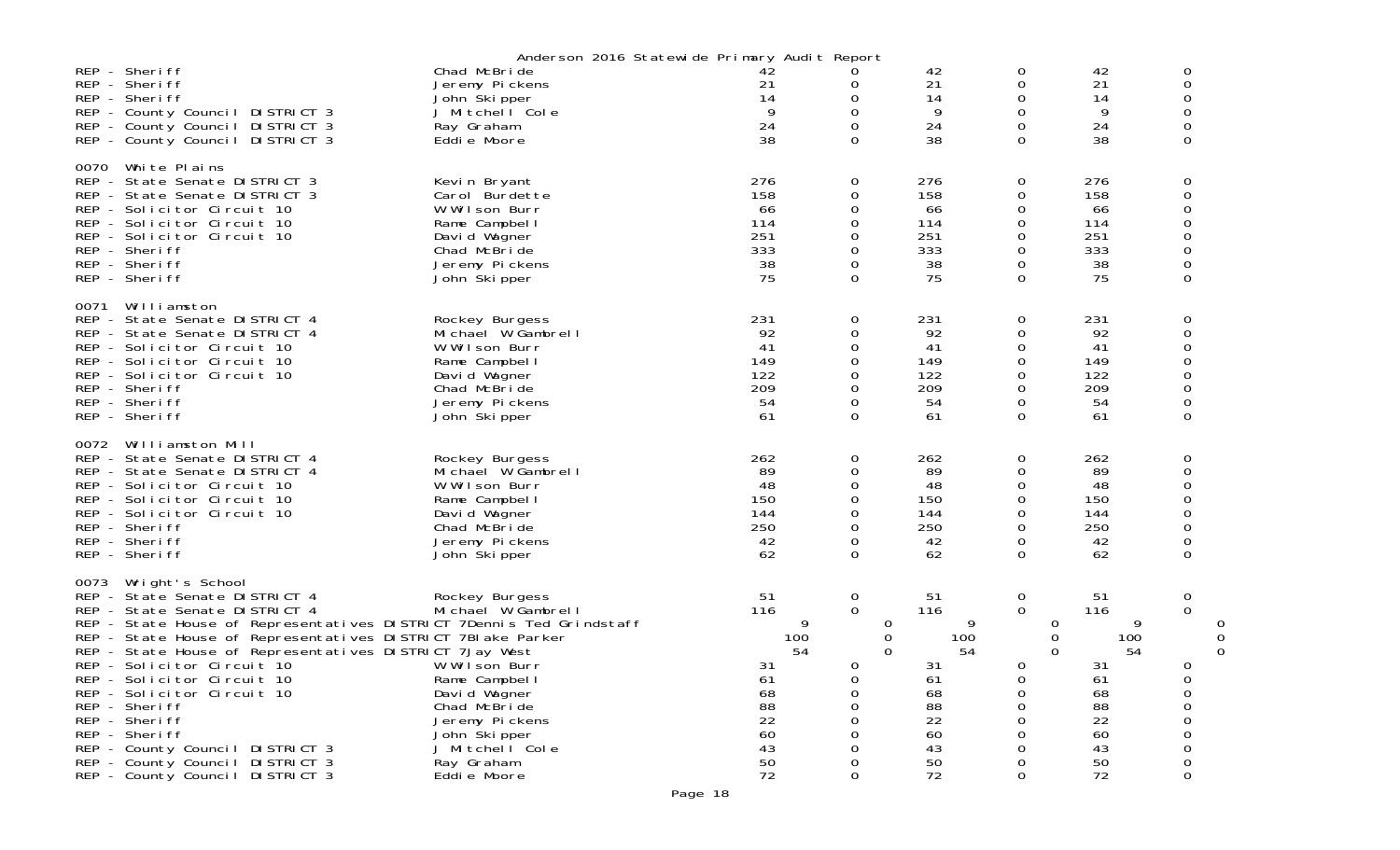| Anderson 1/1<br>0074<br>REP - State Senate DISTRICT 3<br>REP - State Senate DISTRICT 3<br>REP - Solicitor Circuit 10<br>REP - Solicitor Circuit 10<br>REP - Solicitor Circuit 10<br>REP - Sheriff<br>REP - Sheriff<br>REP - Sheriff                                                                                                       | Kevin Bryant<br>Carol Burdette<br>W Wilson Burr<br>Rame Campbell<br>David Wagner<br>Chad McBride<br>Jeremy Pickens<br>John Ški pper                                                      | 120<br>106<br>29<br>103<br>83<br>98<br>39<br>92                                 | 0<br>0<br>0<br>0<br>$\Omega$<br>0<br>$\Omega$<br>0                | 120<br>106<br>29<br>103<br>83<br>98<br>39<br>92                    | $\mathbf 0$<br>0<br>$\mathbf 0$<br>0<br>0<br>$\mathbf 0$<br>$\Omega$<br>$\Omega$  | 120<br>106<br>29<br>103<br>83<br>98<br>39<br>92                                 | 0<br>$\mathsf{O}\xspace$<br>0<br>0<br>0<br>$\mathsf{O}\xspace$<br>0<br>$\Omega$                                    |  |
|-------------------------------------------------------------------------------------------------------------------------------------------------------------------------------------------------------------------------------------------------------------------------------------------------------------------------------------------|------------------------------------------------------------------------------------------------------------------------------------------------------------------------------------------|---------------------------------------------------------------------------------|-------------------------------------------------------------------|--------------------------------------------------------------------|-----------------------------------------------------------------------------------|---------------------------------------------------------------------------------|--------------------------------------------------------------------------------------------------------------------|--|
| 0075<br>Anderson 1/2<br>REP - State Senate DISTRICT 3<br>REP - State Senate DISTRICT 3<br>REP - Solicitor Circuit 10<br>REP - Solicitor Circuit 10<br>REP - Solicitor Circuit 10<br>REP - Sheriff<br>REP - Sheriff<br>REP - Sheriff                                                                                                       | Kevin Bryant<br>Carol Burdette<br>W Wilson Burr<br>Rame Campbel I<br>David Wagner<br>Chad McBride<br>Jeremy Pickens<br>John Ški pper                                                     | 195<br>190<br>28<br>201<br>145<br>221<br>44<br>125                              | 0<br>$\Omega$<br>$\Omega$<br>$\Omega$<br>0<br>0<br>0<br>$\Omega$  | 195<br>190<br>28<br>201<br>145<br>221<br>44<br>125                 | 0<br>0<br>0<br>0<br>$\mathbf 0$<br>0<br>$\mathbf 0$<br>$\Omega$                   | 195<br>190<br>28<br>201<br>145<br>221<br>44<br>125                              | 0<br>0<br>0<br>0<br>0<br>0<br>$\mathbf 0$<br>$\Omega$                                                              |  |
| 0076 Anderson 2/1<br>REP - State Senate DISTRICT 3<br>REP - State Senate DISTRICT 3<br>REP - Solicitor Circuit 10<br>REP - Solicitor Circuit 10<br>REP - Solicitor Circuit 10<br>REP - Sheriff<br>REP - Sheriff<br>REP - Sheriff                                                                                                          | Kevin Bryant<br>Carol Burdette<br>W Wilson Burr<br>Rame Campbel I<br>David Wagner<br>Chad McBride<br>Jeremy Pickens<br>John Skipper                                                      | 148<br>166<br>45<br>131<br>127<br>145<br>48<br>122                              | $\Omega$<br>0<br>0<br>0<br>$\Omega$<br>$\Omega$<br>0<br>0         | 148<br>166<br>45<br>131<br>127<br>145<br>48<br>122                 | $\mathbf 0$<br>$\mathbf 0$<br>$\mathbf 0$<br>0<br>0<br>0<br>$\mathbf 0$<br>0      | 148<br>166<br>45<br>131<br>127<br>145<br>48<br>122                              | 0<br>$\mathbf 0$<br>0<br>$\mathbf 0$<br>0<br>0<br>$\mathsf{O}\xspace$<br>$\mathbf 0$                               |  |
| 0077 Anderson 2/2<br>DEM - County Council DISTRICT 2<br>DEM - County Council DISTRICT 2<br>DEM - County Council DISTRICT 2<br>REP - State Senate DISTRICT 3<br>REP - State Senate DISTRICT 3<br>REP - Solicitor Circuit 10<br>REP - Solicitor Circuit 10<br>REP - Solicitor Circuit 10<br>REP - Sheriff<br>REP - Sheriff<br>REP - Sheriff | Gracie S Floyd<br>Maurice Martin<br>Frank Pressly<br>Kevin Bryant<br>Carol Burdette<br>W Wilson Burr<br>Rame Campbel I<br>David Wagner<br>Chad McBride<br>Jeremy Pickens<br>John Skipper | 14<br>$\overline{2}$<br>2<br>228<br>281<br>64<br>178<br>246<br>288<br>65<br>158 | 0<br>0<br>$\Omega$<br>0<br>0<br>0<br>0<br>0<br>0<br>$\Omega$<br>0 | 14<br>2<br>2<br>228<br>281<br>64<br>178<br>246<br>288<br>65<br>158 | $\mathbf 0$<br>0<br>0<br>0<br>0<br>$\mathbf 0$<br>0<br>$\mathbf 0$<br>0<br>0<br>0 | 14<br>$\overline{2}$<br>2<br>228<br>281<br>64<br>178<br>246<br>288<br>65<br>158 | $\mathbf 0$<br>0<br>$\Omega$<br>0<br>0<br>0<br>0<br>0<br>$\mathsf{O}\xspace$<br>$\mathsf{O}\xspace$<br>$\mathbf 0$ |  |
| Anderson 3/1<br>0078<br>DEM - County Council DISTRICT 2<br>DEM - County Council DISTRICT 2<br>DEM - County Council DISTRICT 2<br>REP - State Senate DISTRICT 4<br>REP - State Senate DISTRICT 4<br>REP - Solicitor Circuit 10<br>REP - Solicitor Circuit 10                                                                               | Gracie S Floyd<br>Maurice Martin<br>Frank Pressly<br>Rockey Burgess<br>Michael W Gambrell<br>W Wilson Burr<br>Rame Campbel I                                                             | $\mathbf 0$<br>26<br>50<br>10<br>27                                             | 0<br>0<br>0<br>0<br>$\Omega$                                      | $\mathbf 0$<br>$\mathbf{1}$<br>26<br>50<br>10<br>27                | 0<br>0<br>0<br>$\mathbf 0$<br>0<br>$\mathbf 0$<br>$\Omega$                        | 26<br>50<br>10<br>27                                                            | $\Omega$<br>No Audit Data expected or found<br>0<br>0<br>0<br>0                                                    |  |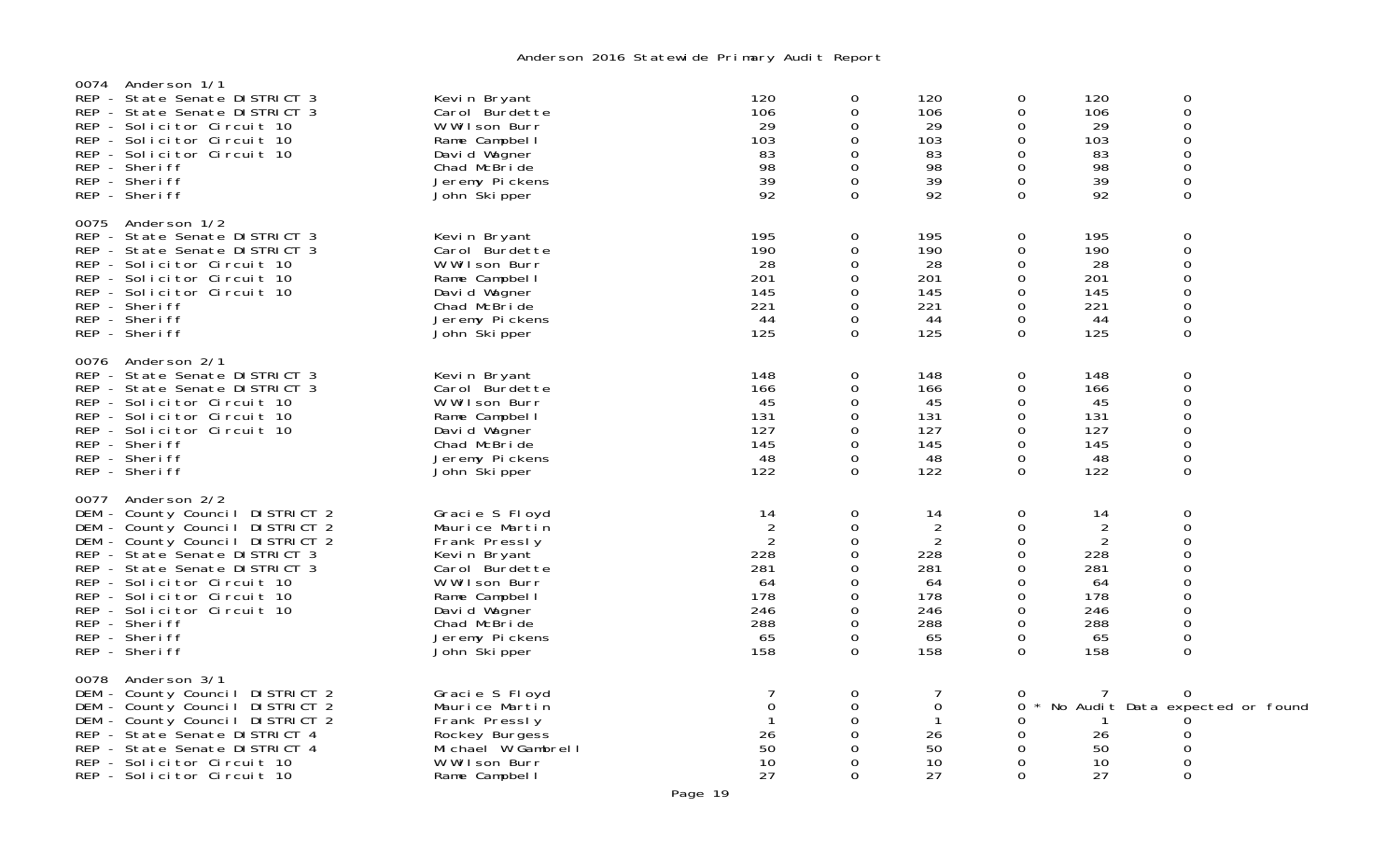|       |                                                                                                                                      | Anderson 2016 Statewide Primary Audit Report |             |             |               |               |          |         |               |          |                                     |          |          |                                   |
|-------|--------------------------------------------------------------------------------------------------------------------------------------|----------------------------------------------|-------------|-------------|---------------|---------------|----------|---------|---------------|----------|-------------------------------------|----------|----------|-----------------------------------|
|       | REP - Solicitor Circuit 10                                                                                                           | David Wagner                                 | 39          |             |               |               | 39       |         | 0             | 39       |                                     | 0        |          |                                   |
|       | REP - Sheriff                                                                                                                        | Chad McBride                                 | 51          |             | 0             |               | 51       |         | 0             | 51       |                                     | 0        |          |                                   |
|       | REP - Sheriff                                                                                                                        | Jeremy Pickens                               | 18          |             | 0             |               | 18       |         | $\mathbf 0$   |          | 18                                  | 0        |          |                                   |
|       | REP - Sheriff                                                                                                                        | John Skipper                                 | 14          |             |               |               | 14       |         |               |          | 14                                  |          |          |                                   |
| 0079  | Anderson 3/2                                                                                                                         |                                              |             |             |               |               |          |         |               |          |                                     |          |          |                                   |
|       | DEM - County Council DISTRICT 2                                                                                                      | Gracie S Floyd                               | 84          |             | 0             |               | 84       |         | 0             | 84       |                                     | 0        |          |                                   |
|       | DEM - County Council DISTRICT 2                                                                                                      | Maurice Martin                               | 6           |             | 0             |               | 6        |         |               |          |                                     |          |          |                                   |
|       | DEM - County Council DISTRICT 2                                                                                                      | Frank Pressly                                | $\mathbf 0$ |             | $\mathbf 0$   |               | $\Omega$ |         | 0             |          |                                     |          |          | No Audit Data expected or found   |
|       | REP - State Senate DISTRICT 4                                                                                                        | Rockey Burgess                               | 87          |             |               |               | 87       |         |               | 87       |                                     |          |          |                                   |
|       | REP - State Senate DISTRICT 4                                                                                                        | Michael W Gambrell                           | 115         |             | $\Omega$      |               | 115      |         | $\Omega$      | 115      |                                     | $\Omega$ |          |                                   |
|       | REP - State House of Representatives DISTRICT 7Dennis Ted Grindstaff<br>REP - State House of Representatives DISTRICT 7BI ake Parker |                                              |             | 2<br>12     |               | 0<br>0        |          | 2<br>12 |               | 0<br>0   | $\overline{2}$<br>$12 \overline{ }$ |          |          |                                   |
|       | REP - State House of Representatives DISTRICT 7Jay West                                                                              |                                              |             | 6           |               | $\Omega$      |          | 6       |               | $\Omega$ | 6                                   |          | $\Omega$ |                                   |
|       | REP - Solicitor Circuit 10                                                                                                           | W Wilson Burr                                | 45          |             | 0             |               | 45       |         | 0             |          | 45                                  |          |          |                                   |
|       | REP - Solicitor Circuit 10                                                                                                           | Rame Campbel I                               | 71          |             | 0             |               | 71       |         | 0             | 71       |                                     |          |          |                                   |
|       | REP - Solicitor Circuit 10                                                                                                           | David Wagner                                 | 83          |             | $\Omega$      |               | 83       |         | $\Omega$      |          | 83                                  |          |          |                                   |
|       | REP - Sheriff                                                                                                                        | Chad McBride                                 | 94          |             |               |               | 94       |         |               |          | 94                                  |          |          |                                   |
|       | REP - Sheriff<br>REP - Sheriff                                                                                                       | Jeremy Pickens<br>John Ški pper              | 56<br>64    |             | $\Omega$      |               | 56<br>64 |         | $\Omega$      |          | 56<br>64                            | $\Omega$ |          |                                   |
|       |                                                                                                                                      |                                              |             |             |               |               |          |         |               |          |                                     |          |          |                                   |
| 0080  | Anderson 4/1                                                                                                                         |                                              |             |             |               |               |          |         |               |          |                                     |          |          |                                   |
|       | DEM - County Council DISTRICT 2                                                                                                      | Gracie S Floyd                               | 29          |             | 0             |               | 29       |         | 0             | 29       |                                     | 0        |          |                                   |
|       | DEM - County Council DISTRICT 2                                                                                                      | Maurice Martin                               |             |             | 0             |               |          |         | $\mathbf 0$   |          | $\mathbf{1}$                        |          |          |                                   |
|       | DEM - County Council DISTRICT 2                                                                                                      | Frank Pressly                                |             |             | 0             |               |          |         |               |          |                                     |          |          |                                   |
|       | REP - State Senate DISTRICT 4<br>REP - State Senate DISTRICT 4                                                                       | Rockey Burgess<br>Michael W Gambrell         | 12<br>13    |             |               |               | 12<br>13 |         | 0             |          | 12<br>13                            |          |          |                                   |
|       | REP - Solicitor Circuit 10                                                                                                           | W Wilson Burr                                |             |             |               |               |          |         |               |          |                                     |          |          |                                   |
|       | REP - Solicitor Circuit 10                                                                                                           | Rame Campbell                                |             |             | 0             |               |          |         | 0             |          |                                     |          |          |                                   |
|       | REP - Solicitor Circuit 10                                                                                                           | David Wagner                                 | 14          |             |               |               | 14       |         |               |          | 14                                  |          |          |                                   |
|       | REP - Sheriff                                                                                                                        | Chad McBride                                 | 11          |             | $\Omega$      |               | 11       |         | $\Omega$      |          | 11                                  |          |          |                                   |
|       | REP - Sheriff<br>REP - Sheriff                                                                                                       | Jeremy Pickens                               | 10<br>10    |             | 0<br>$\Omega$ |               | 10<br>10 |         | 0<br>$\Omega$ |          | 10<br>10                            | $\Omega$ |          |                                   |
|       |                                                                                                                                      | John Skipper                                 |             |             |               |               |          |         |               |          |                                     |          |          |                                   |
| 0081  | Anderson 4/2                                                                                                                         |                                              |             |             |               |               |          |         |               |          |                                     |          |          |                                   |
|       | DEM - County Council DISTRICT 2                                                                                                      | Gracie S Floyd                               | 27          |             | 0             |               | 27       |         | 0             |          | 27                                  | 0        |          |                                   |
|       | DEM - County Council DISTRICT 2                                                                                                      | Maurice Martin                               | 0           |             | 0             |               | 0        |         | 0             |          |                                     |          |          | No Audit Data expected or found   |
|       | DEM - County Council DISTRICT 2<br>REP - State Senate DISTRICT 4                                                                     | Frank Pressly<br>Rockey Burgess              | 3           |             | 0             |               | 3<br>6   |         | 0             |          |                                     |          |          |                                   |
|       | REP - State Senate DISTRICT 4                                                                                                        | Michael W Gambrell                           | 6           |             | $\Omega$      |               | 6        |         |               |          |                                     |          |          |                                   |
|       | REP - State House of Representatives DISTRICT 7Dennis Ted Grindstaff                                                                 |                                              |             | $\mathbf 0$ |               | 0             |          | 0       |               |          | 0 * No Audit Data expected or       |          |          |                                   |
| found |                                                                                                                                      |                                              |             |             |               |               |          |         |               |          |                                     |          |          |                                   |
| found | REP - State House of Representatives DISTRICT 7BI ake Parker                                                                         |                                              |             | 0           |               | 0             |          | 0       |               |          | 0 * No Audit Data expected or       |          |          |                                   |
|       | REP - State House of Representatives DISTRICT 7Jay West                                                                              |                                              |             | 0           |               | 0             |          | 0       |               |          | 0 * No Audit Data expected or       |          |          |                                   |
| found |                                                                                                                                      |                                              |             |             |               |               |          |         |               |          |                                     |          |          |                                   |
|       | REP - State House of Representatives DISTRICT 8Don Bowen                                                                             |                                              |             |             |               |               |          |         |               |          |                                     |          |          |                                   |
|       | REP - State House of Representatives DISTRICT 8Jonathon Hill<br>REP - State House of Representatives DISTRICT 8AI bert Howard        |                                              |             |             |               | 0<br>$\Omega$ |          |         |               |          |                                     |          | $\Omega$ |                                   |
|       | REP - Solicitor Circuit 10                                                                                                           | W Wilson Burr                                |             |             |               |               |          |         |               |          |                                     |          |          | * No Audit Data expected or found |
|       | REP - Solicitor Circuit 10                                                                                                           | Rame Campbel I                               |             |             |               |               |          |         |               |          |                                     |          |          |                                   |
|       | REP - Solicitor Circuit 10                                                                                                           | David Wagner                                 | 3           |             | 0             |               | 3        |         |               |          | 3                                   | 0        |          |                                   |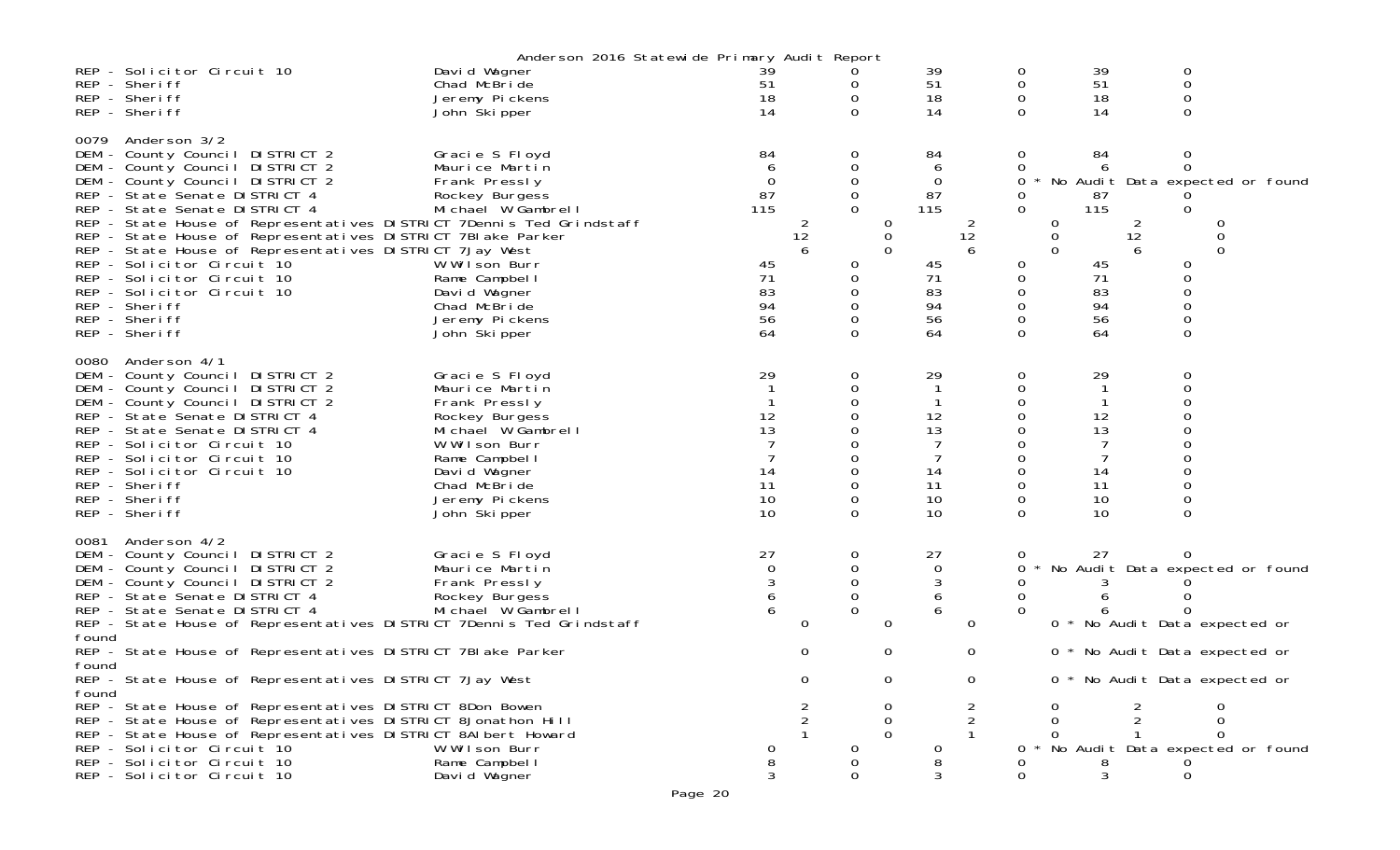|             |                                                                                                                                                                                                                                                                                                                                                                                                                                                                                                                                   | Anderson 2016 Statewide Primary Audit Report                                                                                                                                                   |                                                               |                                                                                                             |                    |                                                                  |                                                                      |                                                      |                                                                                           |                                                                                                       |  |
|-------------|-----------------------------------------------------------------------------------------------------------------------------------------------------------------------------------------------------------------------------------------------------------------------------------------------------------------------------------------------------------------------------------------------------------------------------------------------------------------------------------------------------------------------------------|------------------------------------------------------------------------------------------------------------------------------------------------------------------------------------------------|---------------------------------------------------------------|-------------------------------------------------------------------------------------------------------------|--------------------|------------------------------------------------------------------|----------------------------------------------------------------------|------------------------------------------------------|-------------------------------------------------------------------------------------------|-------------------------------------------------------------------------------------------------------|--|
|             | REP - Sheriff<br>REP - Sheriff<br>REP - Sheriff                                                                                                                                                                                                                                                                                                                                                                                                                                                                                   | Chad McBride<br>Jeremy Pickens<br>John Skipper                                                                                                                                                 | 6                                                             | 0<br>0                                                                                                      |                    | 6<br>3<br>6                                                      | 0                                                                    | 0<br>$\mathbf 0$                                     | 6<br>3<br>6                                                                               | 0<br>0<br>0                                                                                           |  |
| 0082        | Anderson 5/A<br>DEM - County Council DISTRICT 2<br>DEM - County Council DISTRICT 2<br>DEM - County Council DISTRICT 2<br>REP - State Senate DISTRICT 4<br>REP - State Senate DISTRICT 4<br>REP - State House of Representatives DISTRICT 8Don Bowen<br>REP - State House of Representatives DISTRICT 8Jonathon Hill<br>REP - State House of Representatives DISTRICT 8AI bert Howard<br>REP - Solicitor Circuit 10<br>REP - Solicitor Circuit 10<br>REP - Solicitor Circuit 10<br>REP - Sheriff<br>REP - Sheriff<br>REP - Sheriff | Gracie S Floyd<br>Maurice Martin<br>Frank Pressly<br>Rockey Burgess<br>Michael W Gambrell<br>W Wilson Burr<br>Rame Campbel I<br>David Wagner<br>Chad McBride<br>Jeremy Pickens<br>John Skipper | 19<br>22<br>12<br>16<br>12<br>17<br>12<br>13                  | 0<br>0<br>0<br>0<br>11<br>0<br>0<br>0<br>0<br>0<br>$\Omega$                                                 | 0<br>0<br>$\Omega$ | 9<br>0<br>19<br>22<br>12<br>16<br>12<br>17<br>12<br>13           | 0<br>0<br>11<br>0<br>$\overline{0}$<br>0                             | 0<br>$\Omega$<br>0<br>$\Omega$<br>0<br>0<br>$\Omega$ | 9<br>19<br>22<br>11<br>12<br>16<br>12<br>17<br>12<br>13                                   | 0<br>0<br>No Audit Data expected or found<br>0<br>$\Omega$<br>0<br>0<br>0                             |  |
| 0083<br>DEM | Anderson 5/B<br>DEM - County Council DISTRICT 2<br>DEM - County Council DISTRICT 2<br>- County Council DISTRICT 2<br>REP - State Senate DISTRICT 4<br>REP - State Senate DISTRICT 4<br>REP - State House of Representatives DISTRICT 8Don Bowen<br>REP - State House of Representatives DISTRICT 8Jonathon Hill<br>REP - State House of Representatives DISTRICT 8AI bert Howard<br>REP - Solicitor Circuit 10<br>REP - Solicitor Circuit 10<br>REP - Solicitor Circuit 10<br>REP - Sheriff<br>REP - Sheriff<br>REP - Sheriff     | Gracie S Floyd<br>Maurice Martin<br>Frank Pressly<br>Rockey Burgess<br>Michael W Gambrell<br>W Wilson Burr<br>Rame Campbel I<br>David Wagner<br>Chad McBride<br>Jeremy Pickens<br>John Skipper | 40<br>5<br>2<br>19<br>26<br>6<br>19<br>21<br>21<br>21<br>8    | 0<br>$\mathbf 0$<br>0<br>$\Omega$<br>$\Omega$<br>18<br>16<br>10<br>0<br>0<br>0<br>0<br>$\Omega$<br>$\Omega$ | 0<br>0<br>$\Omega$ | 40<br>5<br>19<br>26<br>19<br>21<br>21<br>21<br>8                 | 0<br>0<br>0<br>0<br>$\Omega$<br>18<br>16<br>10<br>0<br>0<br>$\Omega$ | 0<br>0<br>$\Omega$<br>0<br>0                         | 40<br>5<br>$\overline{2}$<br>19<br>26<br>18<br>16<br>10<br>6<br>19<br>21<br>21<br>21<br>8 | 0<br>0<br>0<br>0<br>$\Omega$<br>0<br>0<br>$\Omega$<br>0<br>0                                          |  |
| 0084<br>DEM | Anderson 6/1<br>DEM - County Council DISTRICT 2<br>DEM - County Council DISTRICT 2<br>- County Council DISTRICT 2<br>REP - State Senate DISTRICT 3<br>REP - State Senate DISTRICT 3<br>REP - Solicitor Circuit 10<br>REP - Solicitor Circuit 10<br>REP - Solicitor Circuit 10<br>REP - Sheriff<br>REP - Sheriff<br>REP - Sheriff                                                                                                                                                                                                  | Gracie S Floyd<br>Maurice Martin<br>Frank Pressly<br>Kevin Bryant<br>Carol Burdette<br>W Wilson Burr<br>Rame Campbel I<br>David Wagner<br>Chad McBride<br>Jeremy Pickens<br>John Skipper       | $\Omega$<br>178<br>167<br>42<br>141<br>156<br>197<br>69<br>87 | 0<br>0<br>0<br>$\Omega$<br>0<br>0<br>0<br>$\Omega$                                                          |                    | 4<br>0<br>0<br>178<br>167<br>42<br>141<br>156<br>197<br>69<br>87 | 0<br>0<br>0<br>0<br>0<br>0                                           | 0<br>0<br>0<br>0<br>$\Omega$                         | 178<br>167<br>42<br>141<br>156<br>197<br>69<br>87                                         | 0<br>No Audit Data expected or found<br>No Audit Data expected or found<br>0<br>0<br>0<br>0<br>0<br>0 |  |
| 0085        | Anderson 6/2<br>DEM - County Council DISTRICT 2<br>DEM - County Council DISTRICT 2                                                                                                                                                                                                                                                                                                                                                                                                                                                | Gracie S Floyd<br>Maurice Martin                                                                                                                                                               | 25<br>$\mathbf 0$                                             | $\mathbf 0$<br>$\mathsf{O}\xspace$                                                                          |                    | $^{25}_{\,\,\,\,0}$                                              |                                                                      | $\mathbf{O}$                                         | 25                                                                                        | 0<br>0 * No Audit Data expected or found                                                              |  |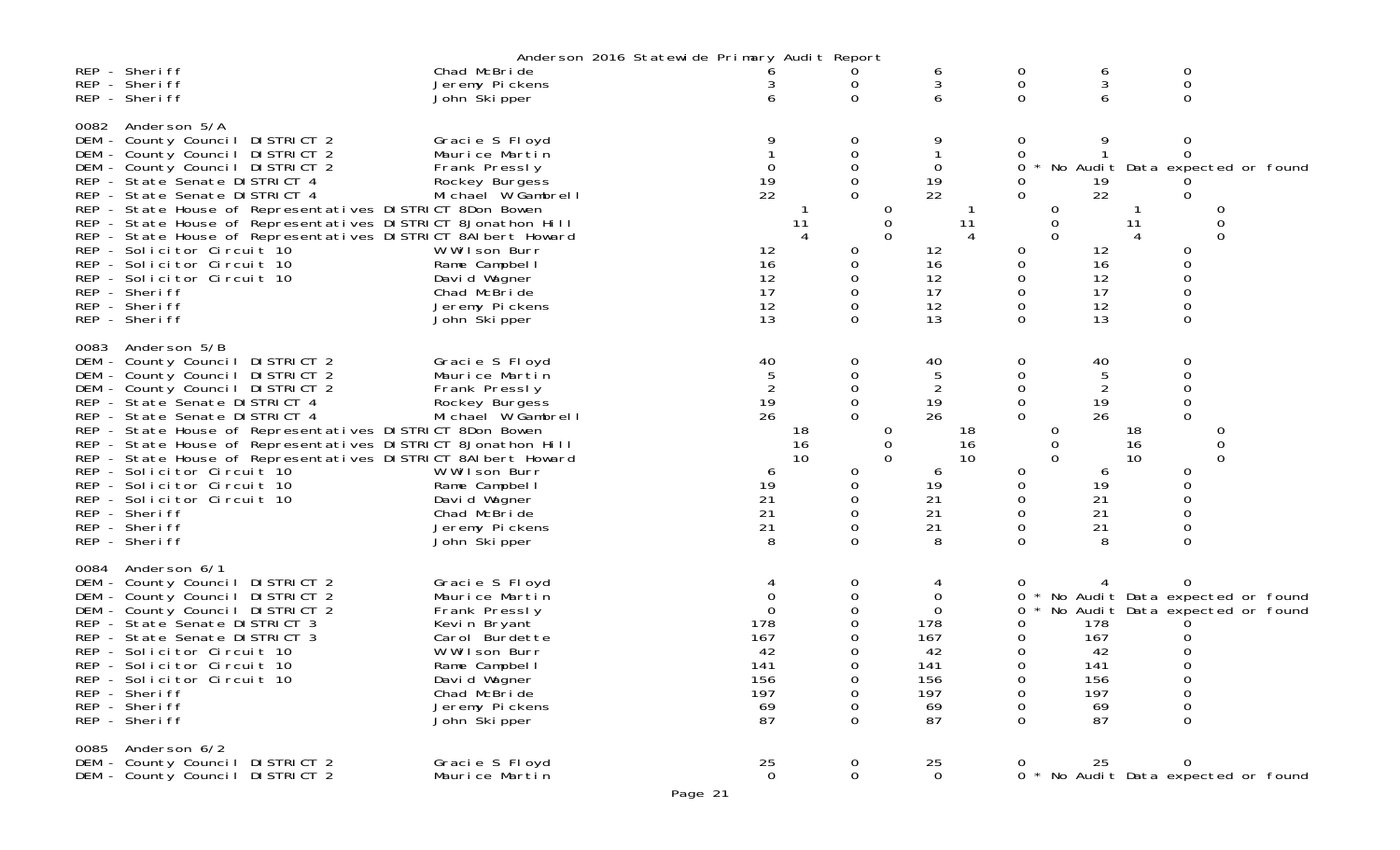|      |                                                                                                                                                                                                                                                                                                                                                                                                                                                                                                                               |                                                                                                                                                                                                | Anderson 2016 Statewide Primary Audit Report |                                                                          |                                                                                                                |                                                                                                |                                                                                                                                        |                                                                          |                                                                                                                                    |  |
|------|-------------------------------------------------------------------------------------------------------------------------------------------------------------------------------------------------------------------------------------------------------------------------------------------------------------------------------------------------------------------------------------------------------------------------------------------------------------------------------------------------------------------------------|------------------------------------------------------------------------------------------------------------------------------------------------------------------------------------------------|----------------------------------------------|--------------------------------------------------------------------------|----------------------------------------------------------------------------------------------------------------|------------------------------------------------------------------------------------------------|----------------------------------------------------------------------------------------------------------------------------------------|--------------------------------------------------------------------------|------------------------------------------------------------------------------------------------------------------------------------|--|
|      | DEM - County Council DISTRICT 2<br>REP - State Senate DISTRICT 4<br>REP - State Senate DISTRICT 4<br>REP - Solicitor Circuit 10<br>REP - Solicitor Circuit 10<br>REP - Solicitor Circuit 10<br>REP - Sheriff<br>REP - Sheriff<br>REP - Sheriff                                                                                                                                                                                                                                                                                | Frank Pressly<br>Rockey Burgess<br>Michael W Gambrell<br>W Wilson Burr<br>Rame Campbel I<br>David Wagner<br>Chad McBride<br>Jeremy Pickens<br>John Skipper                                     |                                              |                                                                          | 0<br>$\Omega$<br>0<br>$\Omega$<br>$\Omega$<br>$\Omega$<br>$\Omega$<br>$\Omega$                                 | 0<br>5<br>6<br>3<br>5<br>4<br>6<br>2                                                           | 0<br>Ω<br>$\mathbf 0$<br>0<br>$\Omega$<br>$\Omega$<br>$\Omega$<br>$\Omega$<br>$\Omega$                                                 | No Audit Data expected or found<br>b<br>6<br>3<br>5<br>4<br>5<br>6<br>2  | 0<br>$\Omega$<br>0<br>0<br>0<br>0<br>0                                                                                             |  |
| 0086 | Varennes<br>DEM - County Council DISTRICT 2<br>DEM - County Council DISTRICT 2<br>DEM - County Council DISTRICT 2<br>REP - State Senate DISTRICT 4<br>REP - State Senate DISTRICT 4<br>REP - State House of Representatives DISTRICT 8Don Bowen<br>REP - State House of Representatives DISTRICT 8Jonathon Hill<br>REP - State House of Representatives DISTRICT 8AI bert Howard<br>REP - Solicitor Circuit 10<br>REP - Solicitor Circuit 10<br>REP - Solicitor Circuit 10<br>REP - Sheriff<br>REP - Sheriff<br>REP - Sheriff | Gracie S Floyd<br>Maurice Martin<br>Frank Pressly<br>Rockey Burgess<br>Michael W Gambrell<br>W Wilson Burr<br>Rame Campbel I<br>David Wagner<br>Chad McBride<br>Jeremy Pickens<br>John Skipper |                                              | 13<br>54<br>93<br>29<br>26<br>6<br>26<br>67<br>56<br>64<br>57<br>37      | 0<br>$\Omega$<br>$\Omega$<br>$\mathbf 0$<br>$\Omega$<br>0<br>0<br>$\Omega$<br>$\Omega$<br>$\Omega$<br>$\Omega$ | 13<br>3<br>54<br>93<br>29<br>0<br>0<br>26<br>$\Omega$<br>6<br>26<br>67<br>56<br>64<br>57<br>37 | 0<br>$\mathbf 0$<br>$\mathbf 0$<br>$\mathbf 0$<br>$\Omega$<br>0<br>0<br>$\Omega$<br>0<br>$\mathbf 0$<br>$\Omega$<br>0<br>0<br>$\Omega$ | 13<br>3<br>54<br>93<br>29<br>26<br>6<br>26<br>67<br>56<br>64<br>57<br>37 | 0<br>$\mathbf 0$<br>$\mathsf 0$<br>$\mathbf 0$<br>$\Omega$<br>0<br>0<br>$\overline{0}$<br>0<br>0<br>$\Omega$<br>0<br>0<br>$\Omega$ |  |
| 0087 | Lakesi de<br>REP - State Senate DISTRICT 4<br>REP - State Senate DISTRICT 4<br>REP - State House of Representatives DISTRICT 8Don Bowen<br>REP - State House of Representatives DISTRICT 8Jonathon Hill<br>REP - State House of Representatives DISTRICT 8AI bert Howard<br>REP - Solicitor Circuit 10<br>REP - Solicitor Circuit 10<br>REP - Solicitor Circuit 10<br>REP - Sheriff<br>REP - Sheriff<br>REP - Sheriff                                                                                                         | Rockey Burgess<br>Michael W Gambrell<br>W Wilson Burr<br>Rame Campbel I<br>David Wagner<br>Chad McBride<br>Jeremy Pickens<br>John Ški pper                                                     |                                              | 154<br>239<br>162<br>217<br>28<br>79<br>133<br>194<br>184<br>133<br>125  | $\mathbf 0$<br>$\Omega$<br>0<br>0<br>0<br>0<br>$\mathbf 0$<br>$\Omega$                                         | 154<br>239<br>0<br>162<br>0<br>217<br>$\Omega$<br>28<br>79<br>133<br>194<br>184<br>133<br>125  | $\mathbf 0$<br>$\mathbf 0$<br>0<br>$\overline{0}$<br>$\Omega$<br>0<br>0<br>0<br>$\Omega$<br>$\mathbf 0$<br>$\Omega$                    | 154<br>239<br>162<br>217<br>28<br>79<br>133<br>194<br>184<br>133<br>125  | $\mathsf{O}\xspace$<br>$\mathbf 0$<br>0<br>0<br>$\Omega$<br>0<br>0<br>0<br>0<br>$\mathsf 0$<br>$\Omega$                            |  |
| 0091 | Centerville Sta B<br>REP - State Senate DISTRICT 3<br>REP - State Senate DISTRICT 3<br>REP - State House of Representatives DISTRICT 8Don Bowen<br>REP - State House of Representatives DISTRICT 8Jonathon Hill<br>REP - State House of Representatives DISTRICT 8AI bert Howard<br>REP - Solicitor Circuit 10<br>REP - Solicitor Circuit 10<br>REP - Solicitor Circuit 10<br>REP - Sheriff<br>REP - Sheriff<br>REP - Sheriff                                                                                                 | Kevin Bryant<br>Carol Burdette<br>W Wilson Burr<br>Rame Campbel I<br>David Wagner<br>Chad McBride<br>Jeremy Pickens<br>John Skipper                                                            |                                              | 302<br>255<br>254<br>228<br>60<br>104<br>183<br>252<br>305<br>114<br>146 | $\mathbf 0$<br>$\Omega$<br>0<br>$\Omega$<br>0<br>0<br>$\Omega$<br>$\Omega$                                     | 302<br>255<br>254<br>0<br>228<br>0<br>$\Omega$<br>60<br>104<br>183<br>252<br>305<br>114<br>146 | $\mathbf 0$<br>$\Omega$<br>$\overline{0}$<br>$\mathbf 0$<br>$\Omega$<br>0<br>0<br>$\Omega$<br>0<br>$\Omega$<br>$\Omega$                | 302<br>255<br>254<br>228<br>60<br>104<br>183<br>252<br>305<br>114<br>146 | $\mathbf 0$<br>$\mathbf{O}$<br>0<br>0<br>0<br>0<br>0<br>$\Omega$<br>$\mathsf{O}\xspace$<br>0<br>0                                  |  |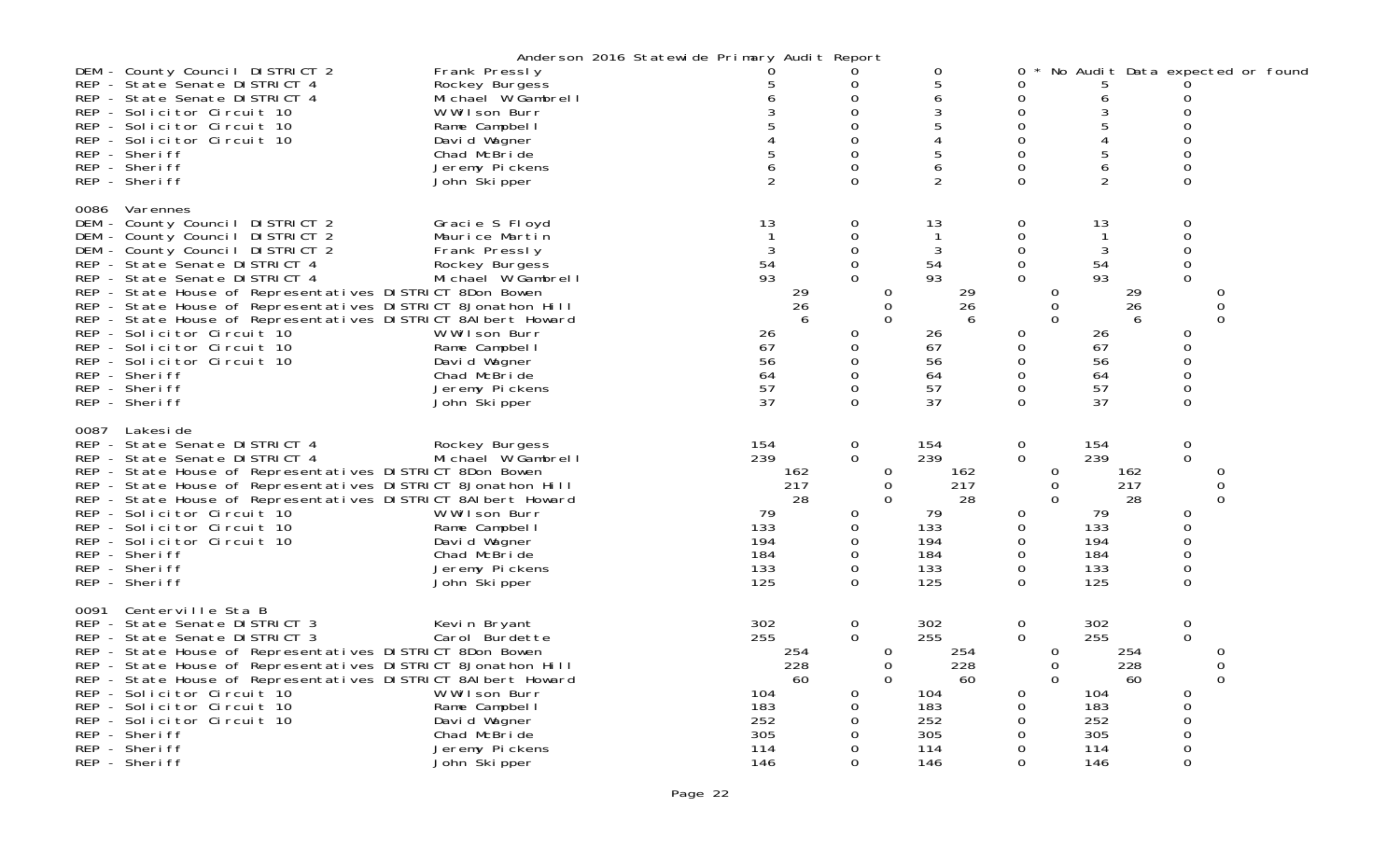|      |                                                                                                                                                                                                                                                                                                                                                                                                                                                                                                                                         | middle son zono otatomi do in midi y nudi tinopolit                                                                                                                                      |                                                                                         |                                                                                                                                       |                                                                                         |                                                                                                                             |                                                                                         |                                                                                                      |             |
|------|-----------------------------------------------------------------------------------------------------------------------------------------------------------------------------------------------------------------------------------------------------------------------------------------------------------------------------------------------------------------------------------------------------------------------------------------------------------------------------------------------------------------------------------------|------------------------------------------------------------------------------------------------------------------------------------------------------------------------------------------|-----------------------------------------------------------------------------------------|---------------------------------------------------------------------------------------------------------------------------------------|-----------------------------------------------------------------------------------------|-----------------------------------------------------------------------------------------------------------------------------|-----------------------------------------------------------------------------------------|------------------------------------------------------------------------------------------------------|-------------|
| 0092 | Edgewood Sta B<br>REP - State Senate DISTRICT 3<br>REP - State Senate DISTRICT 3<br>REP - Solicitor Circuit 10<br>REP - Solicitor Circuit 10<br>REP - Solicitor Circuit 10<br>REP - Sheriff<br>REP - Sheriff<br>REP - Sheriff                                                                                                                                                                                                                                                                                                           | Kevin Bryant<br>Carol Burdette<br>W Wilson Burr<br>Rame Campbel I<br>David Wagner<br>Chad McBride<br>Jeremy Pickens<br>John Skipper                                                      | 279<br>236<br>49<br>229<br>219<br>263<br>65<br>201                                      | 0<br>0<br>0<br>$\mathbf 0$<br>0<br>0<br>0<br>$\Omega$                                                                                 | 279<br>236<br>49<br>229<br>219<br>263<br>65<br>201                                      | 0<br>0<br>0<br>$\mathbf 0$<br>0<br>$\mathbf 0$<br>0<br>$\Omega$                                                             | 279<br>236<br>49<br>229<br>219<br>263<br>65<br>201                                      | 0<br>$\Omega$<br>0<br>$\Omega$<br>$\Omega$<br>$\Omega$<br>0<br>$\Omega$                              |             |
| 0093 | Cox's Creek<br>REP - State Senate DISTRICT 3<br>REP - State Senate DISTRICT 3<br>REP - Solicitor Circuit 10<br>REP - Solicitor Circuit 10<br>REP - Solicitor Circuit 10<br>REP - Sheriff<br>REP - Sheriff<br>REP - Sheriff                                                                                                                                                                                                                                                                                                              | Kevin Bryant<br>Carol Burdette<br>W Wilson Burr<br>Rame Campbell<br>David Wagner<br>Chad McBride<br>Jeremy Pickens<br>John Skipper                                                       | 123<br>87<br>24<br>87<br>95<br>123<br>18<br>72                                          | 0<br>0<br>0<br>$\mathbf 0$<br>0<br>$\mathbf 0$<br>0<br>$\Omega$                                                                       | 123<br>87<br>24<br>87<br>95<br>123<br>18<br>72                                          | 0<br>0<br>$\mathbf 0$<br>$\mathbf 0$<br>0<br>$\mathbf 0$<br>0<br>$\Omega$                                                   | 123<br>87<br>24<br>87<br>95<br>123<br>18<br>72                                          | 0<br>$\Omega$<br>$\Omega$<br>0<br>0<br>0<br>0<br>$\Omega$                                            |             |
|      | 0094 Mt. Airy<br>REP - State Senate DISTRICT 3<br>REP - State Senate DISTRICT 3<br>REP - Solicitor Circuit 10<br>REP - Solicitor Circuit 10<br>REP - Solicitor Circuit 10<br>REP - Sheriff<br>REP - Sheriff<br>REP - Sheriff                                                                                                                                                                                                                                                                                                            | Kevin Bryant<br>Carol Burdette<br>W Wilson Burr<br>Rame Campbell<br>David Wagner<br>Chad McBride<br>Jeremy Pickens<br>John Skipper                                                       | 182<br>97<br>25<br>61<br>184<br>222<br>14<br>47                                         | 0<br>0<br>0<br>0<br>$\mathbf 0$<br>0<br>0<br>$\Omega$                                                                                 | 182<br>97<br>25<br>61<br>184<br>222<br>14<br>47                                         | 0<br>0<br>$\mathbf 0$<br>$\mathbf 0$<br>$\mathbf 0$<br>$\mathbf 0$<br>$\mathbf 0$<br>$\Omega$                               | 182<br>97<br>25<br>61<br>184<br>222<br>14<br>47                                         | 0<br>0<br>0<br>$\Omega$<br>0<br>$\Omega$<br>$\Omega$<br>$\Omega$                                     |             |
| 0111 | Belton Annex<br>REP - State Senate DISTRICT 4<br>REP - State Senate DISTRICT 4<br>REP - State House of Representatives DISTRICT 7Dennis Ted Grindstaff<br>REP - State House of Representatives DISTRICT 7BI ake Parker<br>REP - State House of Representatives DISTRICT 7Jay West<br>REP - Solicitor Circuit 10<br>REP - Solicitor Circuit 10<br>REP - Solicitor Circuit 10<br>REP - Sheriff<br>REP - Sheriff<br>REP - Sheriff<br>REP - County Council DISTRICT 3<br>REP - County Council DISTRICT 3<br>REP - County Council DISTRICT 3 | Rockey Burgess<br>Michael W Gambrell<br>W Wilson Burr<br>Rame Campbell<br>David Wagner<br>Chad McBride<br>Jeremy Pickens<br>John Skipper<br>J Mitchell Cole<br>Ray Graham<br>Eddie Moore | 72<br>291<br>17<br>69<br>276<br>121<br>88<br>137<br>227<br>46<br>93<br>176<br>79<br>100 | $\mathbf 0$<br>$\mathbf 0$<br>$\mathbf 0$<br>$\mathbf 0$<br>$\Omega$<br>0<br>0<br>0<br>$\mathbf 0$<br>0<br>0<br>$\mathbf 0$<br>0<br>0 | 72<br>291<br>17<br>69<br>276<br>121<br>88<br>137<br>227<br>46<br>93<br>176<br>79<br>100 | 0<br>$\mathbf 0$<br>0<br>$\mathbf 0$<br>$\Omega$<br>0<br>$\mathbf 0$<br>0<br>0<br>0<br>0<br>$\mathbf 0$<br>$\mathbf 0$<br>0 | 72<br>291<br>17<br>69<br>276<br>121<br>88<br>137<br>227<br>46<br>93<br>176<br>79<br>100 | 0<br>$\Omega$<br>0<br>0<br>$\Omega$<br>$\Omega$<br>$\Omega$<br>$\Omega$<br>$\Omega$<br>$\Omega$<br>0 | 0<br>0<br>0 |
| 0121 | Powdersville<br>REP - State Senate DISTRICT 3<br>REP - State Senate DISTRICT 3<br>REP - Solicitor Circuit 10<br>REP - Solicitor Circuit 10<br>REP - Solicitor Circuit 10                                                                                                                                                                                                                                                                                                                                                                | Kevin Bryant<br>Carol Burdette<br>W Wilson Burr<br>Rame Campbel I<br>David Wagner                                                                                                        | 198<br>95<br>31<br>61<br>189                                                            | 0<br>0<br>0<br>0<br>$\Omega$                                                                                                          | 198<br>95<br>31<br>61<br>189                                                            | 0<br>0<br>0<br>0<br>$\Omega$                                                                                                | 198<br>95<br>31<br>61<br>189                                                            | 0<br>$\Omega$<br>0<br>0<br>$\Omega$                                                                  |             |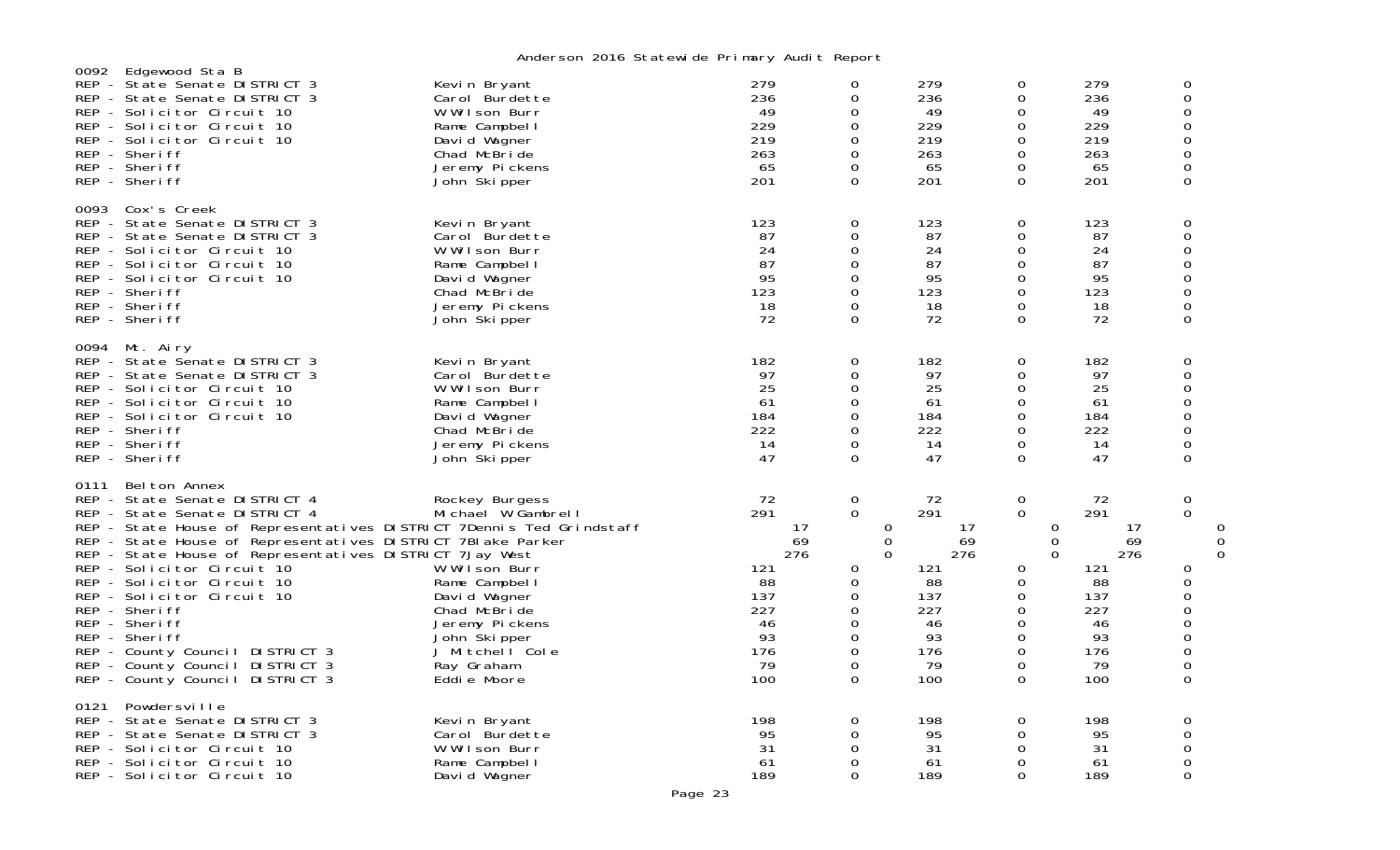|      |                                                                                                                                                                                                                                                                                                                                                                                                                         | Anderson 2016 Statewide Primary Audit Report                                                                                                                                             |                                                                          |                                                                        |                                                                             |                                                                   |                                                                         |                                                                                                              |
|------|-------------------------------------------------------------------------------------------------------------------------------------------------------------------------------------------------------------------------------------------------------------------------------------------------------------------------------------------------------------------------------------------------------------------------|------------------------------------------------------------------------------------------------------------------------------------------------------------------------------------------|--------------------------------------------------------------------------|------------------------------------------------------------------------|-----------------------------------------------------------------------------|-------------------------------------------------------------------|-------------------------------------------------------------------------|--------------------------------------------------------------------------------------------------------------|
|      | REP - Sheriff<br>REP - Sheriff<br>REP - Sheriff                                                                                                                                                                                                                                                                                                                                                                         | Chad McBride<br>Jeremy Pickens<br>John Skipper                                                                                                                                           | 209<br>16<br>74                                                          | 0<br>0<br>$\Omega$                                                     | 209<br>16<br>74                                                             | 0<br>0<br>0                                                       | 209<br>16<br>74                                                         | 0<br>0<br>0                                                                                                  |
| 0132 | GI envi ew<br>DEM - County Council DISTRICT 2<br>DEM - County Council DISTRICT 2<br>DEM - County Council DISTRICT 2<br>REP - State Senate DISTRICT 3<br>REP - State Senate DISTRICT 3<br>REP - Solicitor Circuit 10<br>REP - Solicitor Circuit 10<br>REP - Solicitor Circuit 10<br>REP - Sheriff<br>REP - Sheriff<br>REP - Sheriff                                                                                      | Gracie S Floyd<br>Maurice Martin<br>Frank Pressly<br>Kevin Bryant<br>Carol Burdette<br>W Wilson Burr<br>Rame Campbel I<br>David Wagner<br>Chad McBride<br>Jeremy Pickens<br>John Skipper | 2<br>0<br>$\Omega$<br>211<br>181<br>51<br>158<br>166<br>211<br>60<br>122 | 0<br>0<br>0<br>0<br>0<br>$\Omega$                                      | 2<br>$\mathbf 0$<br>0<br>211<br>181<br>51<br>158<br>166<br>211<br>60<br>122 | 0<br>0<br>0<br>0<br>0<br>0<br>0<br>0<br>0<br>0<br>0               | 211<br>181<br>51<br>158<br>166<br>211<br>60<br>122                      | 0<br>No Audit Data expected or found<br>No Audit Data expected or found<br>0<br>0<br>0<br>0<br>0<br>$\Omega$ |
| 0136 | Hammond Annex<br>REP - State Senate DISTRICT 3<br>REP - State Senate DISTRICT 3<br>REP - Solicitor Circuit 10<br>REP - Solicitor Circuit 10<br>REP - Solicitor Circuit 10<br>REP - Sheriff<br>REP - Sheriff<br>REP - Sheriff                                                                                                                                                                                            | Kevin Bryant<br>Carol Burdette<br>W Wilson Burr<br>Rame Campbell<br>David Wagner<br>Chad McBride<br>Jeremy Pickens<br>John Skipper                                                       | 218<br>218<br>44<br>191<br>182<br>242<br>52<br>149                       | 0<br>0<br>0<br>0<br>0                                                  | 218<br>218<br>44<br>191<br>182<br>242<br>52<br>149                          | 0<br>0<br>0<br>0<br>0<br>0<br>0<br>0                              | 218<br>218<br>44<br>191<br>182<br>242<br>52<br>149                      | 0<br>0<br>0<br>0<br>0<br>0<br>0<br>$\boldsymbol{0}$                                                          |
| 0157 | Center Rock<br>REP - State Senate DISTRICT 3<br>REP - State Senate DISTRICT 3<br>REP - State House of Representatives DISTRICT 8Don Bowen<br>REP - State House of Representatives DISTRICT 8Jonathon Hill<br>REP - State House of Representatives DISTRICT 8AI bert Howard<br>REP - Solicitor Circuit 10<br>REP - Solicitor Circuit 10<br>REP - Solicitor Circuit 10<br>REP - Sheriff<br>REP - Sheriff<br>REP - Sheriff | Kevin Bryant<br>Carol Burdette<br>W Wilson Burr<br>Rame Campbel I<br>David Wagner<br>Chad McBride<br>Jeremy Pickens<br>John Skipper                                                      | 324<br>239<br>191<br>319<br>42<br>82<br>271<br>197<br>233<br>171<br>176  | 0<br>0<br>$\cup$<br>0<br>$\Omega$<br>0<br>0<br>0<br>0<br>0<br>$\Omega$ | 324<br>239<br>191<br>319<br>42<br>82<br>271<br>197<br>233<br>171<br>176     | 0<br>0<br>$\Omega$<br>0<br>$\Omega$<br>0<br>0<br>0<br>0<br>0<br>0 | 324<br>239<br>191<br>319<br>42<br>82<br>271<br>197<br>233<br>171<br>176 | $\boldsymbol{0}$<br>$\mathbf 0$<br>0<br>0<br>0<br>0<br>0<br>0<br>0<br>$\mathbf 0$                            |
| 0164 | Hunt Meadows<br>REP - State Senate DISTRICT 3<br>REP - State Senate DISTRICT 3<br>REP - Solicitor Circuit 10<br>REP - Solicitor Circuit 10<br>REP - Solicitor Circuit 10<br>REP - Sheriff<br>REP - Sheriff<br>REP - Sheriff                                                                                                                                                                                             | Kevin Bryant<br>Carol Burdette<br>W Wilson Burr<br>Rame Campbell<br>David Wagner<br>Chad McBride<br>Jeremy Pickens<br>John Skipper                                                       | 254<br>116<br>37<br>104<br>210<br>290<br>11<br>74                        | 0<br>0<br>0<br>0<br>$\Omega$                                           | 254<br>116<br>37<br>104<br>210<br>290<br>11<br>74                           | 0<br>0<br>0<br>0<br>0<br>Ω<br>0<br>0                              | 254<br>116<br>37<br>104<br>210<br>290<br>11<br>74                       | 0<br>0<br>0<br>0<br>0<br>0<br>0<br>0                                                                         |
| 0750 | Absentee<br>DEM - County Council DISTRICT 2                                                                                                                                                                                                                                                                                                                                                                             | Gracie S Floyd                                                                                                                                                                           | 34<br>Page 24                                                            | $\overline{7}$                                                         | 27                                                                          | $\mathbf 0$                                                       | 27                                                                      | $\mathbf 0$                                                                                                  |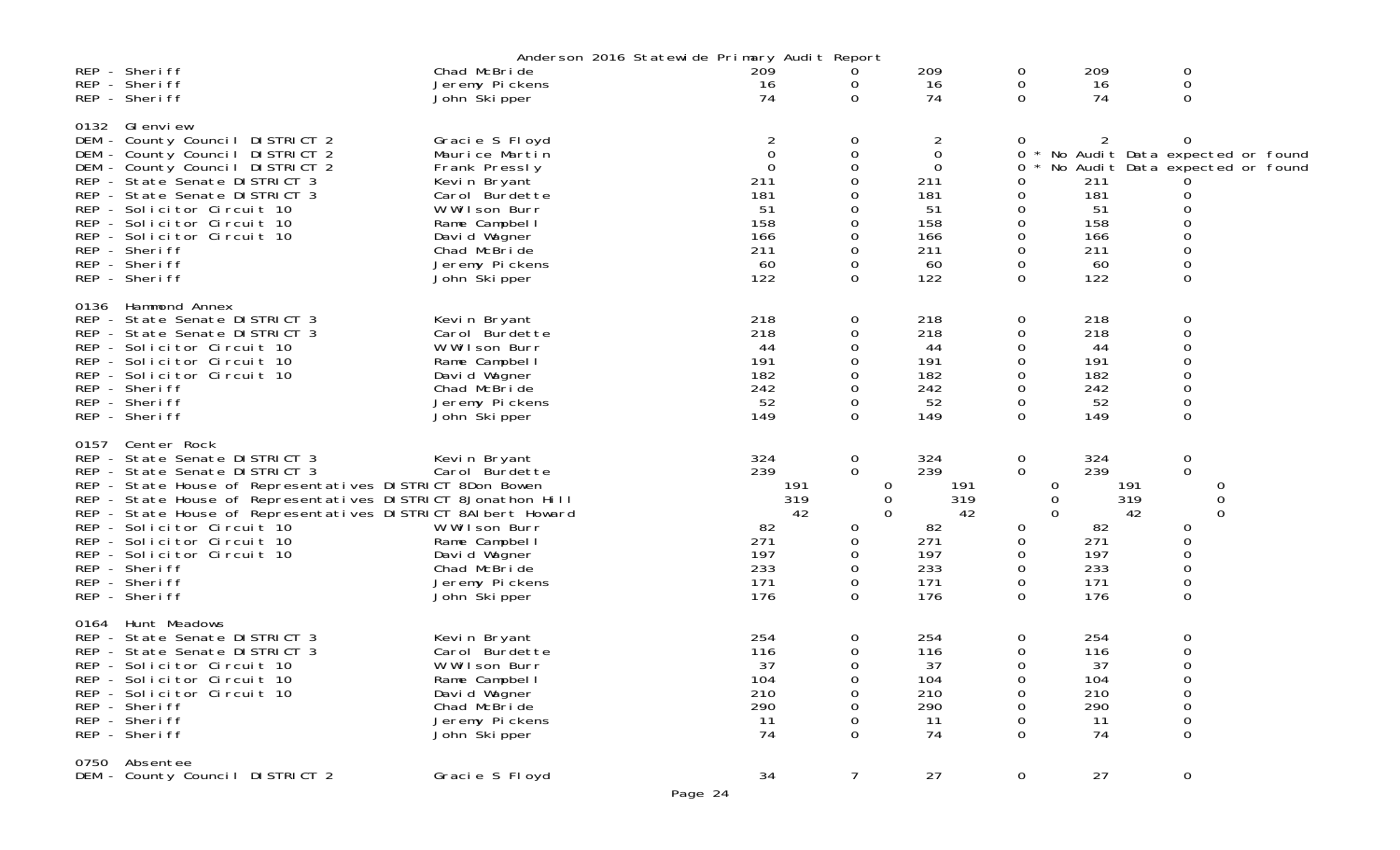|                                                                                                                                                                                                                                                                                                                                                                                        |                                                                                                                                                                                                                                                                                                                      | Anderson 2016 Statewide Primary Audit Report                                                                                                                                                                                                                                                       |                                                                                      |                                    |                                                                                                    |                                 |                                                                                                                            |                                                                                       |                                                                                                                           |                                                                                                                                             |                                                                                                                                                                                                                                                                                                                |  |
|----------------------------------------------------------------------------------------------------------------------------------------------------------------------------------------------------------------------------------------------------------------------------------------------------------------------------------------------------------------------------------------|----------------------------------------------------------------------------------------------------------------------------------------------------------------------------------------------------------------------------------------------------------------------------------------------------------------------|----------------------------------------------------------------------------------------------------------------------------------------------------------------------------------------------------------------------------------------------------------------------------------------------------|--------------------------------------------------------------------------------------|------------------------------------|----------------------------------------------------------------------------------------------------|---------------------------------|----------------------------------------------------------------------------------------------------------------------------|---------------------------------------------------------------------------------------|---------------------------------------------------------------------------------------------------------------------------|---------------------------------------------------------------------------------------------------------------------------------------------|----------------------------------------------------------------------------------------------------------------------------------------------------------------------------------------------------------------------------------------------------------------------------------------------------------------|--|
| DEM - County Council DISTRICT 2<br>DEM - County Council DISTRICT 2                                                                                                                                                                                                                                                                                                                     |                                                                                                                                                                                                                                                                                                                      | Maurice Martin<br>Frank Pressly                                                                                                                                                                                                                                                                    | 5                                                                                    |                                    | 5                                                                                                  |                                 | $\overline{0}$                                                                                                             | 0                                                                                     |                                                                                                                           | 0<br>* No Audit Data for optical.                                                                                                           | 0 * All votes cast for this candidate<br>* in this precient are optical.                                                                                                                                                                                                                                       |  |
| REP - State Senate DISTRICT 3<br>REP - State Senate DISTRICT 3<br>REP - State Senate DISTRICT 4<br>REP - State Senate DISTRICT 4<br>REP - Solicitor Circuit 10<br>REP - Solicitor Circuit 10<br>REP - Solicitor Circuit 10<br>REP - Sheriff<br>REP - Sheriff<br>REP - Sheriff<br>REP - County Council DISTRICT 3<br>REP - County Council DISTRICT 3<br>REP - County Council DISTRICT 3 | REP - State House of Representatives DISTRICT 7BI ake Parker<br>REP - State House of Representatives DISTRICT 7Jay West<br>REP - State House of Representatives DISTRICT 8Don Bowen<br>REP - State House of Representatives DISTRICT 8Jonathon Hill<br>REP - State House of Representatives DISTRICT 8AI bert Howard | Kevin Bryant<br>Carol Burdette<br>Rockey Burgess<br>Michael W Gambrell<br>REP - State House of Representatives DISTRICT 7Dennis Ted Grindstaff<br>W Wilson Burr<br>Rame Campbell<br>David Wagner<br>Chad McBride<br>Jeremy Pickens<br>John Skipper<br>J Mitchell Cole<br>Ray Graham<br>Eddie Moore | 683<br>660<br>173<br>225<br>275<br>702<br>702<br>937<br>271<br>577<br>69<br>51<br>50 | 30<br>73<br>96<br>173<br>224<br>29 | 181<br>135<br>35<br>44<br>67<br>135<br>174<br>219<br>39<br>144<br>8<br>3<br>12                     | 10<br>14<br>18<br>25<br>49<br>5 | 502<br>525<br>138<br>181<br>20<br>59<br>78<br>148<br>175<br>24<br>208<br>567<br>528<br>718<br>232<br>433<br>61<br>48<br>38 | 0<br>0<br>0<br>$\Omega$<br>0<br>0<br>0<br>0<br>0<br>$\mathbf 0$<br>0<br>0<br>$\Omega$ | 502<br>525<br>138<br>181<br>0<br>0<br>0<br>0<br>0<br>$\Omega$<br>208<br>567<br>528<br>718<br>232<br>433<br>61<br>48<br>38 | 0<br>$\mathsf 0$<br>$\mathbf 0$<br>$\overline{0}$<br>20<br>59<br>78<br>148<br>175<br>24<br>0<br>0<br>0<br>0<br>0<br>0<br>0<br>0<br>$\Omega$ | O<br>0<br>0<br>0<br>0<br>$\mathbf 0$                                                                                                                                                                                                                                                                           |  |
| 0800 Emergency<br>DEM - County Council DISTRICT 2<br>DEM - County Council DISTRICT 2<br>DEM - County Council DISTRICT 2<br>REP - State Senate DISTRICT 3<br>REP - State Senate DISTRICT 3<br>REP - State Senate DISTRICT 4<br>REP - State Senate DISTRICT 4<br>found                                                                                                                   |                                                                                                                                                                                                                                                                                                                      | Gracie S Floyd<br>Maurice Martin<br>Frank Pressly<br>Kevin Bryant<br>Carol Burdette<br>Rockey Burgess<br>Michael W Gambrell<br>REP - State House of Representatives DISTRICT 7Dennis Ted Grindstaff                                                                                                | 0<br>0<br>0<br>$\mathsf{O}\xspace$<br>0<br>$\mathbf 0$<br>$\Omega$                   | $\Omega$                           | $\mathbf 0$<br>$\mathbf 0$<br>$\mathbf 0$<br>$\mathbf 0$<br>$\Omega$<br>$\mathbf 0$<br>$\mathbf 0$ | $\mathbf 0$                     | 0<br>0<br>0<br>$\mathbf 0$<br>0<br>$\overline{0}$<br>0<br>0                                                                |                                                                                       |                                                                                                                           |                                                                                                                                             | 0 * No Audit Data expected or found<br>0 * No Audit Data expected or found<br>0 * No Audit Data expected or found<br>0 * No Audit Data expected or found<br>0 * No Audit Data expected or found<br>0 * No Audit Data expected or found<br>0 * No Audit Data expected or found<br>0 * No Audit Data expected or |  |
| found                                                                                                                                                                                                                                                                                                                                                                                  | REP - State House of Representatives DISTRICT 7Blake Parker                                                                                                                                                                                                                                                          |                                                                                                                                                                                                                                                                                                    |                                                                                      | 0                                  |                                                                                                    | $\mathbf 0$                     | $\Omega$                                                                                                                   |                                                                                       |                                                                                                                           |                                                                                                                                             | 0 * No Audit Data expected or                                                                                                                                                                                                                                                                                  |  |
| found                                                                                                                                                                                                                                                                                                                                                                                  | REP - State House of Representatives DISTRICT 7Jay West                                                                                                                                                                                                                                                              |                                                                                                                                                                                                                                                                                                    |                                                                                      | 0                                  |                                                                                                    | $\mathbf 0$                     | 0                                                                                                                          |                                                                                       |                                                                                                                           |                                                                                                                                             | 0 * No Audit Data expected or                                                                                                                                                                                                                                                                                  |  |
| found                                                                                                                                                                                                                                                                                                                                                                                  | REP - State House of Representatives DISTRICT 8Don Bowen                                                                                                                                                                                                                                                             |                                                                                                                                                                                                                                                                                                    |                                                                                      | $\Omega$                           |                                                                                                    | $\mathbf 0$                     | 0                                                                                                                          |                                                                                       |                                                                                                                           |                                                                                                                                             | 0 * No Audit Data expected or                                                                                                                                                                                                                                                                                  |  |
| found                                                                                                                                                                                                                                                                                                                                                                                  | REP - State House of Representatives DISTRICT 8Jonathon Hill                                                                                                                                                                                                                                                         |                                                                                                                                                                                                                                                                                                    |                                                                                      | 0                                  |                                                                                                    | $\mathbf 0$                     | 0                                                                                                                          |                                                                                       |                                                                                                                           |                                                                                                                                             | 0 * No Audit Data expected or                                                                                                                                                                                                                                                                                  |  |
| found                                                                                                                                                                                                                                                                                                                                                                                  | REP - State House of Representatives DISTRICT 8AI bert Howard                                                                                                                                                                                                                                                        |                                                                                                                                                                                                                                                                                                    |                                                                                      | $\Omega$                           |                                                                                                    | 0                               | 0                                                                                                                          |                                                                                       |                                                                                                                           |                                                                                                                                             | 0 * No Audit Data expected or                                                                                                                                                                                                                                                                                  |  |
| REP - Solicitor Circuit 10<br>REP - Solicitor Circuit 10<br>REP - Solicitor Circuit 10<br>REP - Sheriff<br>REP - Sheriff<br>REP - Sheriff<br>REP - County Council DISTRICT 3                                                                                                                                                                                                           |                                                                                                                                                                                                                                                                                                                      | W Wilson Burr<br>Rame Campbel I<br>David Wagner<br>Chad McBride<br>Jeremy Pickens<br>John Skipper<br>J Mitchell Cole                                                                                                                                                                               | O<br>$\Omega$<br>$\Omega$<br>0<br>0<br>0                                             |                                    | 0<br>$\mathbf 0$<br>$\mathbf 0$<br>$\Omega$<br>$\mathbf 0$<br>$\mathbf 0$<br>$\mathbf 0$           |                                 | O<br>0<br>$\Omega$<br>0<br>0<br>0                                                                                          |                                                                                       |                                                                                                                           |                                                                                                                                             | 0 * No Audit Data expected or found<br>0 * No Audit Data expected or found<br>0 * No Audit Data expected or found<br>0 * No Audit Data expected or found<br>0 * No Audit Data expected or found<br>0 * No Audit Data expected or found<br>0 * No Audit Data expected or found                                  |  |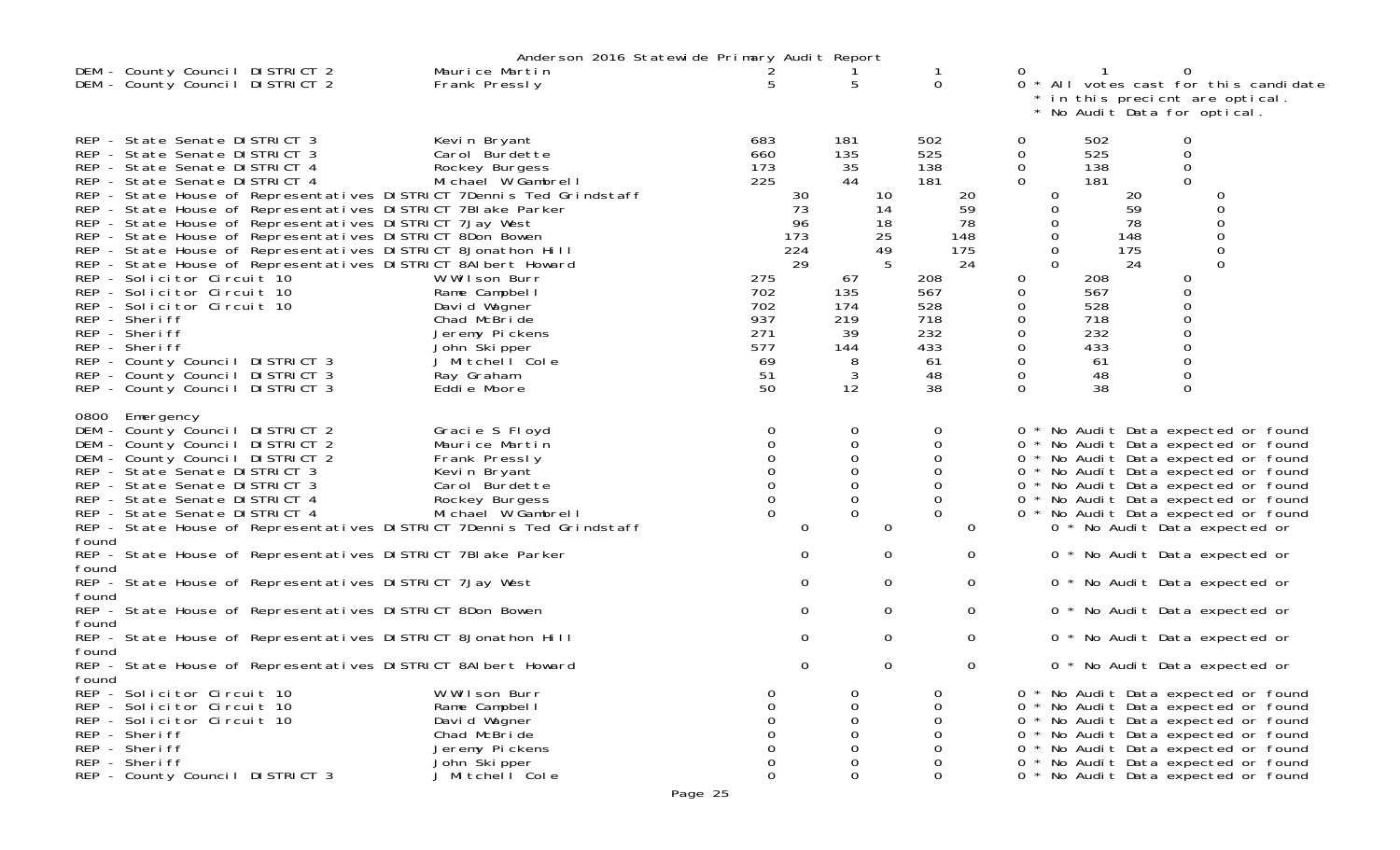|            | Anderson 2016 Statewide Primary Audit Report                     |                                                                                                                                                                                                                                                                                                                                                                                                                                              |                                                                                                                                                                                                                                                                                                                      |                                                                                                                                                                                                                                                                                                                                                         |                                                                                          |        |                                                                                                                      |                                                                                                                                       |              |                                                                                                                                 |                                                                                                 |                                                                                                                                                                                                                               |  |
|------------|------------------------------------------------------------------|----------------------------------------------------------------------------------------------------------------------------------------------------------------------------------------------------------------------------------------------------------------------------------------------------------------------------------------------------------------------------------------------------------------------------------------------|----------------------------------------------------------------------------------------------------------------------------------------------------------------------------------------------------------------------------------------------------------------------------------------------------------------------|---------------------------------------------------------------------------------------------------------------------------------------------------------------------------------------------------------------------------------------------------------------------------------------------------------------------------------------------------------|------------------------------------------------------------------------------------------|--------|----------------------------------------------------------------------------------------------------------------------|---------------------------------------------------------------------------------------------------------------------------------------|--------------|---------------------------------------------------------------------------------------------------------------------------------|-------------------------------------------------------------------------------------------------|-------------------------------------------------------------------------------------------------------------------------------------------------------------------------------------------------------------------------------|--|
|            |                                                                  | REP - County Council DISTRICT 3<br>REP - County Council DISTRICT 3                                                                                                                                                                                                                                                                                                                                                                           |                                                                                                                                                                                                                                                                                                                      | Ray Graham<br>Eddie Moore                                                                                                                                                                                                                                                                                                                               | 0                                                                                        |        | $\Omega$                                                                                                             | 0<br>$\Omega$                                                                                                                         |              |                                                                                                                                 |                                                                                                 | 0 * No Audit Data expected or found<br>0 * No Audit Data expected or found                                                                                                                                                    |  |
|            | 0850 Failsafe<br>REP - Sheriff<br>REP - Sheriff<br>REP - Sheriff | DEM - County Council DISTRICT 2<br>DEM - County Council DISTRICT 2<br>DEM - County Council DISTRICT 2<br>REP - State Senate DISTRICT 3<br>REP - State Senate DISTRICT 3<br>REP - State Senate DISTRICT 4<br>REP - State Senate DISTRICT 4<br>REP - Solicitor Circuit 10<br>REP - Solicitor Circuit 10<br>REP - Solicitor Circuit 10<br>REP - County Council DISTRICT 3<br>REP - County Council DISTRICT 3<br>REP - County Council DISTRICT 3 | REP - State House of Representatives DISTRICT 7BI ake Parker<br>REP - State House of Representatives DISTRICT 7Jay West<br>REP - State House of Representatives DISTRICT 8Don Bowen<br>REP - State House of Representatives DISTRICT 8Jonathon Hill<br>REP - State House of Representatives DISTRICT 8AI bert Howard | Gracie S Floyd<br>Maurice Martin<br>Frank Pressly<br>Kevin Bryant<br>Carol Burdette<br>Rockey Burgess<br>Michael W Gambrell<br>REP - State House of Representatives DISTRICT 7Dennis Ted Grindstaff<br>W Wilson Burr<br>Rame Campbell<br>David Wagner<br>Chad McBride<br>Jeremy Pickens<br>John Skipper<br>J Mitchell Cole<br>Ray Graham<br>Eddie Moore | $\Omega$<br>10<br>25<br>7<br>16<br>9<br>27<br>23<br>32<br>21<br>$\overline{c}$<br>5<br>3 | 2<br>9 | 0<br>0<br>$\Omega$<br>0<br>0<br>$\Omega$<br>$\Omega$<br>0<br>0<br>0<br>$\Omega$<br>$\mathbf 0$<br>0<br>0<br>$\Omega$ | 0<br>0<br>10<br>25<br>7<br>16<br>0<br>$\Omega$<br>$\Omega$<br>9<br>27<br>23<br>32<br>21<br>$\overline{7}$<br>$\overline{2}$<br>5<br>3 | 2<br>9       | 0<br>0<br>0<br>$\Omega$<br>$\Omega$<br>0<br>0<br>0<br>$\Omega$<br>0<br>0<br>0<br>0<br>0<br>$\mathbf 0$<br>0<br>$\mathbf 0$<br>0 | -1<br>10<br>25<br>16<br>9<br>27<br>23<br>32<br>21<br>$\overline{7}$<br>$\overline{c}$<br>5<br>3 | 0 * No Audit Data expected or found<br>* No Audit Data expected or found<br>$\Omega$<br>0<br>0<br>0                                                                                                                           |  |
|            | 0900 Provisional                                                 | DEM - County Council DISTRICT 2<br>DEM - County Council DISTRICT 2<br>DEM - County Council DISTRICT 2<br>REP - State Senate DISTRICT 3                                                                                                                                                                                                                                                                                                       |                                                                                                                                                                                                                                                                                                                      | Gracie S Floyd<br>Maurice Martin<br>Frank Pressly<br>Kevin Bryant                                                                                                                                                                                                                                                                                       | 0<br>$\mathbf 0$<br>$\mathbf 0$<br>2                                                     |        | 0<br>0<br>$\mathbf 0$<br>$\overline{2}$                                                                              | 0<br>0<br>0<br>$\Omega$                                                                                                               |              |                                                                                                                                 |                                                                                                 | 0 * No Audit Data expected or found<br>0 * No Audit Data expected or found<br>0 * No Audit Data expected or found<br>0 * All votes cast for this candidate<br>* in this precient are optical.<br>* No Audit Data for optical. |  |
|            |                                                                  | REP - State Senate DISTRICT 3                                                                                                                                                                                                                                                                                                                                                                                                                |                                                                                                                                                                                                                                                                                                                      | Carol Burdette                                                                                                                                                                                                                                                                                                                                          | 4                                                                                        |        |                                                                                                                      | $\mathsf{O}$                                                                                                                          |              |                                                                                                                                 |                                                                                                 | 0 * All votes cast for this candidate<br>* in this precient are optical.<br>* No Audit Data for optical.                                                                                                                      |  |
|            |                                                                  | REP - State Senate DISTRICT 4<br>REP - State Senate DISTRICT 4                                                                                                                                                                                                                                                                                                                                                                               |                                                                                                                                                                                                                                                                                                                      | Rockey Burgess<br>Michael W Gambrell                                                                                                                                                                                                                                                                                                                    | 0                                                                                        |        | 0                                                                                                                    | 0<br>$\Omega$                                                                                                                         |              |                                                                                                                                 |                                                                                                 | 0 * No Audit Data expected or found<br>0 * All votes cast for this candidate<br>* in this precient are optical.<br>* No Audit Data for optical.                                                                               |  |
|            |                                                                  |                                                                                                                                                                                                                                                                                                                                                                                                                                              |                                                                                                                                                                                                                                                                                                                      | REP - State House of Representatives DISTRICT 7Dennis Ted Grindstaff                                                                                                                                                                                                                                                                                    |                                                                                          | 0      |                                                                                                                      |                                                                                                                                       | 0            |                                                                                                                                 |                                                                                                 | 0 * No Audit Data expected or                                                                                                                                                                                                 |  |
| found      |                                                                  |                                                                                                                                                                                                                                                                                                                                                                                                                                              | REP - State House of Representatives DISTRICT 7BI ake Parker                                                                                                                                                                                                                                                         |                                                                                                                                                                                                                                                                                                                                                         |                                                                                          | 0      |                                                                                                                      | 0                                                                                                                                     | 0            |                                                                                                                                 |                                                                                                 | 0 * No Audit Data expected or                                                                                                                                                                                                 |  |
| found      |                                                                  |                                                                                                                                                                                                                                                                                                                                                                                                                                              | REP - State House of Representatives DISTRICT 7Jay West                                                                                                                                                                                                                                                              |                                                                                                                                                                                                                                                                                                                                                         |                                                                                          | 0      |                                                                                                                      | 0                                                                                                                                     | $\mathbf{0}$ |                                                                                                                                 |                                                                                                 | 0 * No Audit Data expected or                                                                                                                                                                                                 |  |
| found      |                                                                  |                                                                                                                                                                                                                                                                                                                                                                                                                                              |                                                                                                                                                                                                                                                                                                                      |                                                                                                                                                                                                                                                                                                                                                         |                                                                                          |        |                                                                                                                      |                                                                                                                                       |              |                                                                                                                                 |                                                                                                 |                                                                                                                                                                                                                               |  |
| candi date |                                                                  |                                                                                                                                                                                                                                                                                                                                                                                                                                              | REP - State House of Representatives DISTRICT 8Don Bowen                                                                                                                                                                                                                                                             |                                                                                                                                                                                                                                                                                                                                                         |                                                                                          | 2      |                                                                                                                      | $\overline{2}$                                                                                                                        | 0            |                                                                                                                                 |                                                                                                 | 0 * All votes cast for this                                                                                                                                                                                                   |  |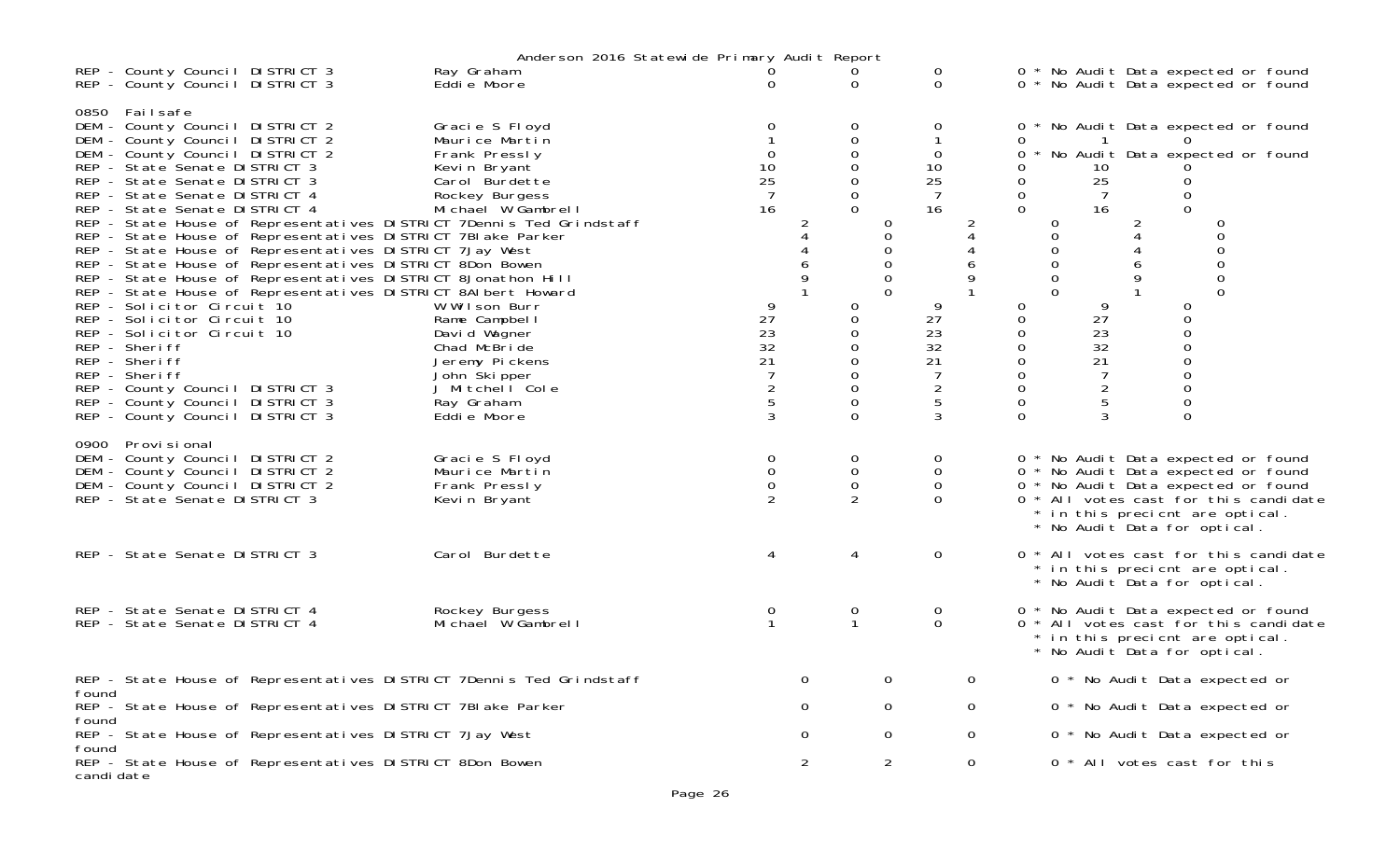|                                                                            |                                 |                              |                   |                  | * in this precient are optical.<br>* No Audit Data for optical.                                                                                 |
|----------------------------------------------------------------------------|---------------------------------|------------------------------|-------------------|------------------|-------------------------------------------------------------------------------------------------------------------------------------------------|
| REP - State House of Representatives DISTRICT 8Jonathon Hill<br>candi date |                                 | $\overline{2}$               | 2                 | $\mathbf 0$      | 0 * All votes cast for this                                                                                                                     |
|                                                                            |                                 |                              |                   |                  | * in this precient are optical.<br>* No Audit Data for optical.                                                                                 |
| REP - State House of Representatives DISTRICT 8AI bert Howard<br>found     |                                 | $\mathbf 0$                  | $\mathbf 0$       | $\mathsf{O}$     | 0 * No Audit Data expected or                                                                                                                   |
| REP - Solicitor Circuit 10<br>REP - Solicitor Circuit 10                   | W Wilson Burr<br>Rame Campbel I | 0<br>$\mathbf{1}$            | 0<br>$\mathbf{1}$ | 0<br>$\mathbf 0$ | 0 * No Audit Data expected or found<br>0 * All votes cast for this candidate<br>* in this precient are optical.<br>* No Audit Data for optical. |
| REP - Solicitor Circuit 10                                                 | David Wagner                    | 6                            | 6                 | $\mathbf 0$      | 0 * All votes cast for this candidate<br>* in this precient are optical.<br>* No Audit Data for optical.                                        |
| REP - Sheriff                                                              | Chad McBride                    | 6                            | 6                 | $\mathbf 0$      | 0 * All votes cast for this candidate<br>* in this precient are optical.<br>* No Audit Data for optical.                                        |
| REP - Sheriff                                                              | Jeremy Pickens                  | $\mathbf{1}$                 | $\mathbf{1}$      | $\mathbf 0$      | 0 * All votes cast for this candidate<br>* in this precient are optical.<br>* No Audit Data for optical.                                        |
| REP - Sheriff                                                              | John Skipper                    | 2                            | $\overline{2}$    | $\mathbf 0$      | 0 * All votes cast for this candidate<br>* in this precient are optical.<br>* No Audit Data for optical.                                        |
| REP - County Council DISTRICT 3                                            | J Mitchell Cole                 | 0                            | 0                 | 0                | 0 * No Audit Data expected or found                                                                                                             |
| REP - County Council DISTRICT 3<br>REP - County Council DISTRICT 3         | Ray Graham<br>Eddie Moore       | $\boldsymbol{0}$<br>$\Omega$ | 0<br>$\Omega$     | 0<br>$\Omega$    | 0 * No Audit Data expected or found<br>0 * No Audit Data expected or found                                                                      |
| 0950 Failsafe / Provisional<br>REP - Solicitor Circuit 10                  | W Wilson Burr                   | $\overline{7}$               | $\overline{7}$    | $\mathbf 0$      | 0 * All votes cast for this candidate<br>* in this precient are optical.<br>* No Audit Data for optical.                                        |
| REP - Solicitor Circuit 10                                                 | Rame Campbell                   | 10                           | 10                | $\mathbf 0$      | 0 * All votes cast for this candidate<br>* in this precient are optical.<br>* No Audit Data for optical.                                        |
| REP - Solicitor Circuit 10                                                 | David Wagner                    | 20                           | 20                | $\mathbf 0$      | 0 * All votes cast for this candidate<br>* in this precient are optical.<br>* No Audit Data for optical.                                        |
| REP - Sheriff                                                              | Chad McBride                    | 20                           | 20                | $\mathbf 0$      | 0 * All votes cast for this candidate<br>* in this precient are optical.<br>* No Audit Data for optical.                                        |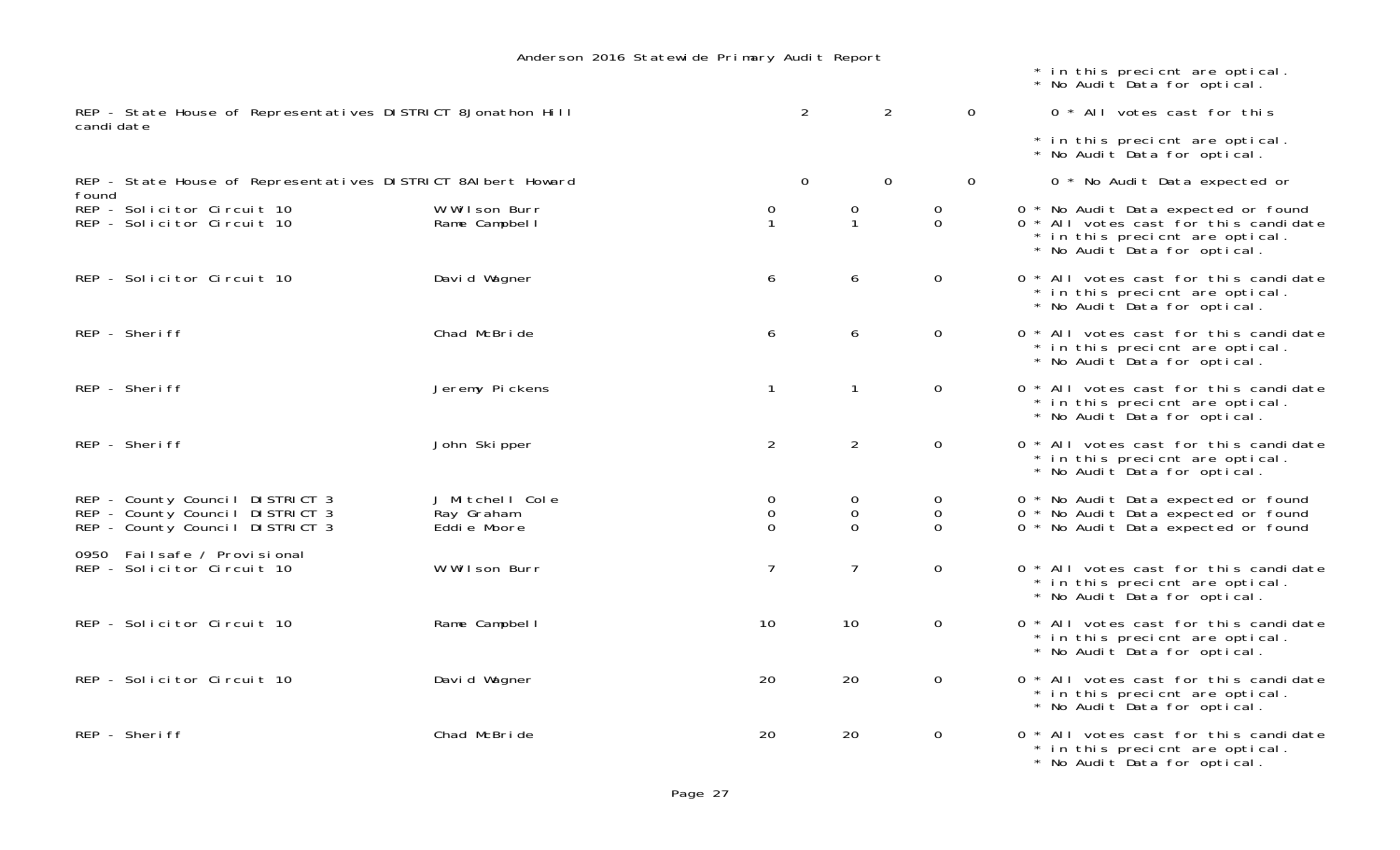|               | Anderson 2016 Statewide Primary Audit Report<br>14 |  |                                                                                                          |
|---------------|----------------------------------------------------|--|----------------------------------------------------------------------------------------------------------|
| REP - Sheriff | Jeremy Pickens                                     |  | 0 * All votes cast for this candidate<br>* in this precient are optical.<br>* No Audit Data for optical. |
| REP - Sheriff | John Skipper                                       |  | 0 * All votes cast for this candidate<br>* in this precient are optical.<br>* No Audit Data for optical. |

There was no unmatched audit data

How to read this report.

This is the vote level report. It compares the number of votes cast for each candidate in the tabulation report with the number of ballots cast in the audit data for each candidates in each precinct.

The tabulated values as read from the EL30A report are reported in four categories; Total, Optical (Opt), iVotronic (iVo) and Flash. None of these values on each line are calculated but parsed from the actual report. In the EL30A report all Write-in votes are added together and reported as one candidate name - Write-in. The EL30A does not report individual Write-in candidates.

The Opt totals are the total number of votes cast on paper ballots that were scanned into the optical scanner and transferred to the tabulation computer via memory stick or ZipDisk (depending on the type of device, M100 or M650 used to scan the ballots.) Optical totals should exist only in some but not all of the Virtual Precincts at the bottom of the table.

The iVo totals are the results gathered from the PEBs (Personal Electronic Ballot) which are used to open and close an iVotronic voting machine and, after the polls have closed, gather the ballots cast for transmission to the tabulation system.

The Flash totals are the totals that are read from the flash cards in the rare event that the ballotscannot be copied from the machine to the PEB or from the PEB to the tabulating machine.

The values on the Audit side come from the iVotronic audit data that is read from the flash cards as part of the audit process. That process combines the individual machine data into a master audit file, the EL155 Vote image log.

The EL155 contains a record of all the votes cast on a ballot. The vote images indicate the machine 0counting the number of times a candidate name for a contest appears in a precint we get the number of votes cast in that precinct for that candidates. That number should always match the number of votes cast for that candidate in that contest in the iVo column on the EL30A side of the report.

Optical ballots do not have electonically readable audit files. So if the audit data iVotronic total votes does not match the EL30A iVo value one of two things will occur. The first is if the iVotronic tabulated is zero and the Total tabulated votes match the tabulated Optical votes the following comment is made in the Audit side of the report; All votes cast for this candidate in this precicnt are optical No Audit Data for optical, or secondly, if the iVotronic total is not zero, a notation indicating which data Audit data In the event a candidate or the combined Write-in candidates did not receive any votes in a precinct the EL30A will report a zero vote count. If there are no votes for this candidate in a precinct in the audit data, the following comment will be placed into the audit report by the auditing software; No Audit Data expected or found.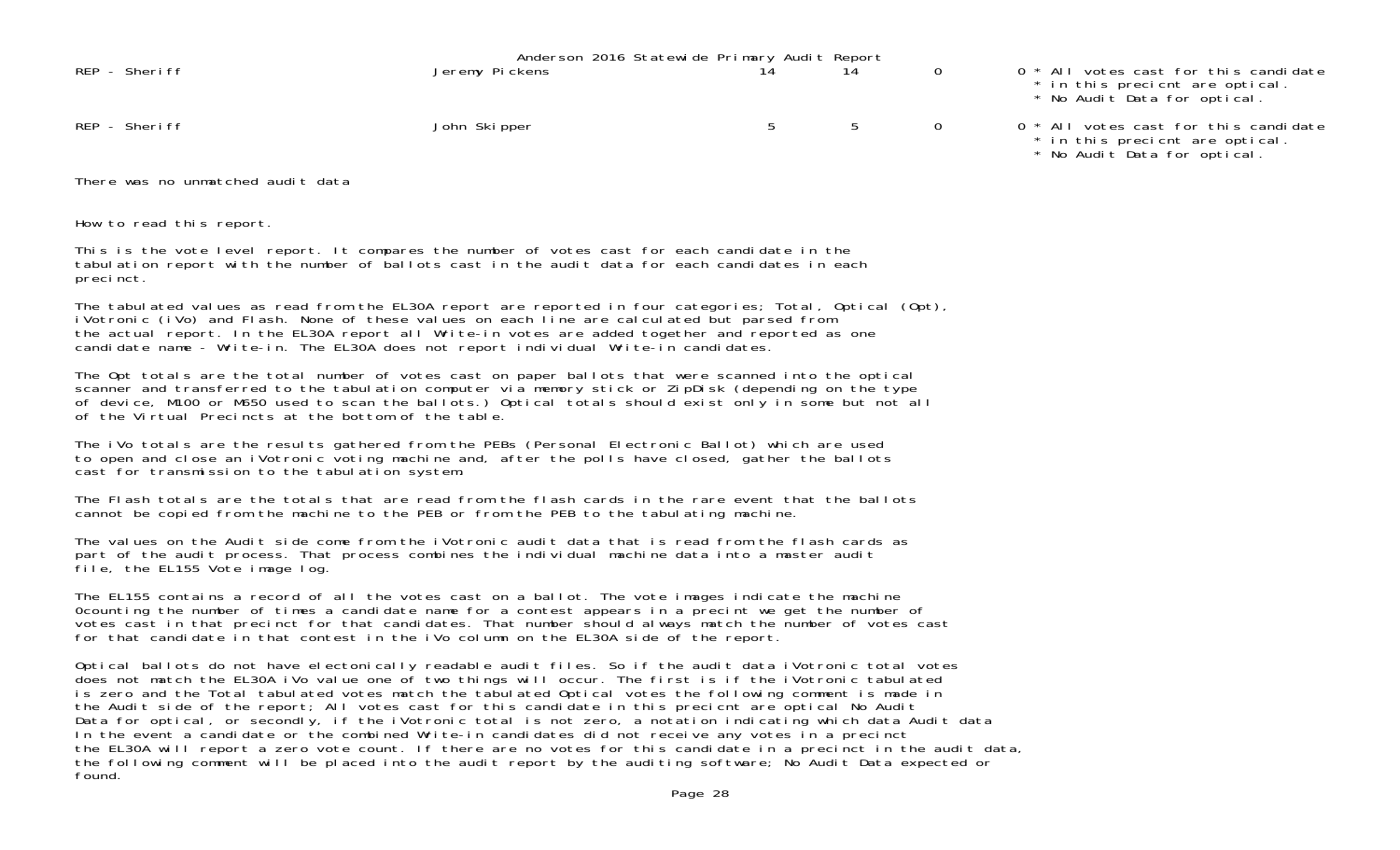Finaly the audit software will search the audit data for any votes that were not found on the EL30A report. If it finds some, it will report those vote totals by contest, candidate name and precinct. if it does not find any unmatched audit data it will report; There was no unmatched audit data

----------------------------------------------------------------------------------------------------------------------------------------------------

Anderson EL30A45A Comparison Report Election: 2016 Statewide Primary Audit Date: 11:48:11, Thu Jun 16, 2016

|                                                                                     |                                                   |       |                 |     | -EL30A--<br>-----------+---------------- |                                 |                 | -EL45A- |                 |                                      |                       |
|-------------------------------------------------------------------------------------|---------------------------------------------------|-------|-----------------|-----|------------------------------------------|---------------------------------|-----------------|---------|-----------------|--------------------------------------|-----------------------|
| Office                                                                              | Candi date                                        | Party | Tot             | Opt | i Vo                                     | Flash                           | Tot             | Opt     | i Vo            | FI ash                               | Delta                 |
| County Council DISTRICT 2<br>County Council DISTRICT 2<br>County Council DISTRICT 2 | Gracie S Floyd<br>Maurice Martin<br>Frank Pressly |       | 435<br>31<br>21 | 5   | 428<br>30<br>16                          | 0<br>$\mathbf 0$<br>$\mathbf 0$ | 435<br>31<br>21 | 5       | 428<br>30<br>16 | 0<br>$\boldsymbol{0}$<br>$\mathbf 0$ | 0<br>0<br>$\mathbf 0$ |
| State Senate DISTRICT 3                                                             | Kevin Bryant                                      |       | 7874            | 183 | 7691                                     | 0                               | 7874            | 183     | 7691            | 0                                    | 0                     |
| State Senate DISTRICT 3                                                             | Carol Burdette                                    |       | 7504            | 139 | 7365                                     | 0                               | 7504            | 139     | 7365            | $\mathbf 0$                          | $\mathbf 0$           |
| Solicitor Circuit 10                                                                | W Wilson Burr                                     |       | 3630            | 74  | 3556                                     | 0                               | 3630            | 74      | 3556            | 0                                    | 0                     |
| Solicitor Circuit 10                                                                | Rame Campbell                                     |       | 8296            | 146 | 8150                                     | $\mathbf 0$                     | 8296            | 146     | 8150            | $\,0\,$                              | $\mathbf 0$           |
| Solicitor Circuit 10                                                                | David Wagner                                      |       | 10406           | 200 | 10206                                    | 0                               | 10406           | 200     | 10206           | $\mathbf 0$                          | 0                     |
| Sheri ff                                                                            | Chad McBride                                      |       | 13642           | 245 | 13397                                    | 0                               | 13642           | 245     | 13397           | 0                                    | 0                     |
| Sheri ff                                                                            | Jeremy Pickens                                    |       | 3865            | 54  | 3811                                     | 0                               | 3865            | 54      | 3811            | $\mathbf 0$                          | $\mathbf 0$           |
| Sheri ff                                                                            | John Skipper                                      |       | 5933            | 151 | 5782                                     | 0                               | 5933            | 151     | 5782            | $\mathbf 0$                          | $\mathbf{0}$          |
| State Senate DISTRICT 4                                                             | Rockey Burgess                                    |       | 2914            | 35  | 2879                                     | $\mathbf 0$                     | 2914            | 35      | 2879            | $\mathbf 0$                          | 0                     |
| State Senate DISTRICT 4                                                             | Michael W Gambrell                                |       | 4612            | 45  | 4567                                     | 0                               | 4612            | 45      | 4567            | $\mathbf 0$                          | $\mathbf 0$           |
| State House of Representatives DISTRICT 7                                           | Dennis Ted Grindstaff                             |       | 528             | 10  | 518                                      | 0                               | 528             | 10      | 518             | 0                                    | 0                     |
| State House of Representatives DISTRICT 7                                           | <b>Blake Parker</b>                               |       | 1594            | 14  | 1580                                     | $\mathbf 0$                     | 1594            | 14      | 1580            | $\mathsf{O}\xspace$                  | 0                     |
| State House of Representatives DISTRICT 7                                           | Jay West                                          |       | 1786            | 18  | 1768                                     | 0                               | 1786            | 18      | 1768            | $\mathbf 0$                          | $\mathbf{0}$          |
| County Council DISTRICT 3                                                           | J Mitchell Cole                                   |       | 1015            | 8   | 1007                                     | 0                               | 1015            | 8       | 1007            | 0                                    | 0                     |
| County Council DISTRICT 3                                                           | Ray Graham                                        |       | 1244            | 3   | 1241                                     | 0                               | 1244            | 3       | 1241            | $\mathbf 0$                          | 0                     |
| County Council DISTRICT 3                                                           | Eddie Moore                                       |       | 1186            | 12  | 1174                                     | $\Omega$                        | 1186            | 12      | 1174            | 0                                    | $\Omega$              |
| State House of Representatives DISTRICT 8                                           | Don Bowen                                         |       | 2204            | 27  | 2177                                     | 0                               | 2204            | 27      | 2177            | 0                                    | 0                     |
| State House of Representatives DISTRICT 8                                           | Jonathon Hill                                     |       | 2758            | 51  | 2707                                     | 0                               | 2758            | 51      | 2707            | $\mathbf 0$                          | 0                     |
| State House of Representatives DISTRICT 8                                           | Albert Howard                                     |       | 410             | 5   | 405                                      | 0                               | 410             | 5       | 405             | $\mathbf 0$                          | 0                     |

How to read this report.

This is EL30A EL45A Crosscheck Report. It sums each candidates vote totals in each precinct in the EL30A Precinct Detail Report and compares it to the EL45A Election Summary Report that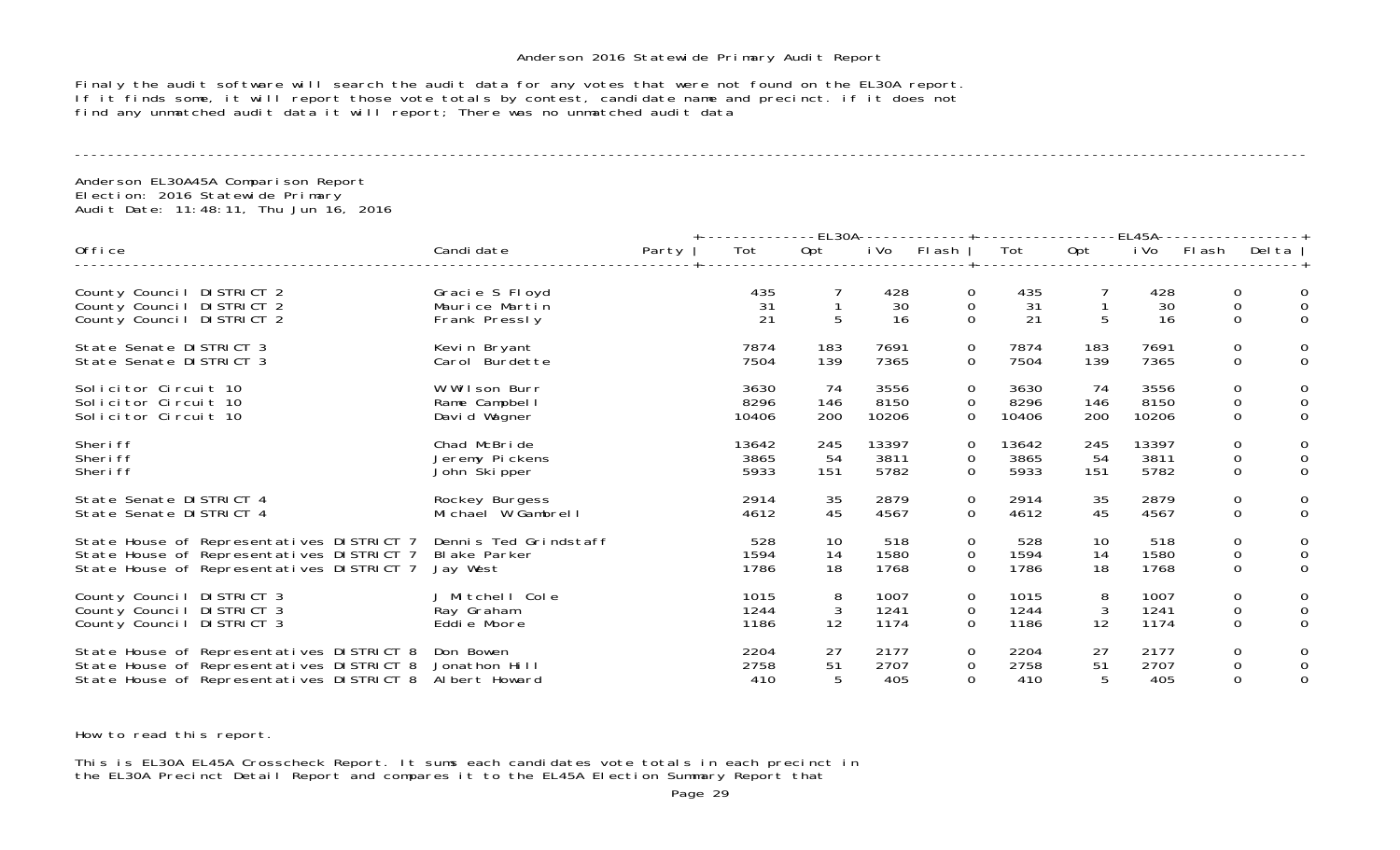contains the tabulated total for each candidate in the county.

The values read from the EL30A report are reported in four categories; Total, Optical (Opt), iVotronic (iVo) and Flash. None of these values on each line are calculated but parsed from the actual report. The total lines are the calculated sums of the individual precince line values.

The Opt totals are the total number of votes cast on paper ballots that were scanned into the optical scanner and transferred to the tabulation computer via memory stick or ZipDisk (depending on the type of device, M100 or M650 used to scan the ballots.) Optical totals should exist only in some but not all of the Virtual Precincts at the bottom of the table.

The iVo totals are the results gathered from the PEBs (Personal Electronic Ballot) which are used to open and close an iVotronic voting machine and, after the polls have closed, gather the ballots cast for transmission to the tabulation system.

The Flash totals are the totals that are read from the flash cards in the rare event that the ballotscannot be copied from the machine to the PEB or from the PEB to the tabulating machine.

The values read from the EL45A report are reported in same four categories; Total, Optical (Opt), iVotronic (iVo) and Flash as the EL30A. Like the EL30A they are parsed from the actual EL45A report. The summary candidate totals are compared against the calculated sums for each candidate from, the EL30A report. Each of the values in each line on the EL30A side must match the same value on the EL45A side and the Delta value must be zero.

----------------------------------------------------------------------------------------------------------------------------------------------------

Anderson PEB Use Report Election: 2016 Statewide Primary Audit Date: 11:54:55, Thu Jun 16, 2016

| Precinct             | PEBs Used | Comments |
|----------------------|-----------|----------|
| Appl eton-Equi nox   | 148965    |          |
| Barker's Creek - McA | 151419    |          |
| Bel ton              | 138696    |          |
| Broadview            | 150780    |          |
| Bi shop's Branch     | 151022    |          |
| Bowl ing Green       | 150724    |          |
| Broadway             | 144338    |          |
| <b>Brushy Creek</b>  | 150755    |          |
| Cedar Grove          | 151992    |          |
| Centerville Sta A    | 150596    |          |
| Chi quol a Mill      | 138391    |          |
| Concrete             | 137145    |          |
| Craytonville         | 150819    |          |
| Denver-Sandy Springs | 150824    |          |
| Edgewood Sta A       | 138912    |          |
| Five Forks           | 145062    |          |
| Flat Rock            | 138774    |          |
| Fork No. 1           | 149857    |          |
| Fork No. 2           | 151887    |          |
|                      |           |          |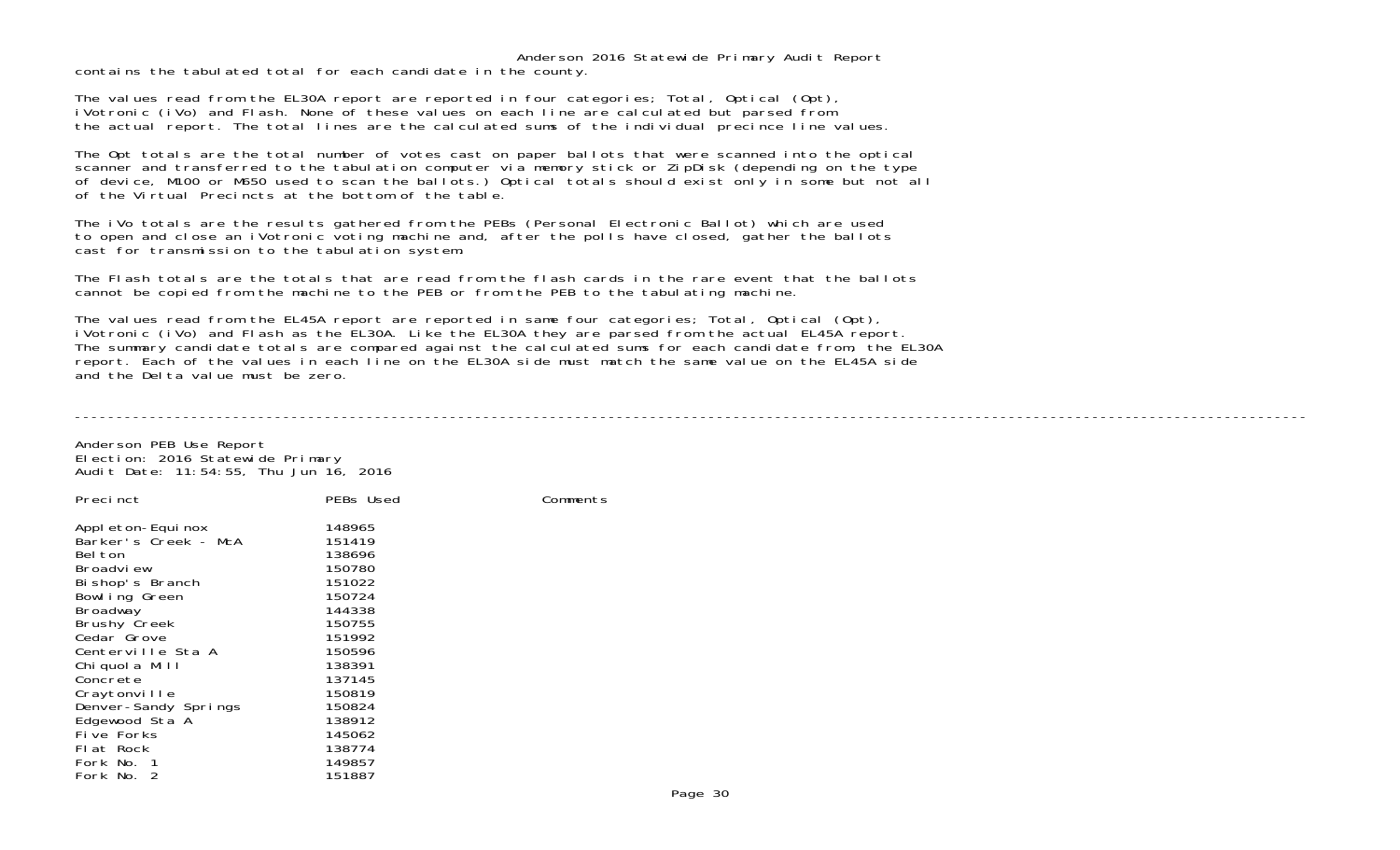| Fri endshi p          | 150571           |
|-----------------------|------------------|
| Gluck Mill            | 150967           |
| Green Pond Sta A      | 151039           |
| Grove School          | 148954           |
| Hal I                 | 152120           |
| Hammond School        | 150423           |
| High Point            | 137008           |
| Homeland Park         | 150777           |
| Honea Path            | 148968           |
| Hopewel I             | 148729           |
| I va                  | 138478           |
| Jackson Mill          | 150501           |
| LaFrance              | 150088           |
| Melton                | 150252           |
| Mount Tabor           | 150375           |
| Mountain Creek        | 137391           |
| Neal's Creek          | 150287           |
| North Pointe          | 137215           |
| Pel zer               | 138852           |
| Pendl eton            | 151581           |
| Pi edmont             | 150774           |
| Piercetown            | 138533           |
| Rock Mill             | 136897           |
| Rock Spring           | 139411           |
| Shirley's Store       | 151631<br>154509 |
| Simpsonville<br>Starr | 150350           |
| Three and Twenty      | 137984           |
| Toney Creek           | 150841           |
| Townville             | 150268           |
| Town Creek            | 150642           |
| West Pelzer           | 137194           |
| West Savannah         | 139420           |
| White Plains          | 152026           |
| Williamston           | 148541           |
| Williamston Mill      | 139736           |
| Wright's School       | 139502           |
| Anderson 1/1          | 136810           |
| Anderson 1/2          | 243127           |
| Anderson 2/1          | 155191           |
| Anderson 2/2          | 138869           |
| Anderson 3/1          | 119424           |
| Anderson 3/2          | 139160           |
| Anderson 4/1          | 152043           |
| Anderson 4/2          | 150599           |
| Anderson 5/A          | 139106           |
| Anderson 5/B          | 150005           |
| Anderson 6/1          | 138569           |
| Anderson 6/2          | 150579           |
| Varennes              | 136885           |
| Lakesi de             | 151940           |
| Centerville Sta<br>B  | 151833           |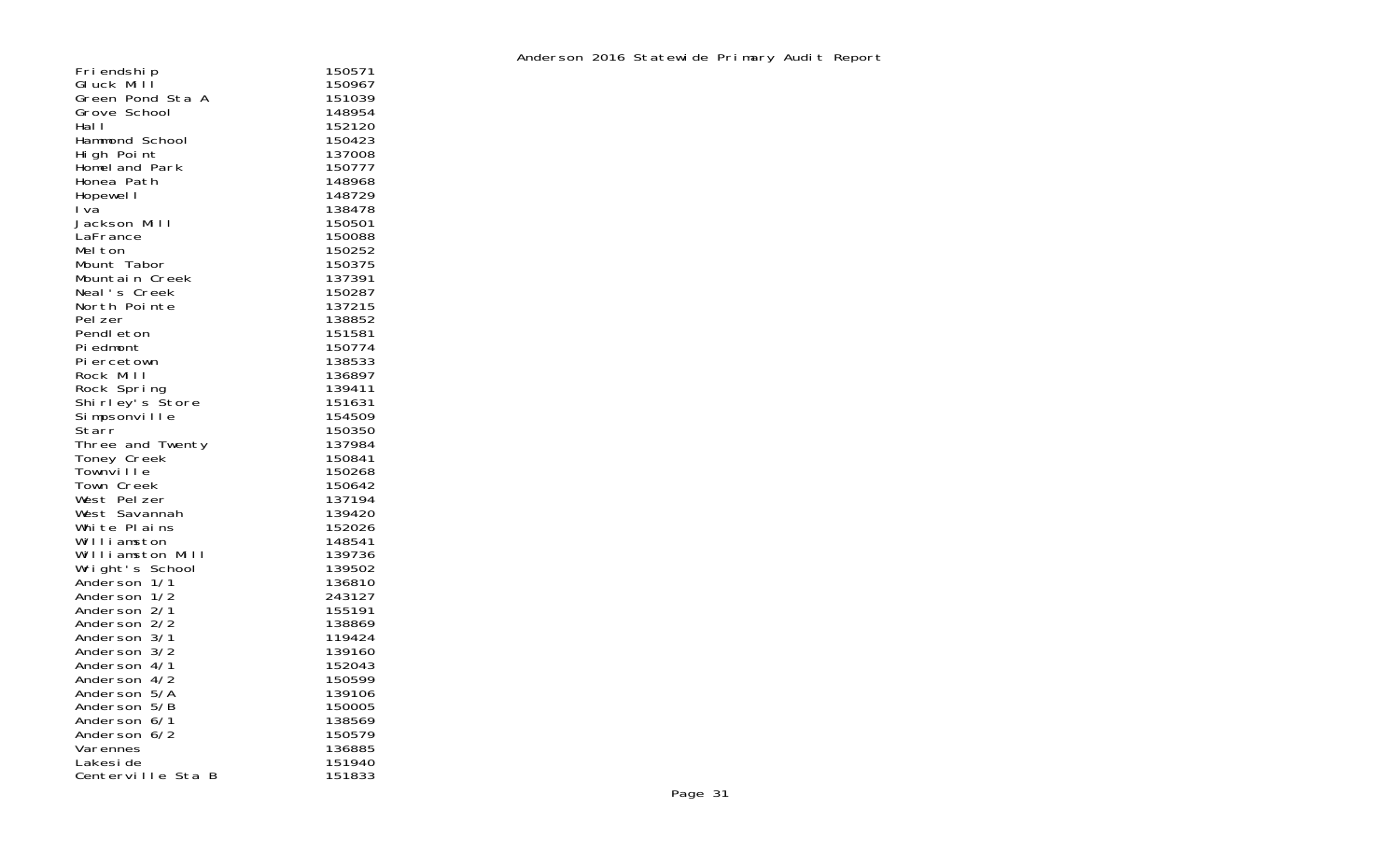----------------------------------------------------------------------------------------------------------------------------------------------------

| Edgewood Sta B | 151958 |
|----------------|--------|
| Cox's Creek    | 137434 |
| Mt. Airy       | 139168 |
| Belton Annex   | 151605 |
| Powdersville   | 137658 |
| GI envi ew     | 151753 |
| Hammond Annex  | 152115 |
| Center Rock    | 143371 |
| Hunt Meadows   | 138819 |
| Absentee       | 151994 |
| Failsafe       | 151994 |
|                |        |

## 82 precincts processed

The following precinct(s) have no ballots cast in them: Emergency Note: if there are no ballots cast in a precinct the machines in that precinct cannot be identified so these precinct(s) will not appear in this report.

How to read this report.

This is the PEB Used report. It lists the precints found in the Audit data and lists all the PEBs that were used by the poll workers to open and close the iVotronic machines in that. precinct.

If more than one PEB is used to open and close all the iVotronic machines in a precinct, then the County Election Commission must read ALL the PEBs used in that precinct to assure that they have collected all the ballots from that precinct. A county whose report shows a precinct that has machines open or closed by more than one PEB should double check the Ballot Audit Report against the iVotronic paper tapes and the Poll Book to make sure that all the ballots have been collected and tabulated.

Anderson PEB Exceptions Report Election: 2016 Statewide Primary Election date: 06/14/2016Audit Date: 11:54:55, Thu Jun 16, 2016

| i Vo #                                                                                 | Op PEB Open Time                                                                                                                                                                            | CI PEB Close Time                                                                                                                                                                                                |                                                                                                         | Exception Type Precinct - Ballots Cast                                                                                                              |
|----------------------------------------------------------------------------------------|---------------------------------------------------------------------------------------------------------------------------------------------------------------------------------------------|------------------------------------------------------------------------------------------------------------------------------------------------------------------------------------------------------------------|---------------------------------------------------------------------------------------------------------|-----------------------------------------------------------------------------------------------------------------------------------------------------|
| 5111475 150005<br>5120110 139106<br>5120991 139168<br>5122541 151994<br>5122541 151994 | 06/14/2012 06:32:23<br>5120110 139106 05/24/1998 09:56:03<br>05/24/1998 09:56:03<br>06/14/2016 08:52:09<br>05/17/2016 09:52:36<br>05/17/2016 09:52:36<br>5122635 151994 05/17/2016 09:49:57 | 150005 06/14/2016 19:21:49<br>139106 06/14/2016 19:32:43<br>139106 06/14/2016 19: 32: 43<br>139168 06/14/2016 19:09:09<br>151994 06/14/2016 19:15:05<br>151994 06/14/2016 19:15:05<br>151994 06/14/2016 19:11:42 | >>Open Date<<<br>>>Open Date<<<br>Open Time<br>Open Time<br>>>Open Date<<<br>Open Time<br>>>Open Date<< | Anderson $5/B - 1$<br>Anderson $5/A - 17$<br>Anderson $5/A$ - 17<br>Mt. Airy - 53<br>Absentee - 2<br>Absentee - 2<br>Absentee - 85<br>Failsafe - 12 |
|                                                                                        | 5122635 151994 05/17/2016 09:49:57                                                                                                                                                          | 151994 06/14/2016 19:11:42                                                                                                                                                                                       | Open Time<br>Page 32                                                                                    | Absentee - 85                                                                                                                                       |